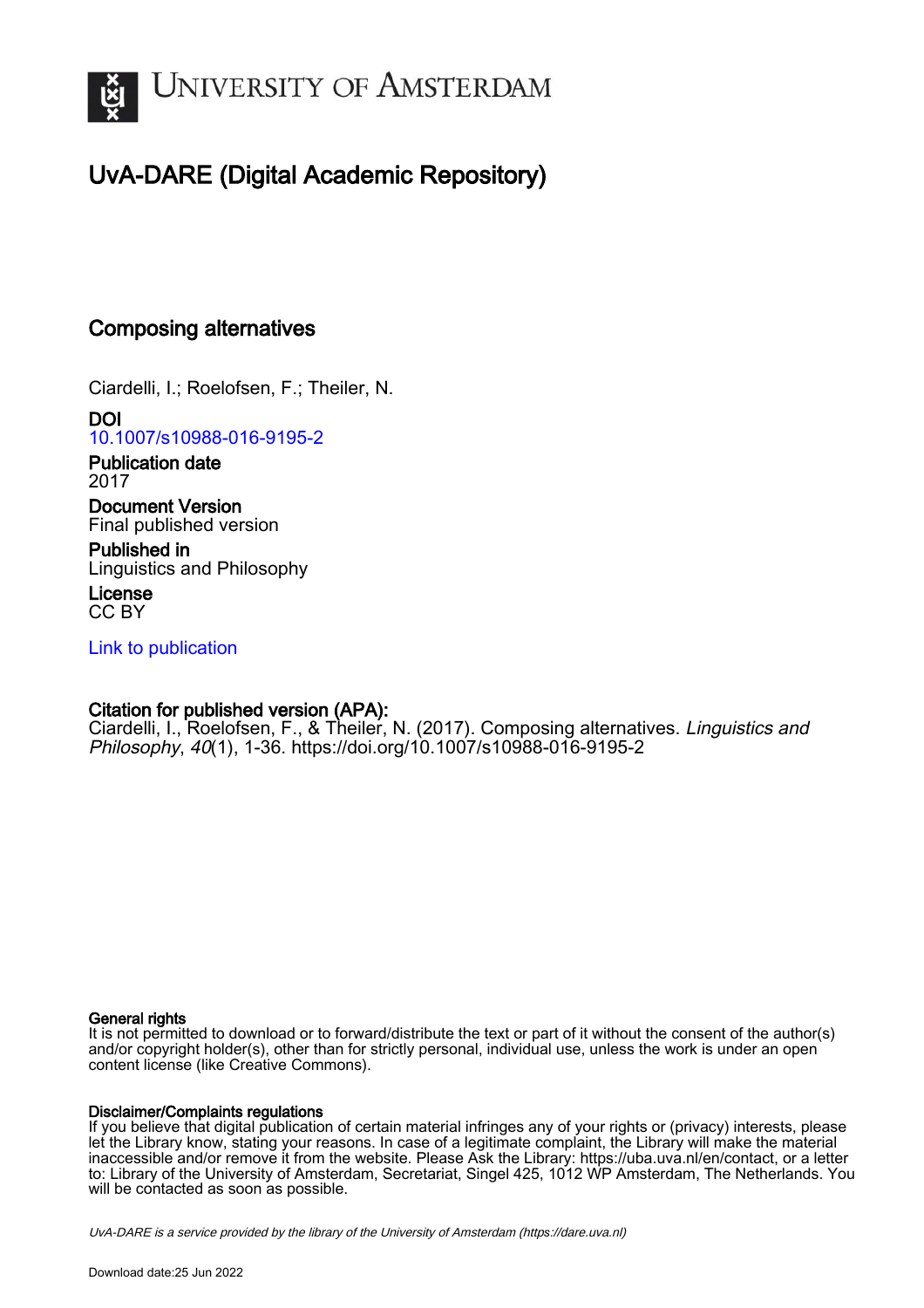



## **Composing alternatives**

**Ivano Ciardelli1 · Floris Roelofsen[1](http://orcid.org/0000-0002-3224-5251) · Nadine Theiler1**

Published online: 25 October 2016 © The Author(s) 2016. This article is published with open access at Springerlink.com

**Abstract** There is a prominent line of work in natural language semantics, rooted in the work of Hamblin, in which the meaning of a sentence is not taken to be a single proposition, but rather a *set* of propositions—a set of *alternatives*. This allows for a more fine-grained view on meaning, which has led to improved analyses of a wide range of linguistic phenomena. However, this approach also faces a number of problems. We focus here on two of these, in our view the most fundamental ones. The first has to do with how meanings are *composed*, i.e., with the type-theoretic operations of function application and abstraction; the second has to do with how meanings are *compared*, i.e., the notion of entailment. Our aim is to reconcile what we take to be the essence of Hamblin's proposal with the more orthodox type-theoretic framework rooted in the work of Montague in such a way that both the explanatory utility of the former and the solid formal foundations of the latter are preserved. Our proposal builds on insights from recent work on inquisitive semantics, and it also contributes to the further development of this framework by specifying how the inquisitive meaning of a sentence may be built up compositionally.

This paper integrates and extends ideas and results from [Theiler](#page-36-0) [\(2014\)](#page-36-0) and [Ciardelli and Roelofsen](#page-34-0) [\(2015](#page-34-0)). We are grateful to two anonymous reviewers for their useful feedback, to Andreas Haida, Reinhard Muskens, Wataru Uegaki, and Yimei Xiang for helpful comments on earlier presentations of this material, and especially to Maria Aloni, Lucas Champollion, Liz Coppock, Donka Farkas, Jeroen Groenendijk, Edgar Onea, and Anna Szabolcsi for extensive discussion. Financial support from the Netherlands Organization for Scientific Research (NWO) is gratefully acknowledged.

B Floris Roelofsen floris.roelofsen@gmail.com

<sup>&</sup>lt;sup>1</sup> Institute for Logic, Language, and Computation, University of Amsterdam, P. O. Box 94242, 1090 GE Amsterdam, The Netherlands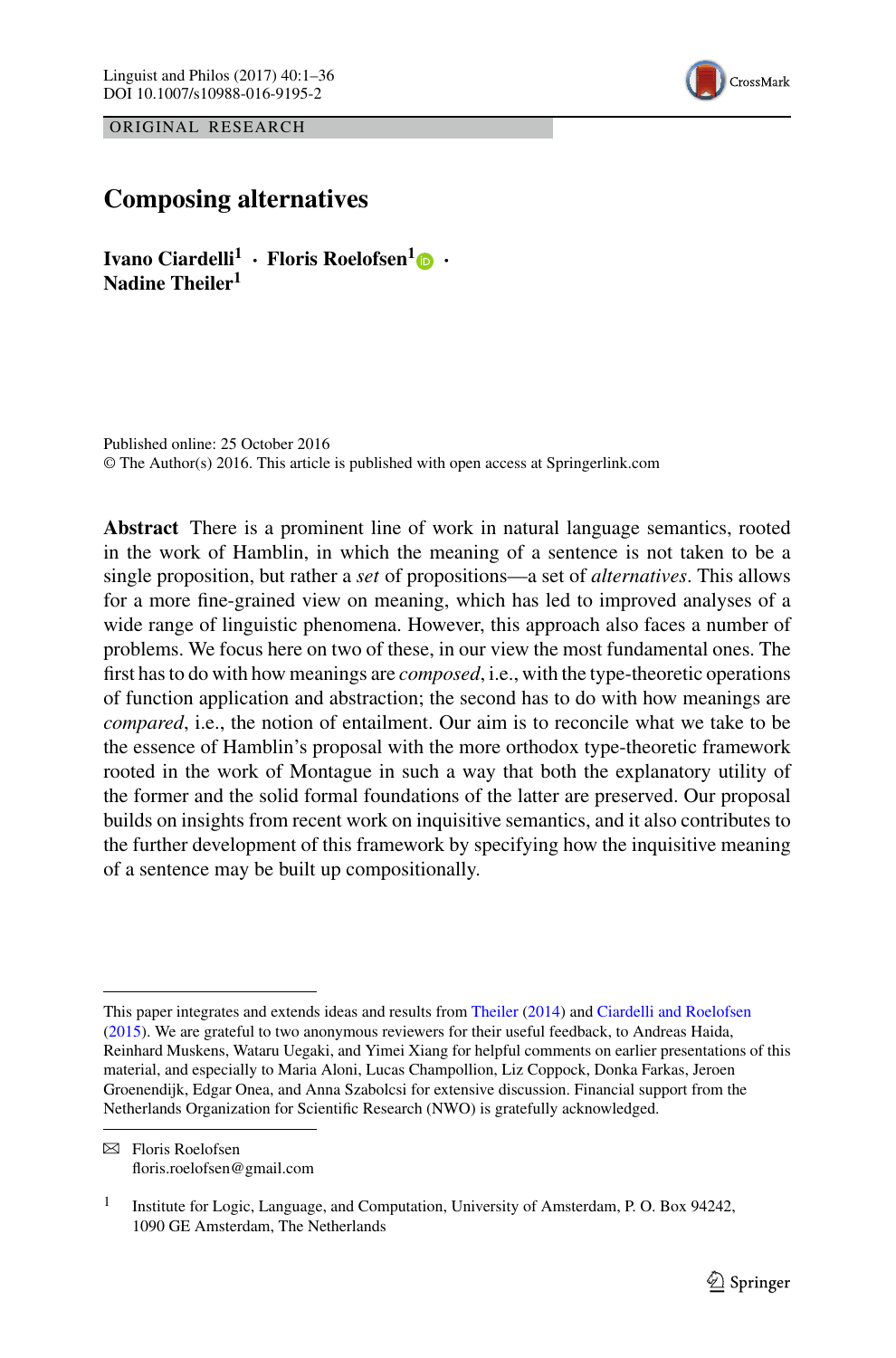**Keywords** Alternative semantics · Inquisitive semantics · Type-theoretic semantics · Compositionality

### **1 Introduction**

There is a prominent and fruitful line of work in natural language semantics which deviates from the standard Montagovian approach [\(Montague 1970](#page-35-0), [1973\)](#page-35-1) in that it takes the semantic value of an expression to be a *set* of objects in the expression's usual domain of interpretation, rather than a single object. For instance, the semantic value of a complete sentence is not taken to be a proposition but a set of propositions, the semantic value of an individual-denoting expression is not taken to be an individual but a set of individuals, and so on. In this framework, the elements of the semantic value of an expression are called *alternatives*, and the framework itself is referred to as *alternative semantics*. A range of linguistic phenomena have received insightful analyses in alternative semantics, including questions [\(Hamblin 1973](#page-35-2)), focus [\(Rooth 1985](#page-35-3)), indeterminate pronouns [\(Shimoyama 2001](#page-35-4); [Kratzer and Shimoyama 2002](#page-35-5)), indefinites [\(Kratzer and Shimoyama 2002;](#page-35-5) [Menéndez-Benito 2005](#page-35-6); [Aloni 2007](#page-34-1)), and disjunction [\(Simons 2005](#page-36-1); [Alonso-Ovalle 2006;](#page-34-2) [Aloni 2007](#page-34-1)).<sup>[1](#page-2-0)</sup> While this wealth of applications shows that alternatives are a useful tool in the semantic analysis of natural language, the move from the orthodox type-theoretic framework to an alternative-based one also raises some fundamental issues. In this paper, we will be concerned with two of these issues, in our opinion the most basic ones. The first issue, which we will refer to as the *compositionality issue*, has to do with the fact that in alternative semantics, meanings can no longer be composed by means of the standard type-theoretic operations of function application and abstraction. The second, which we will refer to as the *entailment issue*, has to do with the fact that meanings in alternative semantics can no longer be compared by means of the standard type-theoretic notion of entailment. Both problems concern very fundamental features of the semantic framework, and moreover, as we shall see, neither of them has a straightforward solution.

We will examine why these problems arise. Our diagnosis will be that it is not the presence of alternatives *per se* that is to be held responsible, but rather some specific features of the architecture of alternative semantics. For two such features we will argue that they are not essential for the utility of the framework, and we will show how making different architectural choices results in a framework in which the observed problems do not arise.

While the general aim of this paper is to reconcile alternative-based semantic theories developed in the Hamblin tradition with the more orthodox type-theoretic framework rooted in Montague's work, it also contributes to a more recent and more specific line of work, namely that of developing the framework of *inquisitive semantics* [\(Ciardelli et al. 2013,](#page-35-7) [2015](#page-35-8), among others). Namely, while previous work on inquisitive semantics has laid out a formal notion of sentence meaning that is more fine-grained than the standard truth-conditional notion—comprising both informative

<span id="page-2-0"></span><sup>1</sup> We will concentrate here on the role of alternatives at the level of *ordinary* semantic values, not at the level of *focus* semantic values [\(Rooth 1985\)](#page-35-3). We will only briefly discuss the treatment of focus in footnote 30.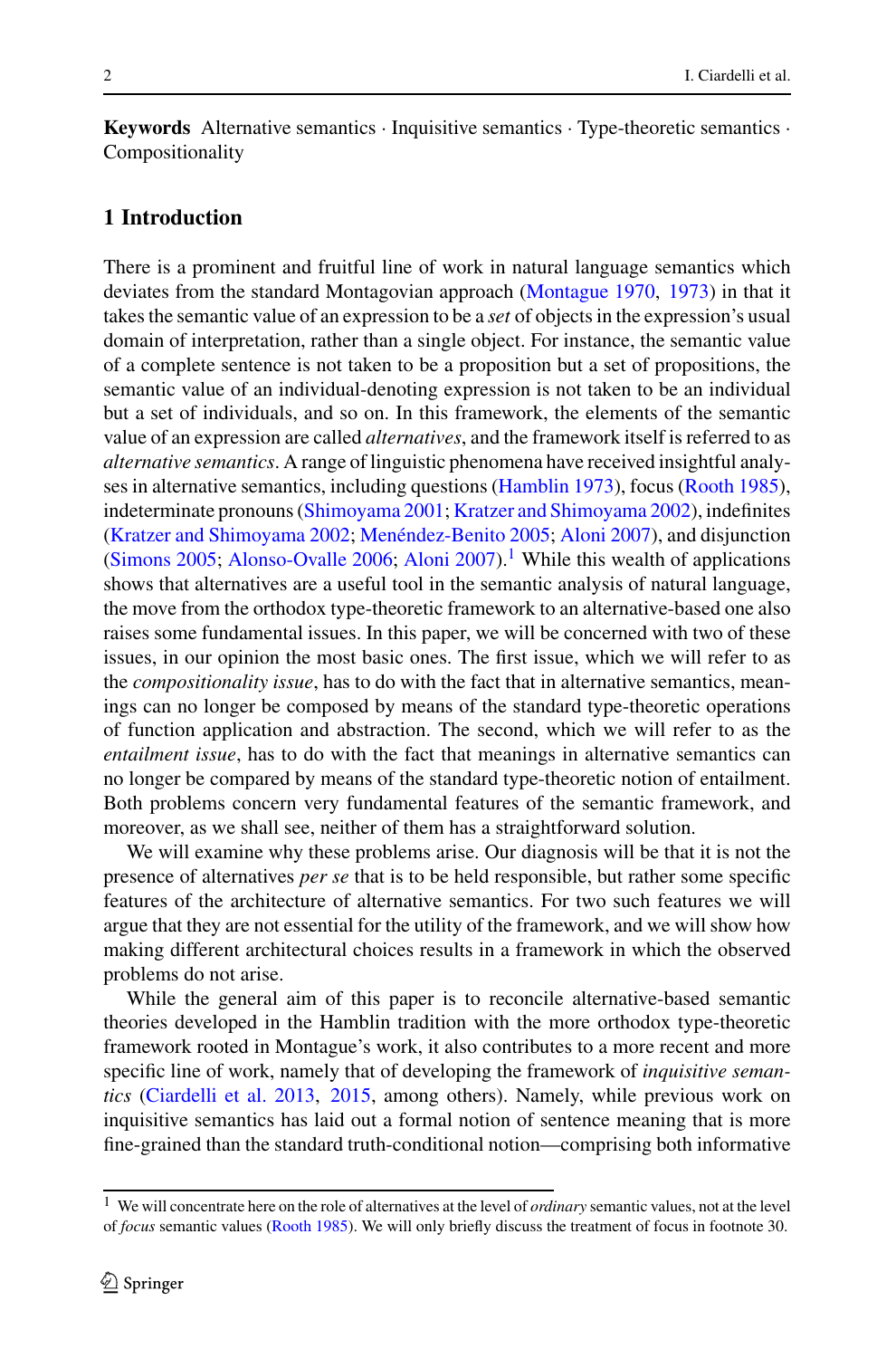

<span id="page-3-0"></span>**Fig. 1** Overview of the paper

and inquisitive content—it has not been specified in much detail how the meaning of a sentence, construed in this more fine-grained way, is to be composed from the meanings of the words that it consists of. This open issue is addressed here; the framework that we will end up with is a fully compositional inquisitive semantics.

We will arrive at this result in two steps, which are summarized in Fig. [1.](#page-3-0) Our point of departure is a Hamblin-style alternative semantics (in the upper left quadrant of the figure). In the first step, marked as  $(1)$  in the diagram, we will give up a certain feature of alternative semantics, namely the assumption that all expressions denote sets of objects in their usual domain of interpretation. Rather, we will assume that this is only the case for sentences. This step will lead us to a framework that we call *possibility semantics*, in which one of the issues mentioned above, namely the compositionality issue, is avoided. This means that, in this framework, meanings can be composed by means of the standard type-theoretic operations.

In the second step, marked as  $(2)$  in the diagram, we will move from possibility semantics to a compositional inquisitive semantics. This will amount to giving up another feature of alternative semantics, namely the assumption that the meaning of a sentence is identical with the set of alternatives it generates. Instead, we will adopt the weaker assumption that the meaning of a sentence *determines* the set of alternatives that it generates, without necessarily being identical to it. This second step solves the entailment issue: in the resulting framework meanings can again be compared by means of the standard type-theoretic notion of entailment. Thus, in the compositional inquisitive semantics that we propose neither of the initial problems arises.

The paper has a straightforward structure: Sect. [2](#page-3-1) is concerned with the compositionality issue (step  $(1)$ ), Sect. [3](#page-12-0) with the entailment issue (step  $(2)$ ), and Sect. [4](#page-29-0) concludes.

### <span id="page-3-1"></span>**2 Compositionality**

In the standard type-theoretic semantic framework, the semantic value of an expression *α* of type  $\tau$  (notation:  $\alpha : \tau$ ) relative to an assignment *g* is an object  $[\![\alpha]\!]_g$  in the corresponding domain  $D_{\tau}$ , where the basic types *e*, *t*, and *s* correspond to primitive domains of individuals, truth-values and possible worlds, respectively, and a derived type  $\langle \sigma, \tau \rangle$  corresponds to the domain  $D_{\langle \sigma, \tau \rangle} = \{ f \mid f : D_{\sigma} \to D_{\tau} \}$  of functions from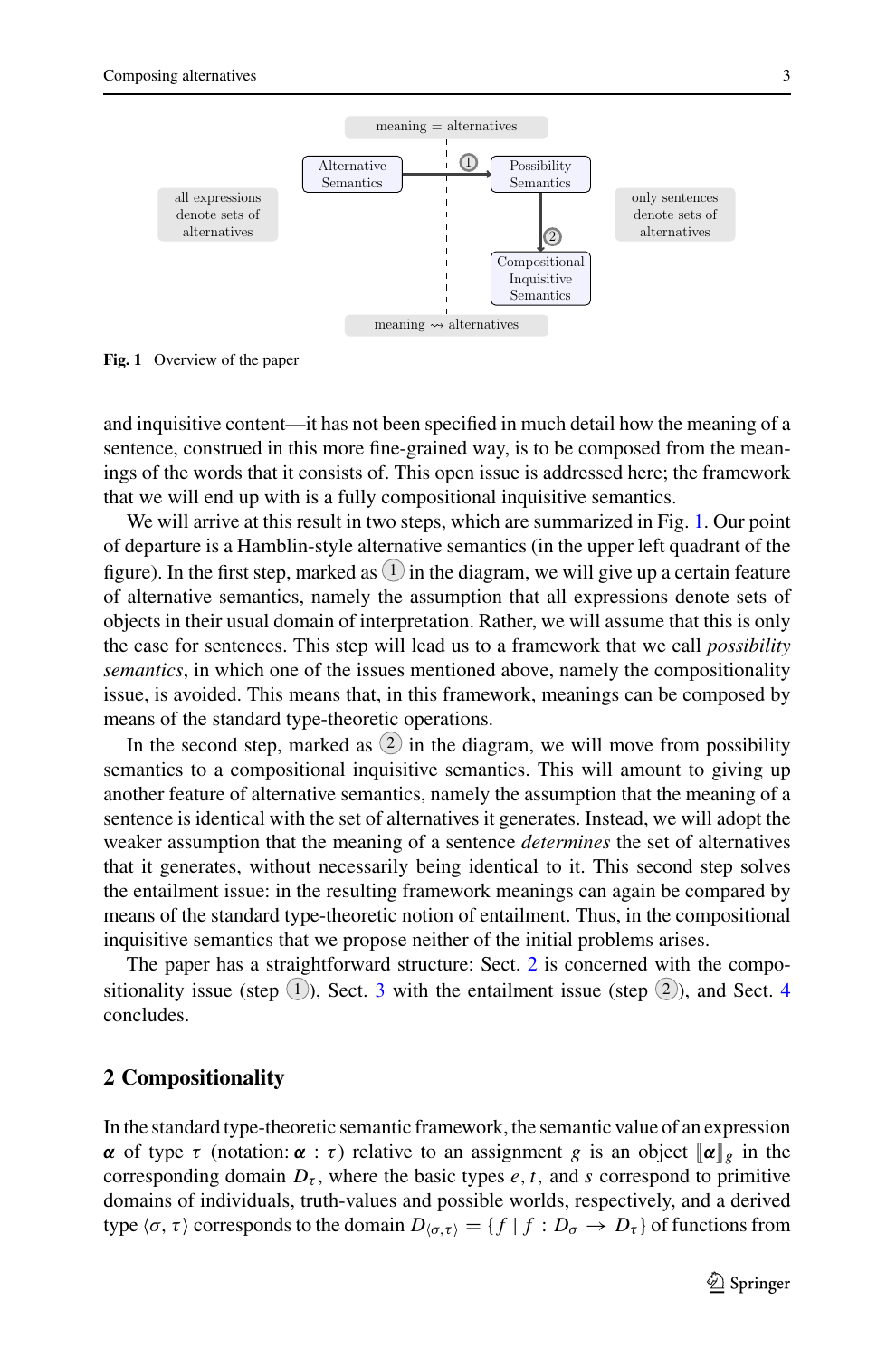objects of type  $\sigma$  to objects of type  $\tau$ . This setup allows us to compose meanings through the basic type-theoretic operations of function application and abstraction:

- (1) **Function Application:** if  $\alpha$  :  $\langle \sigma, \tau \rangle$  and  $\beta$  :  $\sigma$  then  $[\alpha(\beta)]_g = [\alpha]_g([\beta]_g) \in D_t$
- (2) **Abstraction:** if  $\alpha : \tau$  and  $x : \sigma$  then  $\|\lambda x . \alpha\|_{g}$  is the function mapping any  $x \in D_{\sigma}$  to  $[\![\boldsymbol{\alpha}]\!]_{g[x \mapsto x]}$

In the meta-language we will use  $\lambda x$ .  $\llbracket \alpha \rrbracket_{g[x \mapsto x]}$  as a shorthand description of this function.<sup>2</sup>

By contrast, in alternative semantics the semantic value  $[\![\alpha]\!]_g$  of an expression  $\alpha$ :  $\tau$ is no longer a single object in  $D_{\tau}$ , but rather a *set* of such objects:  $[\![\boldsymbol{\alpha}]\!]_g \subseteq D_{\tau}$ .<sup>[3](#page-4-1)</sup> As a consequence, meanings can no longer be composed by means of the standard type-theoretic operations. Let us see why.

### **2.1 Composition in alternative semantics**

### *2.1.1 Function application*

First consider the operation of function application. Suppose *α* is an expression of type  $\langle \sigma, \tau \rangle$  and *β* an expression of type  $\sigma$ . In alternative semantics, we have that  $[\![\boldsymbol{\alpha}]\!]_g \subseteq D_{\langle \sigma, \tau \rangle}$  and  $[\![\boldsymbol{\beta}]\!]_g \subseteq D_{\sigma}$ . Now suppose we want to compute the meaning of  $\alpha(\beta)$ . We can no longer obtain  $[\alpha(\beta)]_g$  by simply applying  $[\alpha]_g$  to  $[\beta]_g$ , because  $[\![\boldsymbol{\alpha}]\!]_g$  is not a single function from  $D_{\sigma}$  to  $D_{\tau}$ , but a set of such functions. Thus, the type-theoretic rule of function application cannot be used to compute  $[\![\alpha(\beta)]\!]_g$ .

Instead,  $[\![\boldsymbol{\alpha}]\!]_g$  is now a *set* of functions from objects of type  $\sigma$  to objects of type  $\tau$ . Since  $[\![\boldsymbol{\beta}]\!]_g$  is a set of objects of type  $\sigma$  , what we *can* naturally do is apply each function  $f \in [\![\alpha]\!]_g$  to each object  $d \in [\![\beta]\!]_g$ . The set of all objects  $f(d)$  obtained in this way is a subset of  $D_{\tau}$ , and thus a suitable semantic value for  $\alpha(\beta)$ . This operation, known as *pointwise function application*, is indeed taken to be the fundamental composition rule in alternative semantics.

(3) **Pointwise function application:** if  $\alpha$  :  $\langle \sigma, \tau \rangle$  and  $\beta$  :  $\sigma$ then  $\alpha(\beta)$ :  $\tau$  and  $[\![\alpha(\beta)]\!]_g = \{f(d) | f \in [\![\alpha]\!]_g \}$  and  $d \in [\![\beta]\!]_g\}$ 

However, this rule has an important drawback. In computing the meaning of a complex expression  $\alpha(\beta)$  using pointwise function application, the functor  $\alpha$  only has access

<span id="page-4-0"></span><sup>2</sup> Our general typographic convention is to use boldface for expressions in the object language ('logical form'), and the standard font for meta-language descriptions of semantic objects.

<span id="page-4-1"></span><sup>&</sup>lt;sup>3</sup> In some work on alternative semantics, the types that are assigned to expressions are systematically adapted: expressions that are usually taken to be of type  $\tau$  are now rather taken to be of type  $\langle \tau, t \rangle$  (see, e.g., [Shan 2004](#page-35-9); [Novel and Romero 2010\)](#page-35-10). The usual correspondence between the type of an expression and its semantic value is then preserved. In other work, the usual types are preserved: expressions that are usually taken to be of type  $\tau$  are still taken to be of type  $\tau$  (see, e.g., [Kratzer and Shimoyama 2002](#page-35-5); [Alonso-Ovalle](#page-34-2) [2006\)](#page-34-2). In this case, the correspondence between the type of an expression and its semantic value changes: the semantic value of an expression of type  $\tau$  is no longer a single object in  $D_{\tau}$ , but rather a set of such objects. The choice between these two options seems immaterial; for concreteness we assume the second, but our arguments do not hinge on this assumption.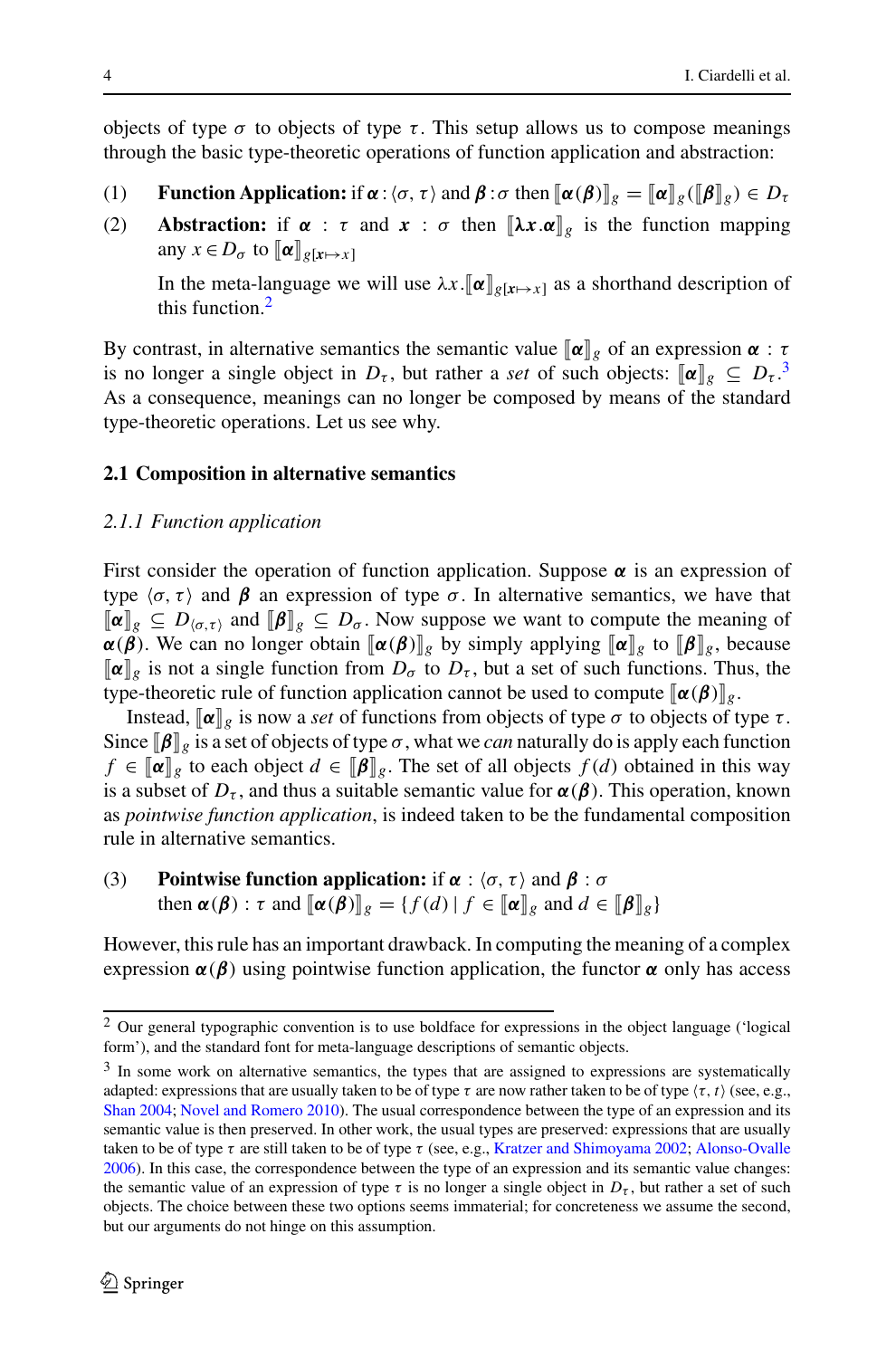to each alternative for  $\beta$  in isolation; it does not have access to the whole set at once. This is problematic because, in fact, many functors in natural language *do* need access to the whole set of alternatives introduced by their argument at once. Take for instance negation. The standard treatment of sentential negation in alternative semantics is as follows (see, e,g., [Kratzer and Shimoyama 2002](#page-35-5)):

(4) 
$$
\begin{aligned}\n\llbracket \text{not } \beta \rrbracket_g &= \left\{ \overline{\bigcup[\beta]_g} \right\} \\
\text{where } \overline{\bigcup[\beta]_g} \text{ denotes the set-theoretic complement of } \bigcup[\beta]_g\n\end{aligned}
$$

 $\int$  To determine  $\bigcup \llbracket \pmb{\beta} \rrbracket_g$ , **not** clearly needs access to all the alternatives for  $\pmb{\beta}$  at once. This result is impossible to obtain by associating negation with a set of objects  $\left[\text{not}\right]_g \in$  $D_{\langle st,st\rangle}$  and letting them combine with the alternatives for  $\beta$  by pointwise function application. Thus, negation needs to be treated *syncategorematically*, that is, by means of a tailor-made rule in the grammar.

This problem is not confined to a few exceptional cases: in fact, the class of operators that need access to the whole set of alternatives for their argument includes virtually all operators that are interesting from an alternative semantics perspective: modals (e.g., [Simons 2005](#page-36-1); [Aloni 2007\)](#page-34-1), conditionals (e.g., [Alonso-Ovalle 2006,](#page-34-2) unconditionals [\(Rawlins 2008](#page-35-11)), exclusive strengthening operators (e.g., [Menéndez-Benito 2005](#page-35-6); [Alonso-Ovalle 2006](#page-34-2); [Roelofsen and van Gool 2010\)](#page-35-12), existential and universal closure operators (e.g., [Kratzer and Shimoyama 2002\)](#page-35-5), and question-embedding verbs. Adopting pointwise function application as our fundamental composition rule implies that none of these operators can be given a meaning of their own. Instead, they all have to be treated by means of tailor-made, syncategorematic composition rules. Clearly, this is undesirable: we would like our grammar to contain only a few, general composition rules, and we would like the contribution of a specific linguistic item to be derivable from its lexical meaning, based on these general rules.

### *2.1.2 Abstraction*

Now let us consider abstraction. Suppose *α* : τ contains a variable *x* : σ, and suppose we want to abstract over *x* to obtain an expression  $\lambda x \cdot \alpha$  of type  $\langle \sigma, \tau \rangle$ . This is an operation that is often used in semantics, typically (though not exclusively) in order to deal with quantification. What semantic value should we assign to *λx*.*α*? We cannot apply the standard abstraction rule, which would identify  $[\lambda x.\alpha]_g$  with the function mapping every  $x \in D_{\sigma}$  to  $[\![\alpha]\!]_{g[x \mapsto x]}$ , for that would be a function from  $D_{\sigma}$  to subsets of  $D_{\tau}$  . What we need for  $[\![\lambda x.\boldsymbol{\alpha}]\!]_g$  is a different object, namely, a *set of functions* from *D<sub>σ</sub>* to *D<sub>τ</sub>*, since we want that  $[\lambda x.\alpha]_g \subseteq D_{(\sigma,\tau)}$ . Thus, standard abstraction cannot be applied in alternative semantics.

What is more, there does not seem to be a straightforward way of defining a different abstraction rule for alternative semantics that would yield correct results. A natural candidate for such a rule was suggested by [Hagstrom](#page-35-13) [\(1998](#page-35-13)) and later adopted by [Kratzer and Shimoyama](#page-35-5) [\(2002](#page-35-5)). [Shan](#page-35-9) [\(2004](#page-35-9)), however, pointed out that this proposal, combined with the standard techniques for quantification and binding, leads to wrong empirical predictions. He furthermore argued that it is impossible to obtain the right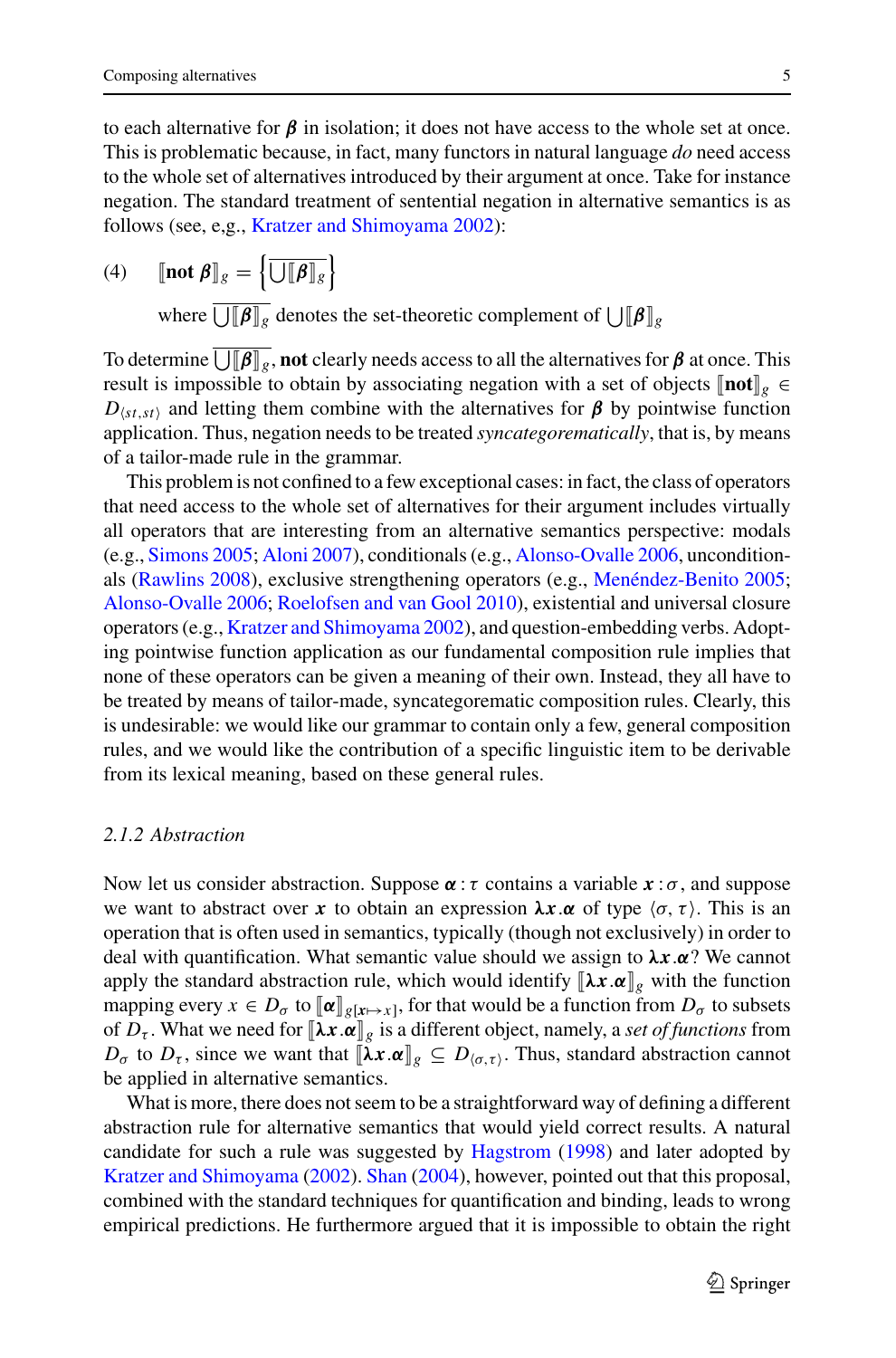set of functions in a principled way, and that an alternative-based notion of meaning therefore calls for a variable-free approach to meaning composition [\(Szabolcsi 1987](#page-36-2); [Jacobson 1999\)](#page-35-14), which does entirely without abstraction. [Novel and Romero](#page-35-10) [\(2010\)](#page-35-10) argue that the cases which Shan deemed problematic could in fact be dealt with by enriching the underlying type theory with a new basic type for assignments for *e*-type variables, $<sup>4</sup>$  $<sup>4</sup>$  $<sup>4</sup>$  and making certain assumptions about the meaning of wh-items. [Charlow](#page-34-3)</sup> [\(2014\)](#page-34-3), however, argues that Novel and Romero's strategy still encounters problems.

We will not directly enter the debate on this front, in the sense that, unlike Shan, we will not depart from lambda abstraction and, unlike Novel and Romero, we will not try to extend classical alternative semantics in a way that allows for an alternativefriendly abstraction rule. Instead, we will take a more conservative approach, and ask whether it is at all necessary to depart from the standard, i.e., non-pointwise abstraction mechanism. Indeed, we will show that it isn't, provided that the basic architecture of the framework is adapted in certain ways. In the resulting framework, the cases deemed problematic by Shan and others will turn out to be unproblematic.

### <span id="page-6-1"></span>**2.2 Possibility semantics**

In our view, the feature of alternative semantics that is responsible for its empirical success is the fact that sentences are taken to express *sets of propositions*, rather than single propositions. This yields a notion of sentence meaning that is more structured than the standard, truth-conditional notion, and this extra structure seems to play a key role in a range of linguistic phenomena.

However, alternative semantics does not just assume that sentences express sets of propositions: it goes on to assume that *every expression* denotes a set of objects in its usual domain of interpretation. As we have seen, this stronger assumption forces us to depart from the standard composition rules.

There does not seem to be any particular conceptual motivation for the assumption that every expression denotes a set of objects. Moreover, in linguistic applications of the framework the assumption does not seem essential, as we will show in a moment for some concrete cases. Most importantly, if we discharge this stronger assumption, then it becomes apparent that the remaining, more fundamental assumption, i.e., that sentences express sets of propositions, is perfectly compatible with the standard typetheoretic operations of meaning composition. We will demonstrate this by laying out a framework that is based on the following three assumptions:

- 1. the semantic value of a complete sentence is a set of propositions;
- 2. the semantic value of an expression of type  $\tau$  is a single object in  $D_{\tau}$ ;
- 3. the fundamental composition rules are the standard type-theoretic ones.

In this framework, which we will refer to as *possibility semantics*, it is not the compositional machinery, but rather the typing of expressions that needs to be adjusted. For instance, consider a complete sentence  $\boldsymbol{\alpha}$ . By assumption (1), its semantic value  $[\![\boldsymbol{\alpha}]\!]_g$ should be a set of propositions. Moreover, by assumption (2),  $\llbracket\pmb{\alpha}\rrbracket_g$  has to be an object

<span id="page-6-0"></span><sup>4</sup> Novel and Romero attribute this strategy to [Poesio](#page-35-15) [\(1996](#page-35-15)); a very similar approach was taken in [Rooth](#page-35-3) [\(1985](#page-35-3)) to compose focus semantic values.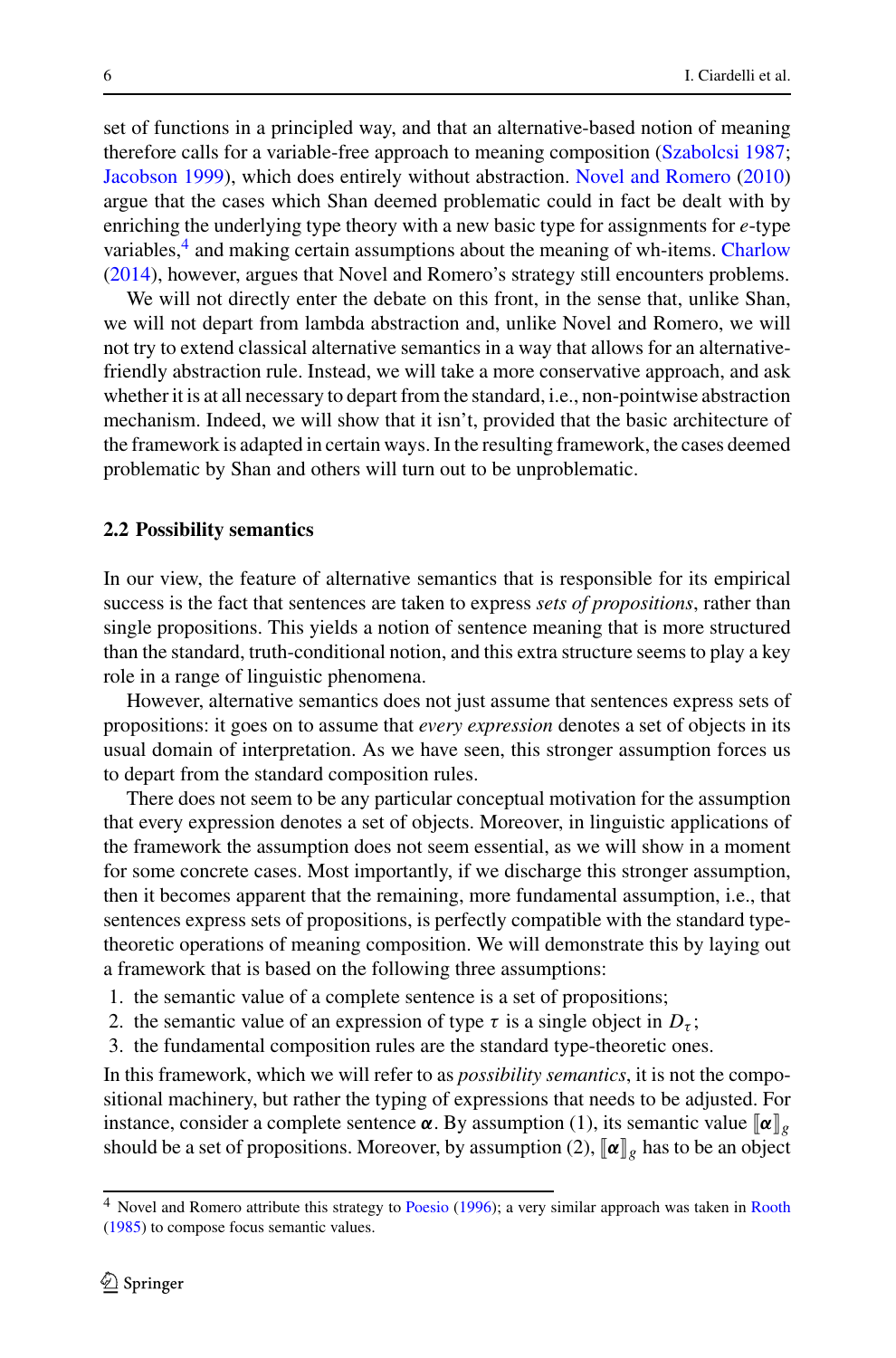in the domain  $D<sub>\tau</sub>$  of the corresponding type. Thus, we must take sentences to be of a type  $\tau$  such that the objects in  $D_{\tau}$  are sets of propositions: this is the type  $\langle \langle s, t \rangle, t \rangle$ , which we will abbreviate for convenience as *T* . [5](#page-7-0)

Assuming standard syntactic structures for sentences, we can then use assumption (3) to reverse engineer the types that should be assigned to various sorts of sub-sentential expressions. For instance, the following types suggest themselves for verbs, sentential operators, and quantifiers.<sup>6</sup>

• walks :  $\langle e, T \rangle$ • likes :  $\langle e, \langle e, T \rangle \rangle$ • **not** :  $\langle T, T \rangle$ • **or** :  $\langle T, \langle T, T \rangle \rangle$ • **nobody** :  $\langle \langle e, T \rangle, T \rangle$ • who :  $\langle \langle e, T \rangle, T \rangle$ 

Thus, the relation between alternative semantics and possibility semantics may be represented succinctly as follows.



Now let us consider the actual meanings that should be assigned to expressions in possibility semantics. In alternative semantics, a basic sentence like **John walks** is taken to express the singleton set  $\{|\overline{Wj}|\}$ , which has as its unique element the proposition that John walks.<sup>[7](#page-7-2)</sup>

 $(5)$  $[\text{John walks}] = \{ |Wj| \} = \{ \{ w | j \text{ walks in } w \} \}$ 

This treatment may be adopted in possibility semantics as well. Then, using assumption (3) again, we can work backwards to infer what meanings should be

<span id="page-7-0"></span><sup>&</sup>lt;sup>5</sup> Strictly speaking, an object of type  $\langle \langle s, t \rangle, t \rangle$  is a function from propositions to truth values. However, it is common practice to identify such a function with the set of propositions that it maps to 1. We will discuss this in more detail below.

<span id="page-7-1"></span><sup>6</sup> These types are the simplest options for the given items, but as usual, they are not the only available choice.

<span id="page-7-2"></span> $7$  Throughout the paper we will assume that our logical language contains predicate symbols corresponding to the verbs and nouns in the fragment of English that we are considering (e.g., *W* for **walks**) as well as individual constants corresponding to the proper names (e.g., *j* for **John**). Moreover, for any expression  $\varphi$ of type *t* in our logical language, we will use  $|\varphi|$  in the meta-language to denote the set of worlds where  $\varphi$ holds. For instance,  $|Wj|$  is the set of worlds where John walks. Finally, we assume that our logical language contains the standard Boolean connectives that apply to expressions of type *t*. For instance,  $|\neg W_i|$  denotes the set of worlds where John does not walk.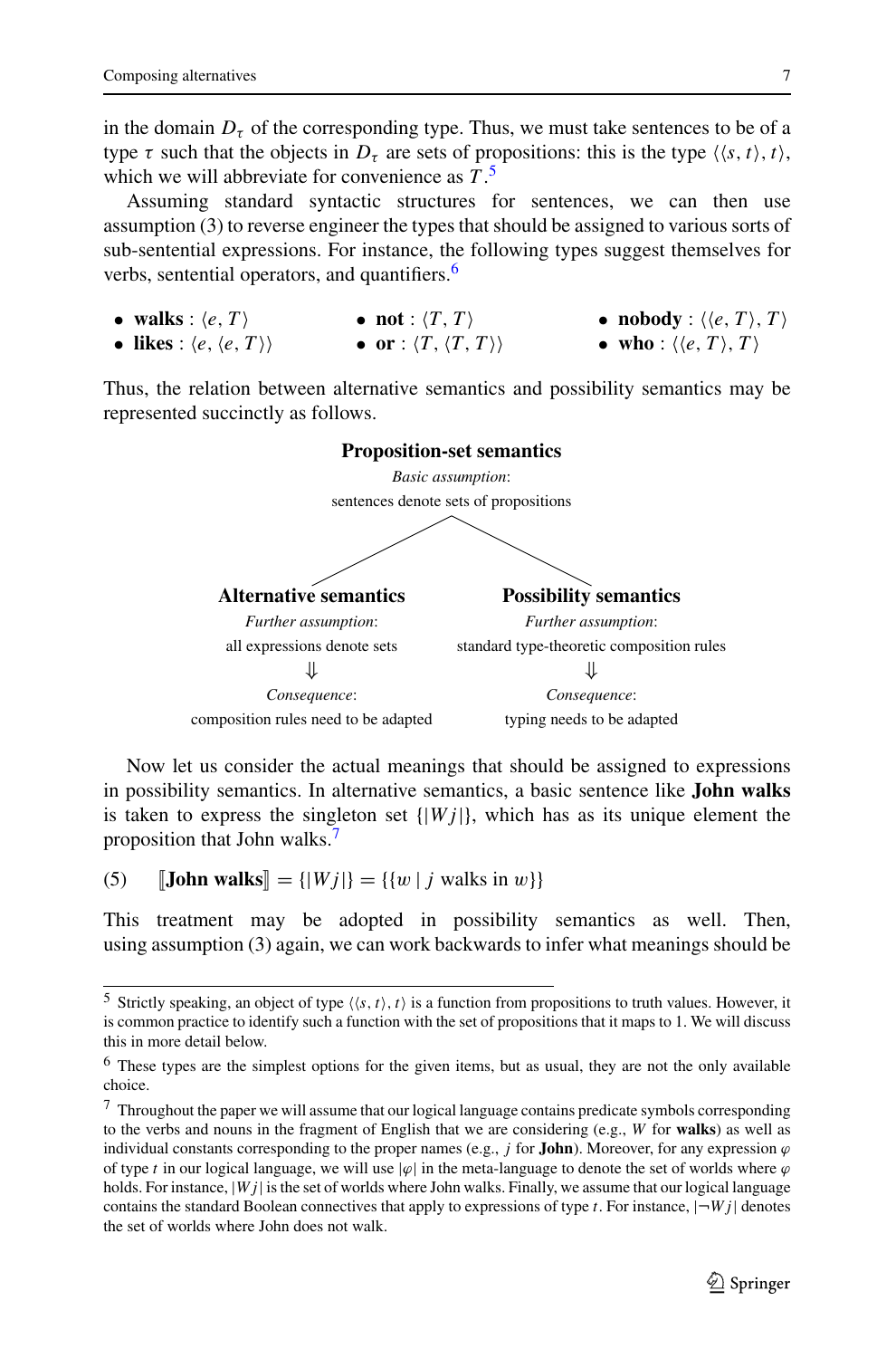assigned to sub-sentential constituents. If we take proper names like **John** to denote individuals, then this procedure immediately suggests the following entry for **walks**:

(6) 
$$
\llbracket \textbf{walks} \rrbracket = \lambda x_e . \{ |Wx| \} = \lambda x_e . \{ \{ w \mid x \text{ walks in } w \} \}
$$

Using the same strategy, i.e., starting from the desired sentential meanings, we can infer suitable meanings for other sub-sentential constituents. Below, a small compositional fragment of English is specified, obeying assumptions 1–3. In particular, in accordance with assumption 3, the default mode of composition is function application. Items of type  $\langle \langle e, T \rangle, T \rangle$  may additionally be subjected to standard quantifier raising. This fragment is not intended to provide a fully satisfactory analysis of the relevant items and constructions, but just to illustrate the compositional architecture that we propose.<sup>8</sup>

- Proper names and variables:
	- $\begin{bmatrix} \textbf{John} \end{bmatrix}_g = j$  $\llbracket x \rrbracket_g = g(x)$
- Connectives:
	- $\left[\mathbf{or}_{T}\right] = \lambda \mathcal{P}_{T} \lambda \mathcal{Q}_{T} . \mathcal{P} \cup \mathcal{Q}$

$$
- [\hspace{-0.3ex}[ \mathbf{not}_T ]\hspace{-0.3ex}] = \lambda \mathcal{P}_T . \{\bigcup \mathcal{P}\}
$$

• Existential closure:  $10$  $\mathcal{P} = \left[ \exists \right] = \lambda \mathcal{P}_T . \{\bigcup \mathcal{P}\}\$ 

- Verbs:  $[\![\text{walk}]\!] = \lambda x_e . \{|Wx|\}$  $[\text{see}] = \lambda x_e \lambda y_e. \{ |Syx| \}$
- Ouantifiers and wh-phrases:  $[\![$ **who** $]\!] = \lambda P_{\langle e, T \rangle}$ .  $\bigcup_{x \in D_e} P_x$  $\left[\text{nobody}\right]=\lambda P_{\langle e, T\rangle}.[\text{not}](\bigcup_{x\in D_e}Px)^9$  $\left[\text{nobody}\right]=\lambda P_{\langle e, T\rangle}.[\text{not}](\bigcup_{x\in D_e}Px)^9$

A comment on our notation is in order at this point. Notice that we use set-theoretic notation mixed with type-theoretic notation to enhance readability. As is common practice, we identify a set  $S \subseteq D_{\sigma}$  with its characteristic function  $f_S \in D_{\langle \sigma, t \rangle}$ , which maps any object  $d \in D_{\sigma}$  to 1 just in case  $d \in S$ . Relying on this identification, we write, e.g.,  $\llbracket \textbf{John walks} \rrbracket = \{ |Wj| \}$  instead of  $\llbracket \textbf{John walks} \rrbracket = \lambda p_{st} . (p = |Wj|);$ similarly, we write  $[\textbf{walk}] = \lambda x_e$ .  $\{ |Wx| \}$  instead of  $[\textbf{walk}] = \lambda x_e \cdot \lambda p_{st}$ .  $(p = |Wx|)$ .

More generally, we identify a set of *n*-tuples  $S \subseteq D_{\sigma_1} \times \ldots \times D_{\sigma_n}$  with the function  $f_S \in D_{\langle \sigma_1,...,\langle \sigma_n,t\rangle\rangle}$  such that for every tuple  $\langle d_1,...,d_n\rangle \in D_{\sigma_1} \times ... \times D_{\sigma_n}$ ,  $f(d_1) \ldots (d_n) = 1$  just in case  $\langle d_1, \ldots, d_n \rangle \in S$ . Types of the form  $\langle \sigma_1, \ldots, \langle \sigma_n, t \rangle \rangle$ , whose objects can be identified with sets of *n*-tuples, are known as *conjoinable types* [\(Partee and Rooth 1983\)](#page-35-16).

The inclusion relation between sets and the binary operations of union and intersection can also be encoded in type theory. Given two sets of *n*-tuples *S* and *S* encoded

<span id="page-8-0"></span><sup>8</sup> Note in particular that items with a conjunctive semantics (**and**, **everybody**) are missing from the fragment specified here. Our reasons for leaving them out here will become clear in Sect. [3,](#page-12-0) where we will argue that such items are problematic for both alternative and possibility semantics.

<sup>&</sup>lt;sup>9</sup> Filling in the denotation of  $[\![\text{not}]\!]$ , we get that  $[\![\text{nobody}]\!] = \lambda P_{\langle e, T \rangle}$ .  $\{ \{ w \in D_s \mid w \notin \bigcup Px \text{ for any } x \in \mathbb{R} \}$ *De*}}.

<span id="page-8-2"></span><span id="page-8-1"></span><sup>10</sup> The <sup>∃</sup>-operator corresponds to the *existential closure* [operator](#page-35-5) [in](#page-35-5) [alternative](#page-35-5) [semantics](#page-35-5) [\(see,](#page-35-5) [e.g.,](#page-35-5) Kratzer and Shimoyama [2002\)](#page-35-5). It takes a set of propositions and maps it to a singleton set that contains the union of these propositions, hence eliminating the structure of the original alternative set. The resulting proposition is true at a world exactly if one of the original propositions is true at that world. Hence, the ∃-operator has the same semantics as existential closure in alternative semantics, but, unlike in alternative semantics, it is defined categorematically.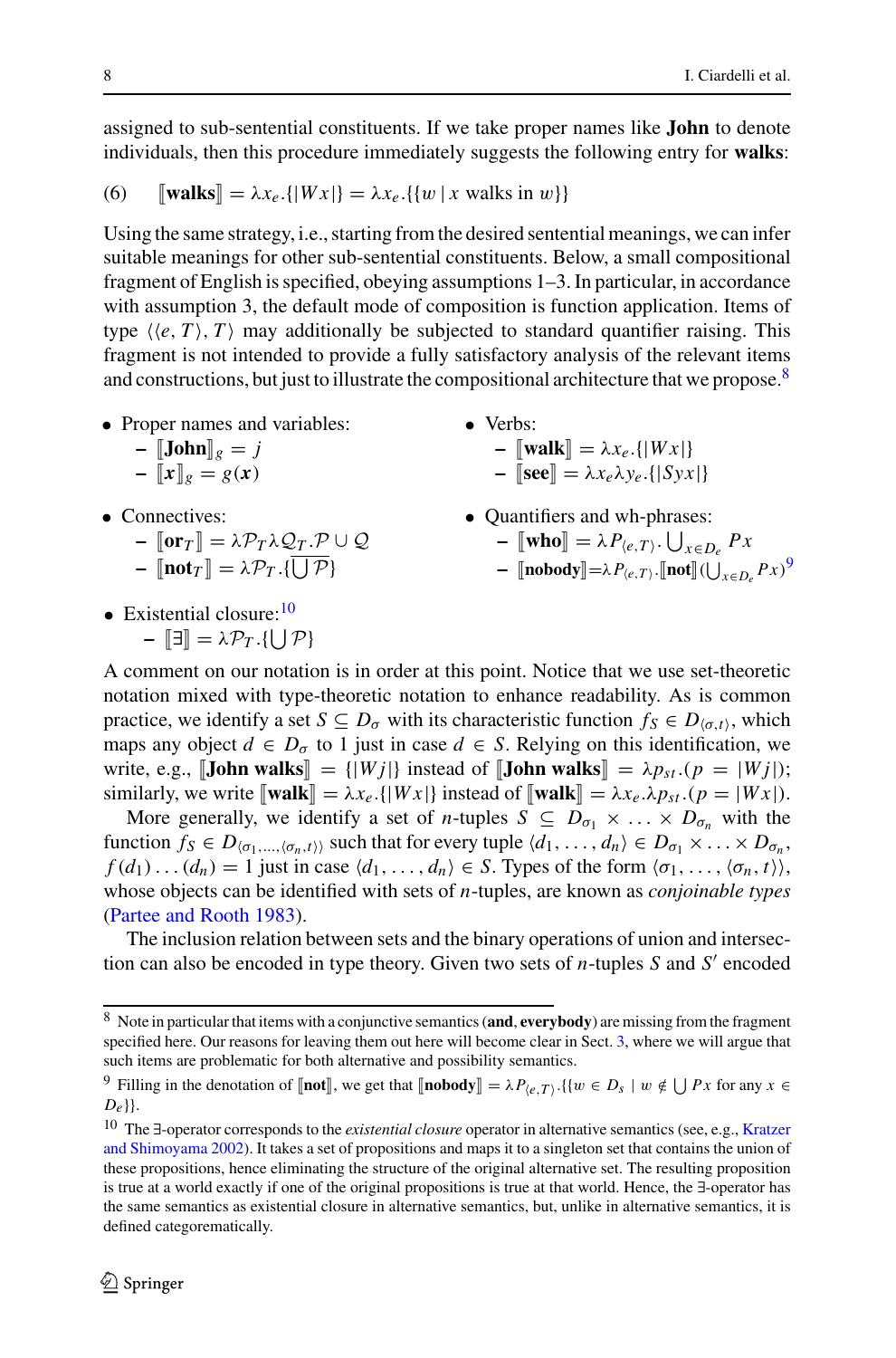as elements of  $D_{\langle \sigma_1,...,\langle \sigma_n,t\rangle\rangle}$ , and letting  $\vec{x}$  range over tuples in  $D_{\sigma_1} \times \cdots \times D_{\sigma_n}$ , we define:

- $S \subseteq S' \iff \forall \vec{x} : S(\vec{x}) \leq S'(\vec{x})$
- $\bullet$  *S* ∪ *S'* := λ $\overline{x}$ .*S*( $\overline{x}$ ) ∨ *S'*( $\overline{x}$ )
- $\bullet$  *S* ∩ *S'* :=  $\lambda \overline{x}$ .*S*( $\overline{x}$ ) ∧ *S'*( $\overline{x}$ )

We will now use the above fragment to first show how the archetypal alternativebased accounts of wh-questions and disjunction can be reproduced straightforwardly in possibility semantics;<sup>[11](#page-9-0)</sup> afterwards we will demonstrate that the compositionality issues discussed above no longer arise in this framework.

### *2.2.1 Wh-questions*

As a first example, consider [Hamblin](#page-35-2)'s [\(1973\)](#page-35-2) account of wh-questions, for which alternative semantics was originally developed. Hamblin assumes that **who** is of type *e*, but rather than denoting a single individual, it denotes the whole set of (human) individuals in the domain. By combining this denotation pointwise with, e.g., the meaning of  $\sin g$ ,  $\{\lambda x. |Sx|\}$ , Hamblin obtains the meaning of who sings:

(7) 
$$
\llbracket \textbf{who signs} \rrbracket = \{ |Sx| \mid x \in D_e \}
$$

The same result may be obtained in possibility semantics without assuming that all expressions denote sets. However, **who** cannot be taken to have type *e* in this setting, because that would mean that its semantic value is a specific individual. Instead, it has to be treated as being of type  $\langle \langle e, T \rangle, T \rangle$ , just like quantifiers:

$$
(8) \qquad [\mathbf{who}] = \lambda P_{\langle e, T \rangle}. \bigcup_{x \in D_e} Px
$$

In words, the function denoted by **who** takes a function *P* from individuals to sets of propositions, and returns the set consisting of all propositions which belong to the output of  $P$  for some input individual  $x$ . It is easy to see that applying this function to the meaning of **sing**, or to anything of the same semantic type, results precisely in the meaning that Hamblin obtained by pointwise function application.

(9) 
$$
\llbracket \textbf{who } \textbf{sings} \rrbracket = \llbracket \textbf{who} \rrbracket (\llbracket \textbf{sings} \rrbracket)
$$

$$
= [\lambda P_{\langle e, T \rangle}. \bigcup_{x \in D_e} P x ] (\lambda x. \{|Sx|\})
$$

$$
= \bigcup_{x \in D_e} \{|Sx|\}
$$

$$
= \{|Sx| \mid x \in D_e\}
$$

<span id="page-9-0"></span> $11$  Accounts of other linguistic constructions that have been formulated in alternative semantics are reproducible in possibility semantics as well, with one exception: the use of alternatives as a device for scope-taking [\(Shimoyama 2006](#page-36-3)), deriving exceptional scope phenomena as a consequence of pointwise function application. Since in possibility semantics the mode of composition is standard function application, such an account of scope-taking cannot be reproduced. We believe, however, that this is not a serious loss. In Appendix 1 we argue, building on [Charlow](#page-34-3) [\(2014](#page-34-3)), that propagation of alternatives through pointwise function application does not provide a suitable basis for a general theory of exceptional scope. In order to obtain such a general theory within our framework, it would be possible to incorporate, e.g., ideas developed in [Jäger](#page-35-17) [\(2007\)](#page-35-17), [Onea](#page-35-18) [\(2015](#page-35-18)) or [Brasoveanu and Farkas](#page-34-4) [\(2011](#page-34-4)), where exceptional scope does not arise from alternative propagation. This enterprise, however, is beyond the scope of the present paper.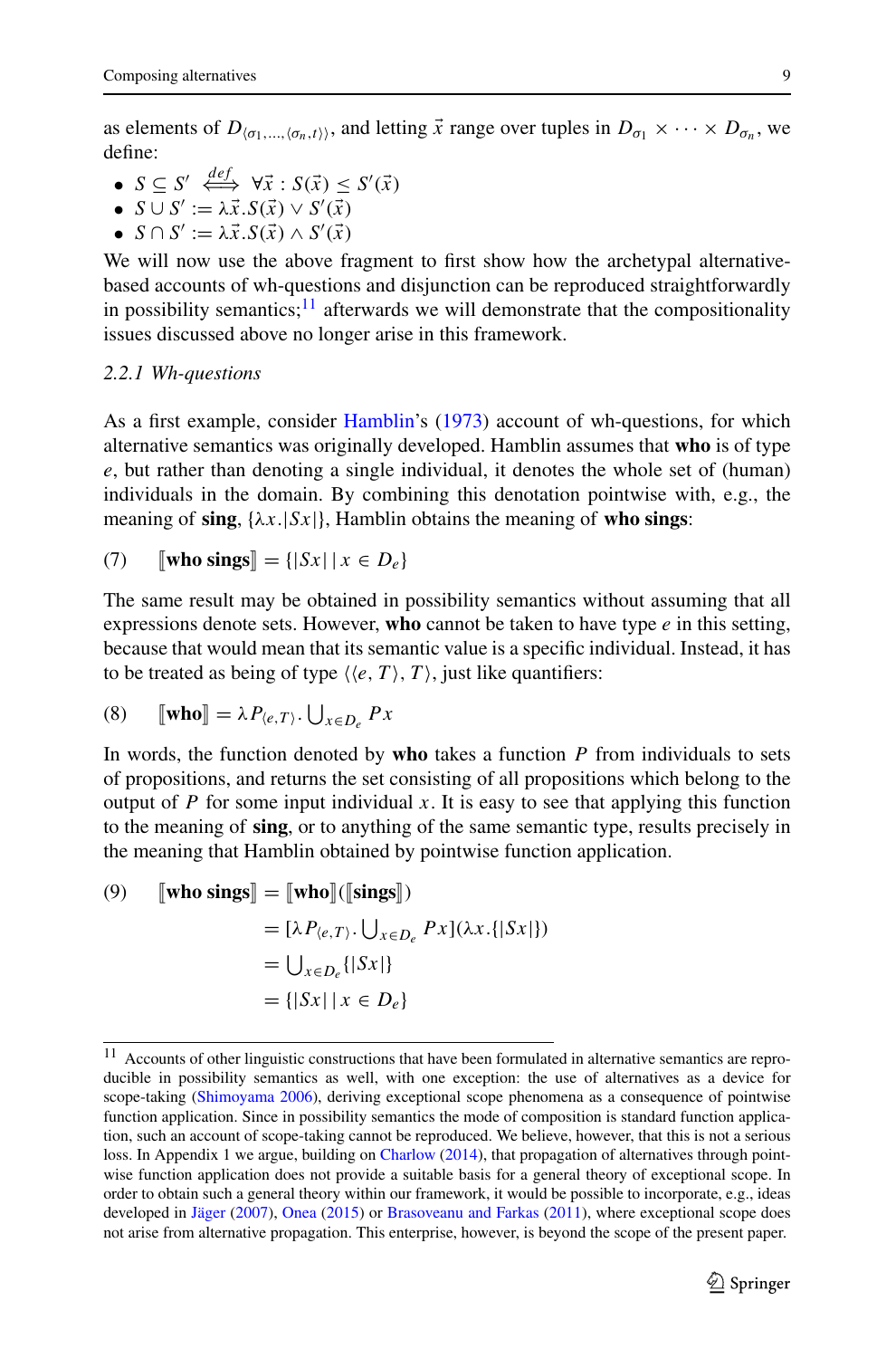### *2.2.2 Disjunction*

In recent years, several analyses have been proposed that treat disjunction as an alternative-generating operation in order to account for, e.g., its semantic contribution in questions or when embedded under modals [\(von Stechow 1991](#page-36-4); [Simons 2005](#page-36-1); [Alonso-Ovalle 2006](#page-34-2); [Aloni 2007](#page-34-1)). By postulating that  $\llbracket \alpha \text{ or } \beta \rrbracket = \llbracket \alpha \rrbracket \cup \llbracket \beta \rrbracket$ , these accounts derive two separate alternatives for e.g. **John sings or Mary dances**, one for each disjunct, rather than just one disjunctive alternative.

### $(10)$  $\textbf{John} \text{ sings or Mary dances} = \llbracket \textbf{John} \text{ sings} \rrbracket \cup \llbracket \textbf{Mary dances} \rrbracket$ = {|*Sj*|} ∪ {|*Dm*|}  $= \{|Sj|, |Dm|\}$

This may be reproduced *categorematically* in possibility semantics simply by associating sentential disjunction with its familiar meaning:  $[\textbf{or}_T] = \lambda \mathcal{P}_T \cdot \lambda \mathcal{Q}_T \cdot \mathcal{P} \cup \mathcal{Q}$ .

Since we dropped the assumption that all expressions denote sets, one may wonder how disjunctions of sub-sentential constituents can be handled in possibility semantics. To see this, consider the sentence **John sings or dances**. In alternative semantics, for the disjunctive VP we have:

(11) 
$$
\begin{aligned} \n\left\| \textbf{sing or dance} \right\| &= \left\| \textbf{sing} \right\| \cup \left[ \textbf{dance} \right] \\ \n&= \{ \lambda x . |Sx| \} \cup \{ \lambda x . |Dx| \} \\ \n&= \{ \lambda x . |Sx|, \lambda x . |Dx| \} \n\end{aligned}
$$

This set of properties then combines with  $\llbracket \text{John} \rrbracket = \{j\}$  by means of pointwise function application, yielding  $\{ |S_j|, |D_j| \}$ . Notice that the disjunctive verb phrase expresses a *set* of properties here. Thus, the alternatives that eventually emerge at the sentential level are already clearly visible at the verb phrase level.

In possibility semantics, the final result is the same, but it is obtained in a different way.We simply assume that disjunction is given its standard cross-categorical meaning (see, e.g., [Partee and Rooth 1983](#page-35-16)):

(12) For any conjoinable type  $\tau$ :  $\llbracket \mathbf{or}_\tau \rrbracket = \lambda X_\tau . \lambda Y_\tau . X \cup Y$  $= \lambda X_{\tau} \cdot \lambda Y_{\tau} \cdot \lambda \vec{a}$ .  $X(\vec{a}) \vee Y(\vec{a})$ 

<span id="page-10-1"></span>The verb phrase is then interpreted as follows.<sup>12</sup>

(13) 
$$
\begin{aligned}\n\text{[sing or dance]} \\
&= [\text{or}_{(e,T)}]([\text{sing}])([\text{dance}]) \\
&= [\lambda P_{(e,T)} \cdot \lambda Q_{(e,T)} \cdot \lambda x_e \cdot \lambda p_{st} \cdot P(x)(p) \vee Q(x)(p)] \\
&\quad (\lambda x_e \cdot \lambda p_{st} \cdot p = |Sx|) (\lambda x_e \cdot \lambda p_{st} \cdot p = |Dx|) \\
&= \lambda x \cdot \lambda p \cdot (p = |Sx| \vee p = |Dx|) \\
&= \lambda x \cdot \{|Sx|, |Dx|\}\n\end{aligned}
$$

<span id="page-10-0"></span><sup>&</sup>lt;sup>12</sup> When deriving the semantic value of a disjunction  $[\alpha \text{ or } \beta]$ , if the values of  $\alpha$  and  $\beta$  are construed as sets, the result can be directly computed by taking the standard union of these sets; it is easy to see that this coincides with the result given by our type-theoretic definition of union. However, when the values of *α* and  $\beta$  are construed as functions, as in [\(13\),](#page-10-1) it is crucial to rely on the explicit type-theoretic definition of the union operation.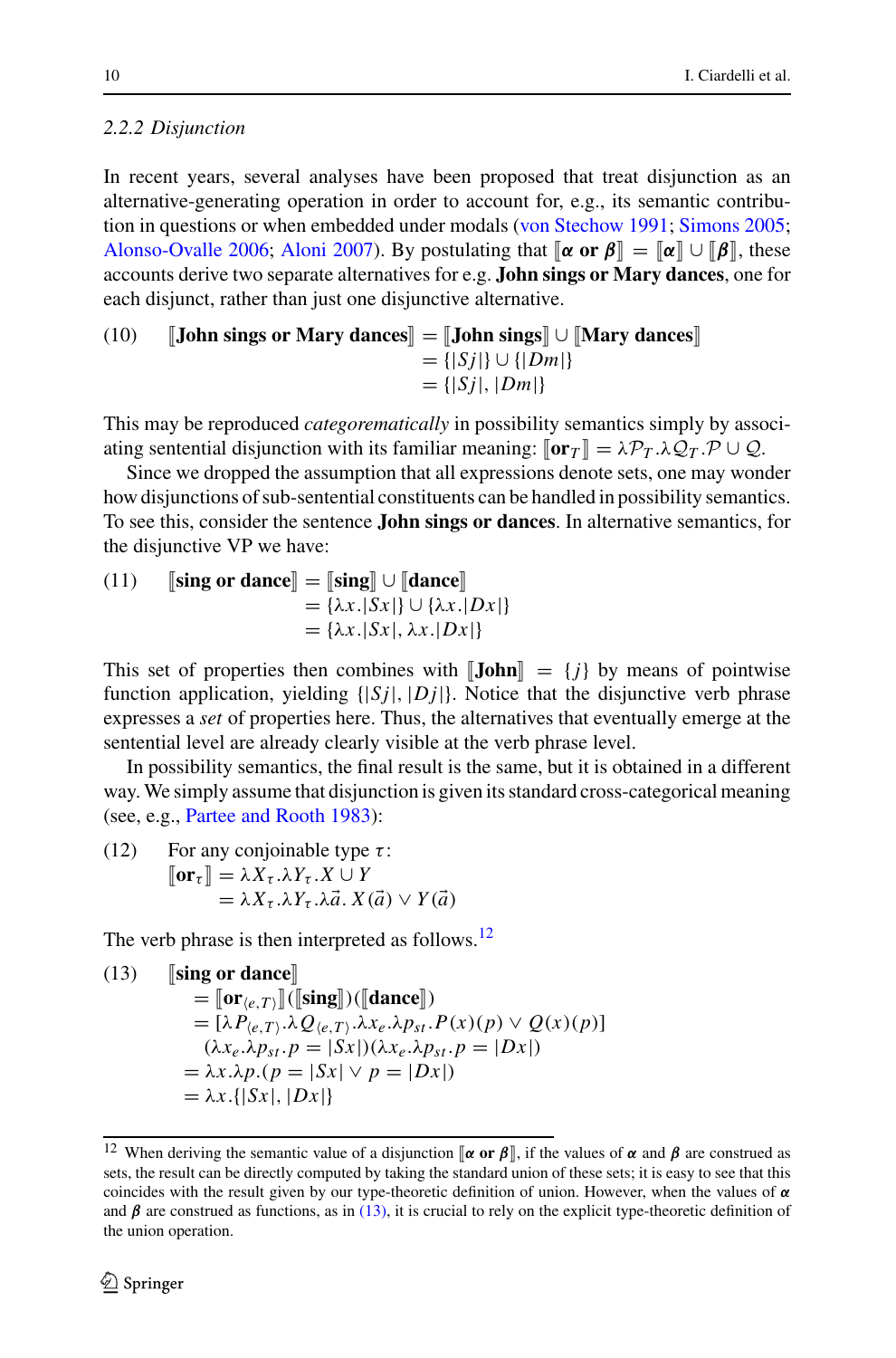This function combines with  $\llbracket \text{John} \rrbracket = j$  by means of standard function application, yielding the set  $\{ |S_j|, |D_j| \}$ . Notice that in this case, the verb phrase does not express a set of properties, i.e., a set of functions from individuals to propositions, but rather a single function from individuals to sets of propositions. These sets of propositions only fully emerge at the sentential level. However, at the VP level they are already latently present, so to speak: the VP expresses an alternative-generating function, i.e., a function that, for any given input, produces a set of alternative propositions. Because of this shift in perspective, there is no need for pointwise function application.

### *2.2.3 Standard function application regained*

Now let us verify that the compositionality issues that we discussed above for alternative semantics no longer arise in possibility semantics. The first of these issues had to do with pointwise function application, which makes it impossible for an operator to access the whole set of alternatives generated by its argument at once. Pointwise function application therefore necessitates a syncategorematic treatment of items like negation, disjunction, existential closure, and many others that need to operate on the whole set of alternatives generated by their argument. By contrast, since in possibility semantics meanings are composed by means of standard function application, there is nothing that prevents a categorematic treatment of these operators. After all, the input to the functor is the entire set of alternatives, rather than each alternative in isolation.

To illustrate this, consider sentential negation, which is now of type  $\langle T, T \rangle$ . That is, it expresses a function that takes a set of propositions into a new set of propositions. We obtain the desired result simply by defining  $\left[\text{not}\right] = \lambda \mathcal{P}_T$ .  $\{\bigcup \mathcal{P}\}\$ , and letting negation combine directly with its argument by standard function application. This is illustrated in the following derivation for **John does not sing or dance**.

- $(14)$  a.  $[\text{John sings or dances}] = \{ |Sj|, |Dj| \}$ 
	- b.  $\llbracket \textbf{John does not sing or dance} \rrbracket = \llbracket \textbf{not} \rrbracket (\{ |Sj|, |Dj| \})$  $= [\underbrace{\lambda \mathcal{P}_T . \{\bigcup \mathcal{P}\}}_{\sim}](\{|Sj|, |Dj|\})$  $= \{\overline{|Sj| \cup |Dj|}\}$  $= \{ \{ w \in D_s \mid w \notin |S_j| \text{ and } w \notin |D_j| \} \}$

The result is a singleton set whose unique element is the proposition consisting of all worlds where John does not sing or dance, as desired.

### *2.2.4 Standard predicate abstraction regained*

Turning to predicate abstraction, in possibility semantics there is no need to devise a special abstraction rule: the standard rule works fine. To see this in a simple example, consider the following syntactic tree for **who did John see**: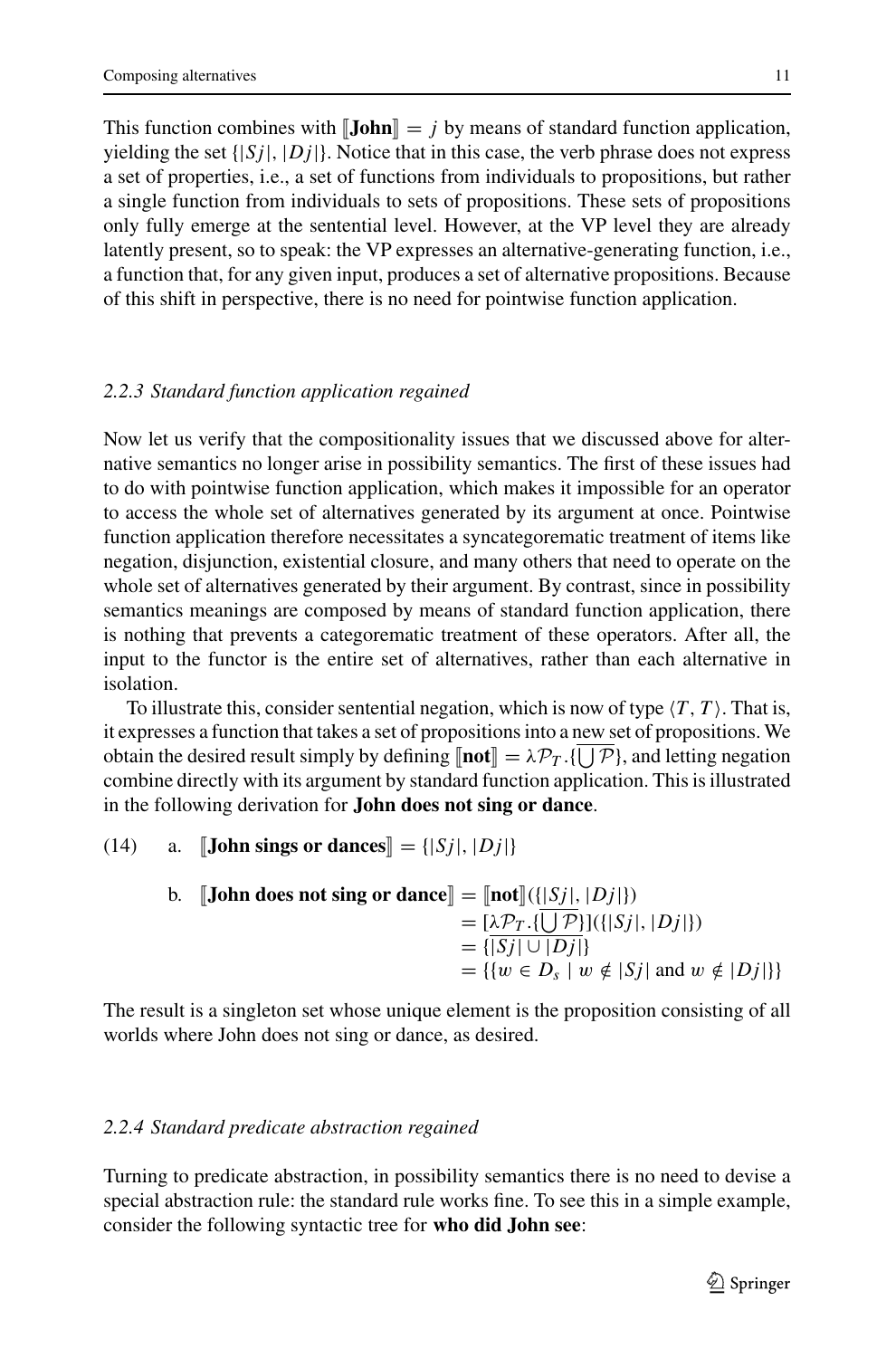

By function application we get that  $[\mathbf{John saw } x]_g = \{ |Sjg(x)| \}$ , a set containing a single proposition. Now,  $\lambda x$  is interpreted by means of the standard abstraction rule:

 $(15)$ *λx* **John saw**  $x \rVert_g = \lambda x_e$ . [[John saw  $x \rVert_{g[x \mapsto x]} = \lambda x_e$ . { $|Sjx|$ }

The resulting constituent is of type  $\langle e, T \rangle$ , i.e., it expresses a function from individuals to sets of propositions. Applying the above entry for  $[\![\mathbf{who}]\!]_g$  to this function yields the following set of propositions, as desired.

(16) 
$$
\begin{aligned} [\text{who } \lambda x \text{ John saw } x]_g &= [\lambda P_{\langle e, T \rangle} \cdot \bigcup_{x \in D_e} P_x](\lambda x_e \cdot \{|Sjx|\}) \\ &= \bigcup_{x \in D_e} \{|Sjx|\} \\ &= \{|Sjx| \mid x \in D_e\} \end{aligned}
$$

Abstraction is unproblematic here, because it needs to deliver a single function from individuals to sets of propositions, rather than a set of functions from individuals to propositions.

Although we only gave a very small compositional fragment here, we hope it suffices to illustrate that theories which have been formulated in alternative semantics may generally be reproduced straightforwardly in possibility semantics.<sup>[13](#page-12-1)</sup> This allows us to handle the same phenomena in a mathematically more well-behaved setting, and frees us from the problems described above: first, since function application is no longer pointwise, operations that need access to the whole set of alternatives generated by their argument can be given a categorematic treatment; and second, we no longer need to look for a non-standard alternative-friendly abstraction rule.<sup>14</sup>

### <span id="page-12-0"></span>**3 Entailment**

Type theory does not only come with the operations of function application and abstraction which are used to compose meanings; it also comes with a notion of entailment which is used to *compare* meanings. This notion amounts to set-theoretic inclusion, and it applies cross-categorically to expressions of any conjoinable type. This general notion of entailment also gives rise to a principled cross-categorial treatment of conjunction and disjunction. Namely, if *α* and *β* are expressions of any conjoinable type, then their conjunction *α* **and** *β* may be taken to denote the *meet*, i.e., the *greatest lower*

<sup>&</sup>lt;sup>13</sup> An exception to this claim is mentioned in footnote 11 and discussed in the Appendix.

<span id="page-12-2"></span><span id="page-12-1"></span><sup>&</sup>lt;sup>14</sup> The abstraction issue could also be circumvented by adopting a variable-free semantics. This, as briefly mentioned above, is the route that [Shan](#page-35-9) [\(2004](#page-35-9)) takes. Such a semantics is based on combinatory logic rather than the lambda calculus, and does not involve abstraction at all. What we show here is that combining alternatives with the standard treatment of quantification does not *necessitate* a departure from the lambdacalculus.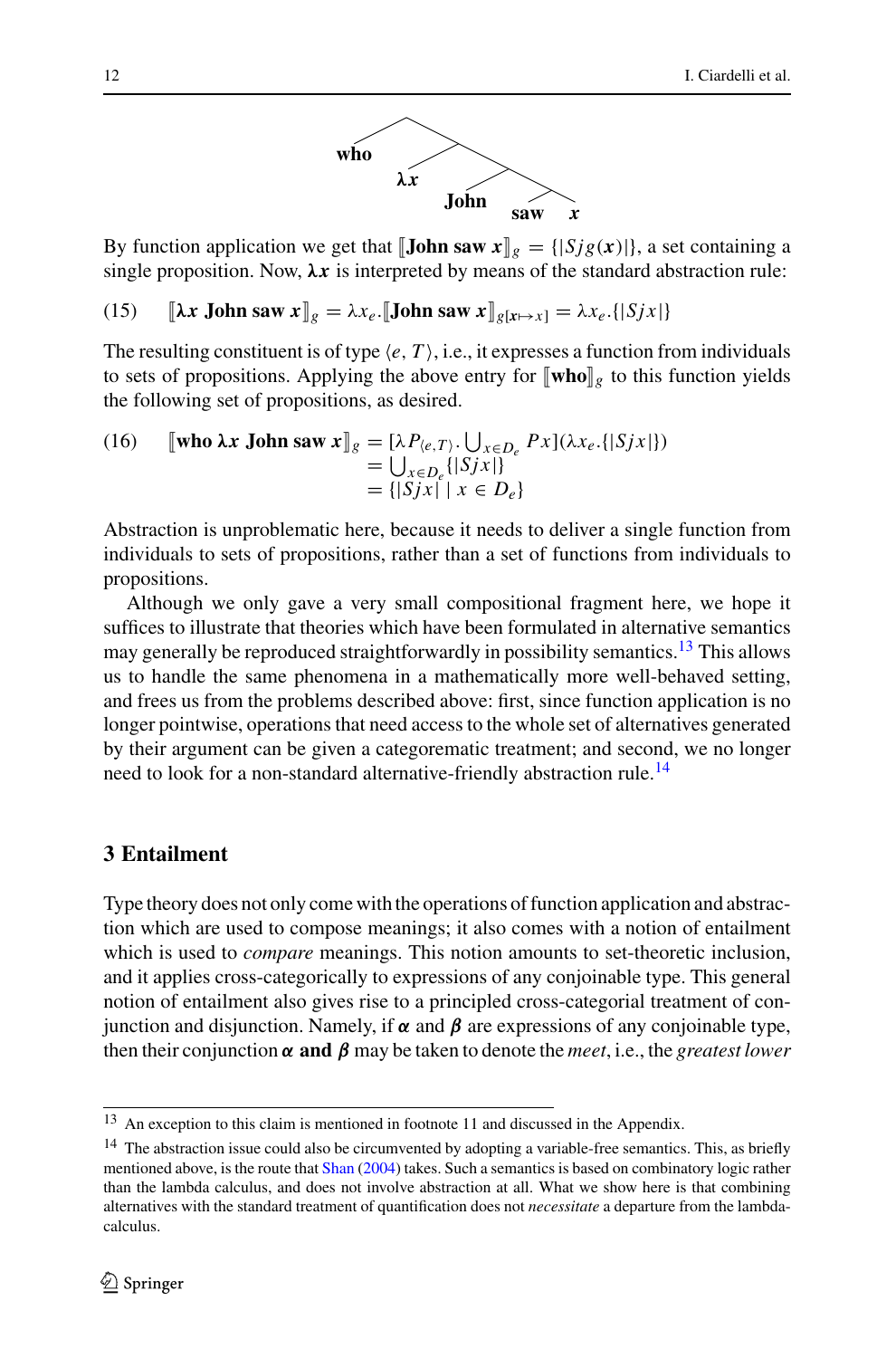*bound*, of  $[\![\alpha]\!]$  and  $[\![\beta]\!]$  with respect to entailment. Dually, the disjunction **α or**  $\beta$  may be taken to denote the *join*, i.e., the *least upper bound*, of  $[\![\boldsymbol{\alpha}]\!]$  and  $[\![\boldsymbol{\beta}]\!]$  with respect to entailment.<sup>15</sup> It is easy to see that, for any two expressions  $\alpha$  and  $\beta$  of a conjoinable type, the meet of  $[\![\alpha]\!]$  and  $[\![\beta]\!]$  with respect to  $\subseteq$  always exists, and amounts simply to the intersection  $[\![\alpha]\!] \cap [\![\beta]\!]$ ; and similarly, the join of  $[\![\alpha]\!]$  and  $[\![\beta]\!]$  exists and amounts to the union  $[\![\alpha]\!] \cup [\![\beta]\!]$ .

Just like the composition rules of function application and abstraction, the crosscategorial treatment of entailment, as well as the cross-categorial treatment of conjunction and disjunction as meet and join operations that it gives rise to, are crucial features of the standard type-theoretic framework, which should not be lost in the process of moving to a more fine-grained notion of meaning.

Unfortunately, both in alternative semantics and in possibility semantics, the notion of entailment as set inclusion no longer gives sensible results. To see this, consider two basic sentences such as **John walks** and **John moves**: intuitively, the first sentence entails the second. In a classical semantic framework, this is captured by the typetheoretic notion of entailment:  $\llbracket \textbf{John walks} \rrbracket$  is the set  $|Wj|$  of worlds where John walks, and  $\llbracket$ **John moves** $\rrbracket$  is the set  $|Mj|$  of worlds where John moves; since every world in which John walks is also a world in which John moves, we have  $|Wj| \subseteq$  $|Mj|$ , and the entailment is predicted. However, in both alternative semantics and possibility semantics we have  $\llbracket \textbf{John walks} \rrbracket = \{ |Wj| \}$  and  $\llbracket \textbf{John moves} \rrbracket = \{ |Mj| \};$ since  $\{|Wj|\} \nsubseteq \{|Mj|\}$ , the entailment is not predicted.<sup>16</sup>

The general type-theoretic treatment of conjunction as intersection no longer gives desirable results in alternative/possibility semantics either. For instance, we would expect the conjunction **John sings and Mary dances** to express the singleton  $\{ |S_j \wedge \mathbf{z}| \leq j \}$ *Dm*|}, which has as its unique alternative the proposition that John sings and Mary dances. However, treating conjunction as intersection yields an absurd meaning:

#### $(17)$  $|\textbf{John sings}$  and Mary dances $| = { |Sj| } \cap { |Dm| } = \emptyset$

Just as for the compositionality problem, there are two ways to react to this problem: we may try to replace the standard type-theoretic notions of entailment and conjunction with pointwise counterparts which make suitable predictions in the alternative/possibility semantics framework; or, alternatively, we may reconsider some assumptions of our setup so that the standard type-theoretic notions may be recovered. We will first consider the first option, i.e., to define *pointwise* notions of entailment and conjunction. We will find, however, that such notions are problematic, and then turn to the second approach.

<span id="page-13-0"></span><sup>&</sup>lt;sup>15</sup> Formally, the meet of *a* and *b* with respect to a partial order  $\leq$  is an element *c* such that (i)  $c \leq a, c \leq b$ and (ii) [for](#page-35-19) any *d* such that  $d \le a$  and  $d \le b$  it holds that  $d \le c$ [.](#page-35-19) [Similarly](#page-35-19) for [join.](#page-35-19) [See,](#page-35-19) [e.g.,](#page-35-19) Keenan and Faltz [\(1985](#page-35-19)), [Winter](#page-36-5) [\(2001](#page-36-5)), [Roelofsen](#page-35-20) [\(2013](#page-35-20)) and [Champollion](#page-34-5) [\(2016](#page-34-5)) for more background on these algebraic notions and their linguistic relevance.

<span id="page-13-1"></span><sup>&</sup>lt;sup>16</sup> This problem was first pointed out by [Groenendijk and Stokhof](#page-35-21) [\(1984](#page-35-21)), who gave it as an argument against Hamblin's theory of questions. But as we have just seen, the problem in fact concerns alternative semantics more generally.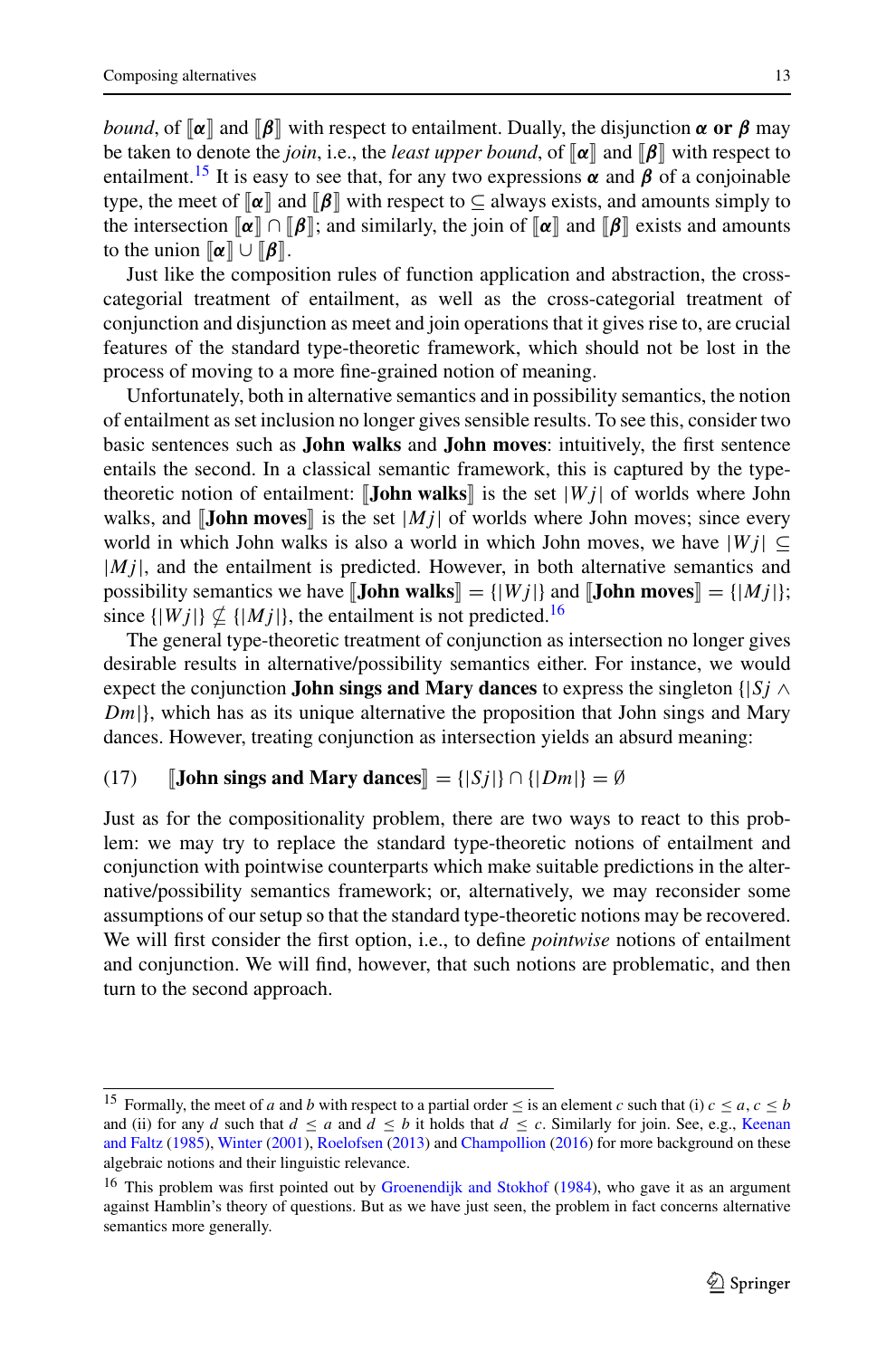### <span id="page-14-2"></span>**3.1 Entailment and conjunction in alternative/possibility semantics**

### *3.1.1 Pointwise entailment*

Let us consider again the example illustrating the failure of standard entailment in alternative/possibility semantics: the problem is that the set of alternatives expressed by **John walks** is not a subset of the set of alternatives expressed by **John moves**; however, notice that the unique alternative for **John walks** *is* a subset of the unique alternative for **John moves**. This suggests that, instead of comparing the whole *set* of alternatives, in alternative/possibility semantics we should really be comparing the individual alternatives in the sets. More precisely, we may define entailment as pointwise inclusion:  $\alpha$  entails  $\beta$  in case every alternative for  $\alpha$  is included in some alternative for *β*:

(18) 
$$
\boldsymbol{\alpha} \models \boldsymbol{\beta} \stackrel{def}{\iff} \forall p \in [\![ \boldsymbol{\alpha} ]\!] \exists q \in [\![ \boldsymbol{\beta} ]\!]
$$
 such that  $p \subseteq q$ 

This notion of entailment would indeed make the right predictions for basic cases: for instance, since the unique alternative for **John walks**,  $|Wj|$ , is included in the unique alternative for **John moves**,  $|Mj|$ , we would now correctly predict that **John walks**  $\models$ **John moves**.

However, as discussed in [Roelofsen](#page-35-20) [\(2013\)](#page-35-20), there is a fundamental problem with this notion. Namely, entailment defined in this way does not amount to a *partial order* on the space of meanings. In particular, it is not *anti-symmetric*, which means that two expressions  $\alpha$  and  $\beta$  may be logically equivalent—that is, entail each other—and yet have different meanings. To see this, consider the following two sentences $^{17}$  $^{17}$  $^{17}$ :

(19) 
$$
\llbracket \textbf{John moves} \rrbracket = \{|Mj|\}
$$

 $(20)$  $[\mathbf{John}$  moves or walks $] = \{ |Mj|, |Wj| \}$ 

Since the proposition  $|W_i|$  that John walks is contained in the proposition  $|M_i|$  that John moves, every alternative for **John moves or walks** is contained in an alternative for **John moves**. Vice versa, the unique alternative for **John moves**is clearly contained in one of the alternatives for **John moves or walks**. Thus, the two sentences entail each other, but they have different meanings.<sup>[18](#page-14-1)</sup>

In a classical intensional framework, if two sentences are logically equivalent, this implies that they are synonymous, i.e., they have the same meaning. We would like the notion of logical equivalence in our framework to behave in this classical

<span id="page-14-0"></span><sup>&</sup>lt;sup>17</sup> For concreteness, we assume in our examples that disjunction has the alternative-generating behavior argued for by [Simons](#page-36-1) [\(2005\)](#page-36-1), [Alonso-Ovalle](#page-34-2) [\(2006](#page-34-2)), and [Aloni](#page-34-1) [\(2007](#page-34-1)). Nothing hinges on this assumption, though, and the reader should feel free to replace disjunction with her favorite alternative-generating item.

<span id="page-14-1"></span><sup>&</sup>lt;sup>18</sup> Notice that in classical, truth-conditional semantics, the two sentences have the same meaning. This fact has been used to explain the oddness of disjunctions like **John moves or walks**in terms of redundancy; after all, in a truth-conditional semantics the second disjunct does not make any contribution to the disjunction as a whole [\(Katzir and Singh 2013\)](#page-35-22). If we want to preserve this explanation, the two sentences also have to be assigned the same meaning in an alternative-based semantics. We will see in Sect. [3.3.2](#page-20-0) that this is indeed achieved in the system we propose.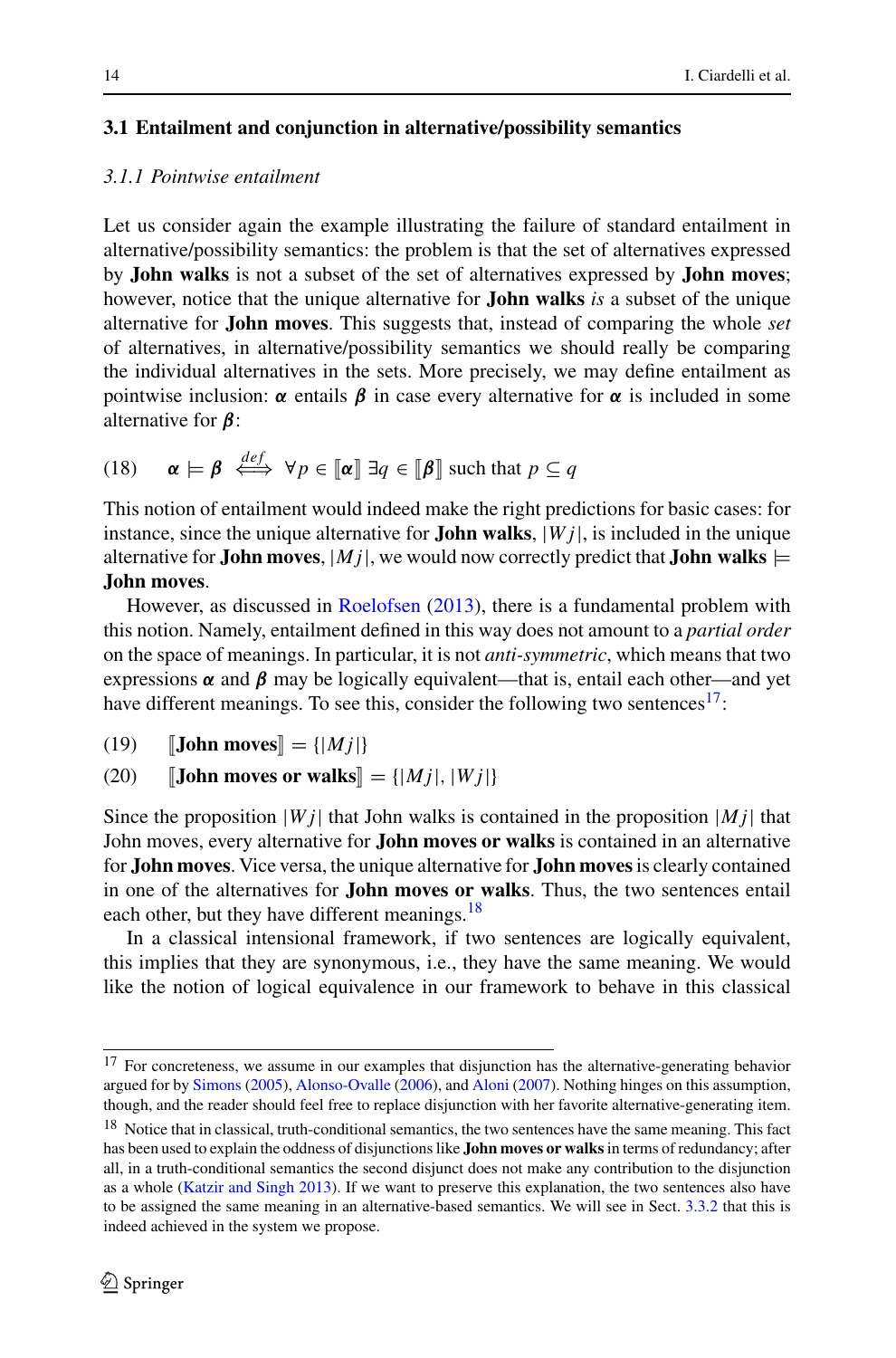way as well. This means that, if a certain equivalence relation doesn't guarantee that equivalence implies synonymy, then it is not a suitable notion of logical equivalence for the framework at hand. Hence, the relation  $\models$  defined above does not qualify as a satisfactory notion of entailment in alternative semantics.

This conceptual problem has practical repercussions as well. For instance, if entailment is not a partial order on the space of meanings, conjunction and disjunction can no longer be treated as meet and join operations with respect to entailment. Consider conjunction: we would like to define  $[\alpha \text{ and } \beta]$  as the meet of  $[\alpha]$  and  $[\beta]$ , i.e., as the weakest meaning entailing both  $[\alpha]$  and  $[\beta]$ . However, since pointwise entailment is not anti-symmetric, there is not a *unique* such meaning, but rather a whole *cluster* of them, and we have no principled way to single out one particular element from this cluster. This means that we lose our principled account of conjunction and disjunction in terms of cross-categorial *meet* and *join* operations. Thus, redefining entailment as pointwise inclusion is unsatisfactory.

### *3.1.2 Pointwise conjunction*

Setting the general problem with entailment aside, we may still try to devise an alternative-friendly notion of conjunction that avoids the problematic predictions resulting from treating conjunction as intersection. Recall our example: we have  $[\textbf{John signs}] = \{ |Sj| \}, [\textbf{Mary dances}] = \{ |Dm| \}, \text{and we want } [\textbf{John signs and}$ **Mary dances**  $= { |S_j \wedge Dm| } = { |S_j| \cap |Dm| }$ . This suggests that, rather than intersecting two meanings directly, conjunction should be intersecting the individual alternatives within these meanings. More precisely, it suggests the following treatment of conjunction as pointwise intersection:

(21) 
$$
\llbracket \text{and} \rrbracket = \lambda P \cdot \lambda Q \cdot \{ p \cap q \mid p \in P \text{ and } q \in Q \}
$$

Again, for the most basic cases, this treatment makes the right predictions. For instance, we do indeed get that  $[\text{John sings and Mary dances}] = { |Sj| \cap |Dm| } =$  $\{|Sj \wedge Dm|\}$ ; and this extends more generally to all cases where both conjuncts have singleton meanings. However, with non-singleton conjuncts, pointwise intersection often yields spurious alternatives. For instance, we expect that conjoining a sentence with itself will make no difference to its meaning, i.e., we expect conjunction to be idempotent: for any sentence  $\alpha$ ,  $[\alpha \wedge \alpha] = [\alpha]$ . But that is not generally the case. Consider a sentence with two alternatives, such as  $\alpha =$  **John sang or danced**. Besides the two expected alternatives  $|S_j|$  and  $|D_j|$ , the conjunction  $\alpha \wedge \alpha$  also generates a third alternative, namely the proposition  $|Sj \wedge Dj|$  that John sang and danced.

#### $(22)$  $\llbracket$ **John sang or danced and John sang or danced**  $\llbracket = \{ |Sj|, |Dj|, |Sj \wedge Dj| \}$

We see no reason why conjunction should give rise to this extra alternative, and we doubt that empirical support for this prediction may be found. A similar issue also arises for other items whose meaning relies on set intersection, such as universal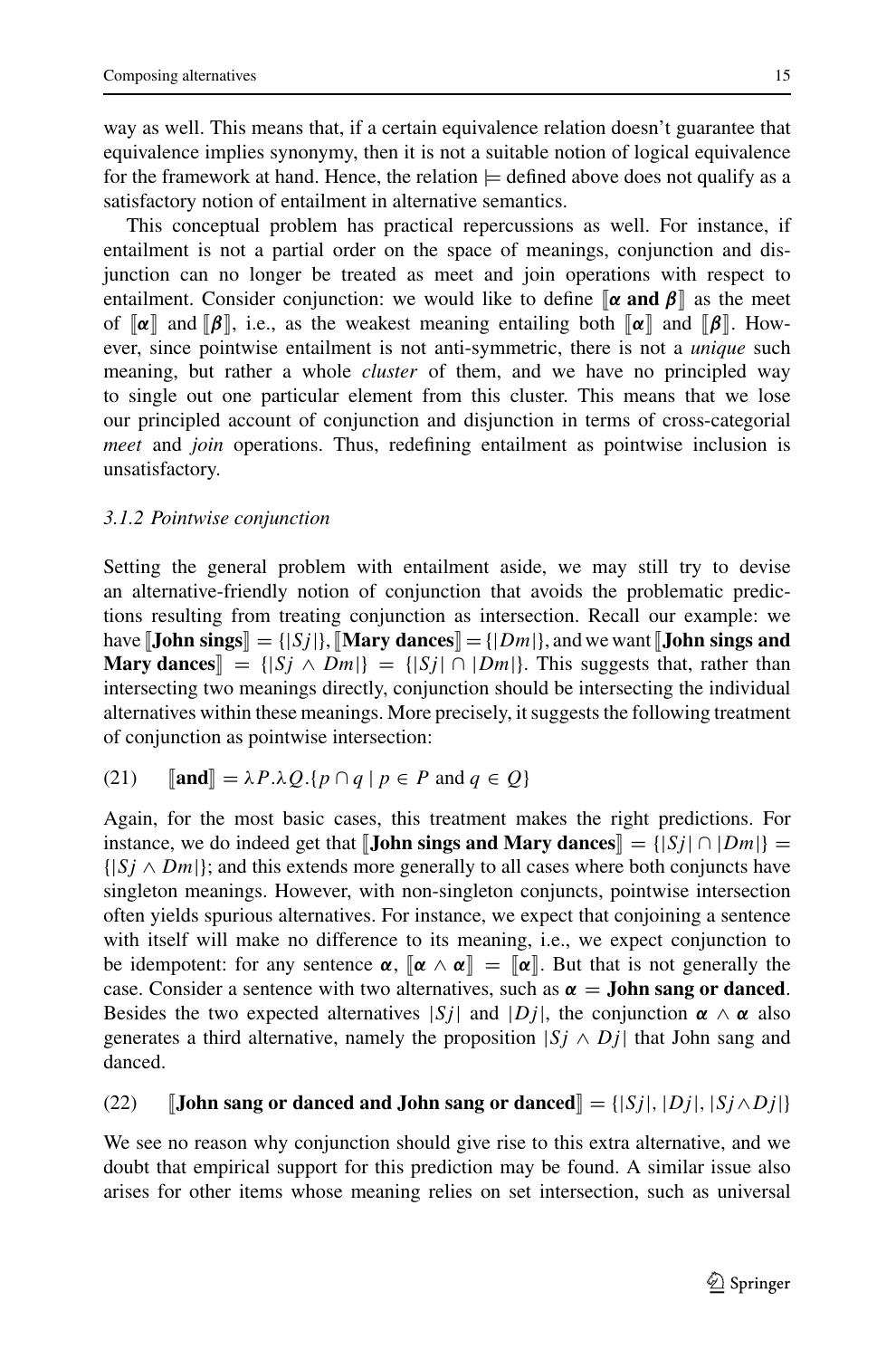quantification: if we take a universal quantifier to perform pointwise intersection, even a vacuous universal quantifier may introduce spurious alternatives.<sup>[19](#page-16-0)</sup>

### **3.2 Entailment and conjunction in inquisitive semantics**

### *3.2.1 Recovering standard entailment and conjunction*

Given that adapting the notions of entailment and conjunction to alternative/possibility semantics is not a trivial affair, it is worth considering once more the strategy we adopted in Sect. [2](#page-3-1) to deal with the compositionality problem: identify exactly which features of the framework are responsible for the problem, and ask whether it is possible to modify these features so that the problem is avoided, while the desirable features of the framework are retained.

In order to do this, let us look once more at the example illustrating the problem with entailment. Why is it that **||John walks**|| is not a subset of **||John moves**|| in alternative/possibility semantics? This is because both meanings are singleton sets, consisting of the unique alternative for the sentence. The assumption that a basic sentence  $\alpha$  denotes the singleton  $\{|\alpha|\}$ , shared by alternative and possibility semantics, may seem quite innocent: after all, the standard meaning of a sentence  $\alpha$  is a single proposition,  $|\alpha|$ , and if we want to represent this meaning as a *set* of propositions, what better candidate than the singleton set containing just  $|\alpha|$ ? However, the problems with entailment and conjunction indicate that identifying classical propositions with the corresponding singleton sets may not be the best way of embedding classical semantics into alternative semantics after all.

It *is* certainly natural to regard a basic sentence like **John walks** as introducing a unique alternative, namely, the proposition  $|Wj|$ . But it does not follow from this that we have to construe the *meaning* of **John walks** as the singleton set  $\{|Wj|\}$ . To enjoy the benefits of having alternatives in our semantics, it is not necessary to assume that the meaning of a sentence is *identical* with the set of alternatives that the sentence introduces; it is sufficient to assume that the meaning of a sentence *determines* the set of alternatives that it introduces.

What, then, should we take to be the meaning of a basic sentence like **John walks**? Let us examine carefully what the desiderata are. Suppose *α* and *β* are two basic sentences, that is, two sentences having as their unique alternative the proposition that they classically express. For such sentences, we want the standard, truth-conditional notion of entailment to be preserved. That is,  $\alpha \models \beta$  should hold just in case  $|\alpha| \subseteq |\beta|$ . Moreover, we want to preserve the standard type-theoretic conception of entailment

<span id="page-16-0"></span><sup>&</sup>lt;sup>19</sup> A reviewer suggests that it may be possible to resolve the problem by defining conjunction in such a way that it returns only the *maximal* propositions that result from pointwise intersecting the proposition sets associated with the two conjuncts. This would indeed give the desired result for the example discussed here, but it would not solve the more general problem, i.e., it would not make conjunction idempotent. For instance, if  $\alpha =$  **John walks or moves**, then  $[\![\alpha]\!] = { |Wj|, |Mj| },$  where  $|Wj| \subseteq |Mj|$ . Under the suggested treatment of conjunction we would get that  $[\![ \alpha \wedge \alpha ]\!] = \{ |Mj| \} \neq [\![ \alpha ]\!]$ . Here, too, we see no reason why  $\alpha \wedge \alpha$  should not just be associated with the same alternative set as  $\alpha$  itself.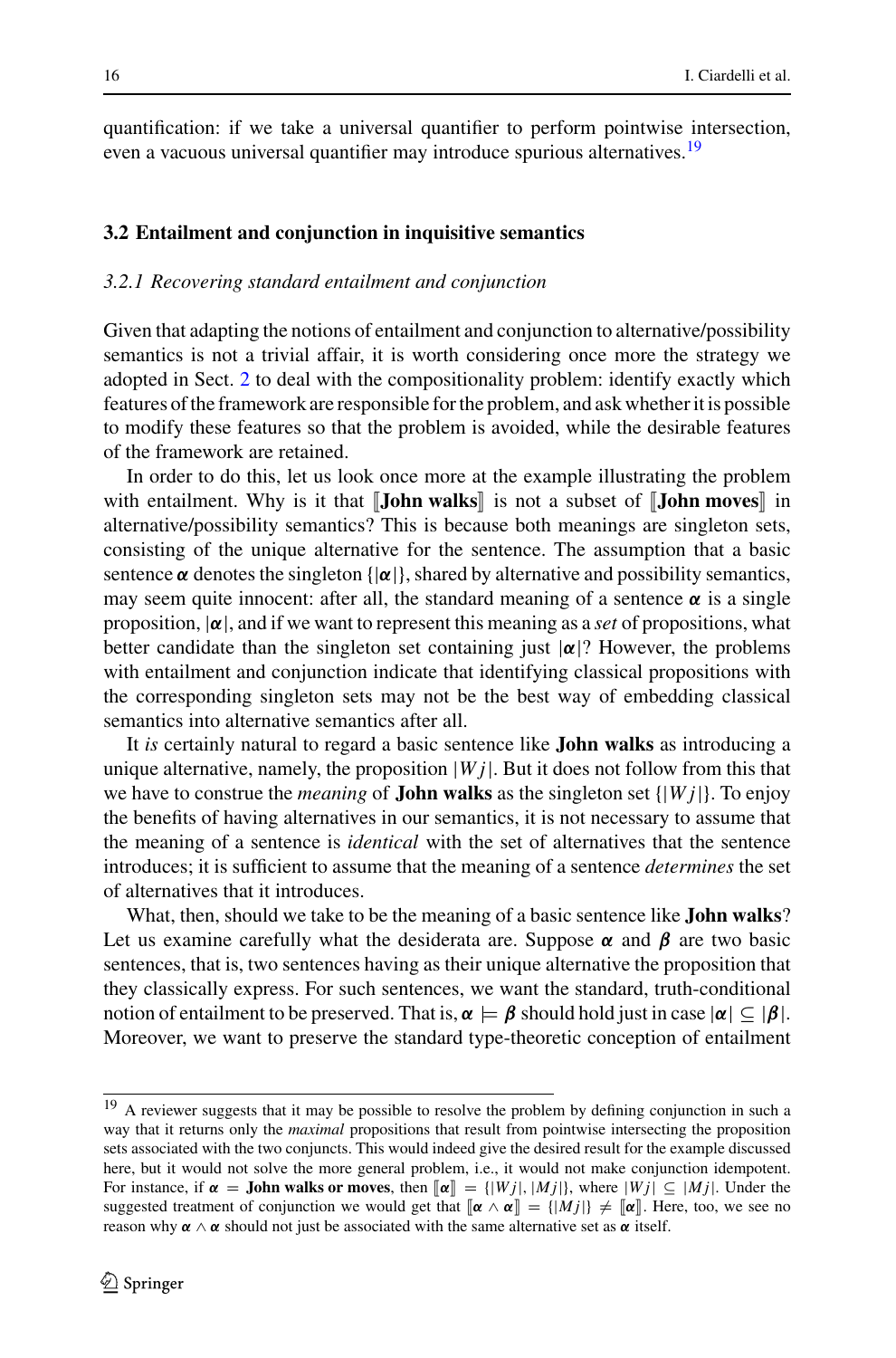as meaning inclusion, so  $\alpha \models \beta$  should amount to  $\llbracket \alpha \rrbracket \subseteq \llbracket \beta \rrbracket$ . To satisfy these two desiderata, we need to make sure that  $\llbracket \pmb{\alpha} \rrbracket$  and  $\llbracket \pmb{\beta} \rrbracket$  are construed in such a way that:

(23) 
$$
|\boldsymbol{\alpha}| \subseteq |\boldsymbol{\beta}| \iff [\![\boldsymbol{\alpha}]\!] \subseteq [\![\boldsymbol{\beta}]\!]
$$

This result is naturally obtained if we do not construe  $[\alpha]$  and  $[\beta]$  as the *singleton* sets  $\{|\alpha|\}$  and  $\{|\beta|\}$ , respectively, but rather as the *powersets*  $\wp(|\alpha|)$  and  $\wp(|\beta|)$ , i.e., the set of all subsets of  $|\alpha|$  and  $|\beta|$ , respectively. Clearly, if  $|\alpha| \subseteq |\beta|$ , then any subset of  $|\alpha|$  is also a subset of  $|\beta|$ . And conversely, if any subset of  $|\alpha|$  is a subset of  $|\beta|$ , then it follows that  $|\alpha| \subseteq |\beta|$ . Intuitively, we take the meaning of **John walks** to be the set of all propositions that contain *enough* information to establish that John walks, i.e., all propositions *p* such that John walks in every world in *p*, rather than just the proposition that contains *precisely* the information that John walks, i.e., the proposition consisting of *all* worlds in which John walks.

This does not mean that we give up the idea that **John walks** has a unique alternative: for, we can recover the unique alternative for **John walks** as the *maximal element* of its meaning. This is precisely the set of *all* worlds where John walks. Thus, by distinguishing the meaning of a sentence from the alternatives it introduces, we can simultaneously retain the usual alternatives for the sentence on the one hand, and the standard type-theoretic notion of entailment on the other.

The reasoning just outlined for basic sentences with a single alternative can be gen[eralized](#page-35-2) [to](#page-35-2) [sentences](#page-35-2) [with](#page-35-2) [multiple](#page-35-2) [alternatives](#page-35-2) [as](#page-35-2) [well.](#page-35-2) [In](#page-35-2) [the](#page-35-2) [spirit](#page-35-2) [of](#page-35-2) Hamblin [\(1973](#page-35-2)) as well as inquisitive semantics (see, e.g., [Ciardelli et al. 2013](#page-35-7), [2015\)](#page-35-8) such sentences can be thought of as raising an *issue* as to which of the alternatives contains the actual world. Crucially, while Hamblin originally identified the meaning of a sentence with the alternatives it introduces, inquisitive semantics dissociates the two notions in precisely the way discussed above for basic sentences. That is, the meaning of a sentence in inquisitive semantics consists of all propositions that contain *enough* information to resolve the issue that the sentence raises, rather than just those that contain *precisely* the information that is needed to do so. As a consequence, sentential meanings in inquisitive semantics are not unconstrained sets of propositions, as in alternative/possibility semantics, but rather sets of propositions that are *downward closed*: if [**α**] includes a proposition *p* then it also includes every stronger proposition  $q \subseteq p$ . After all, if p contains enough information to resolve the issue that  $\alpha$  raises, then any  $q \subseteq p$  will also contain enough information to do so.

We will refer to downward closed sets of propositions as *inquisitive meanings* and to the result of making a set of propositions P downward closed as the *downward closure* of that set, written as  $\mathcal{P}^{\downarrow}$ .

(24) 
$$
\mathcal{P}^{\downarrow} \stackrel{\text{def}}{=} \{q \mid q \subseteq p \text{ for some } p \in \mathcal{P}\}\
$$

Given the inquisitive meaning  $\llbracket \alpha \rrbracket$  of a sentence  $\alpha$ , the *alternatives* that  $\alpha$  generates can be identified with the *maximal elements* of  $\llbracket \boldsymbol{\alpha} \rrbracket$ . Intuitively, these propositions contain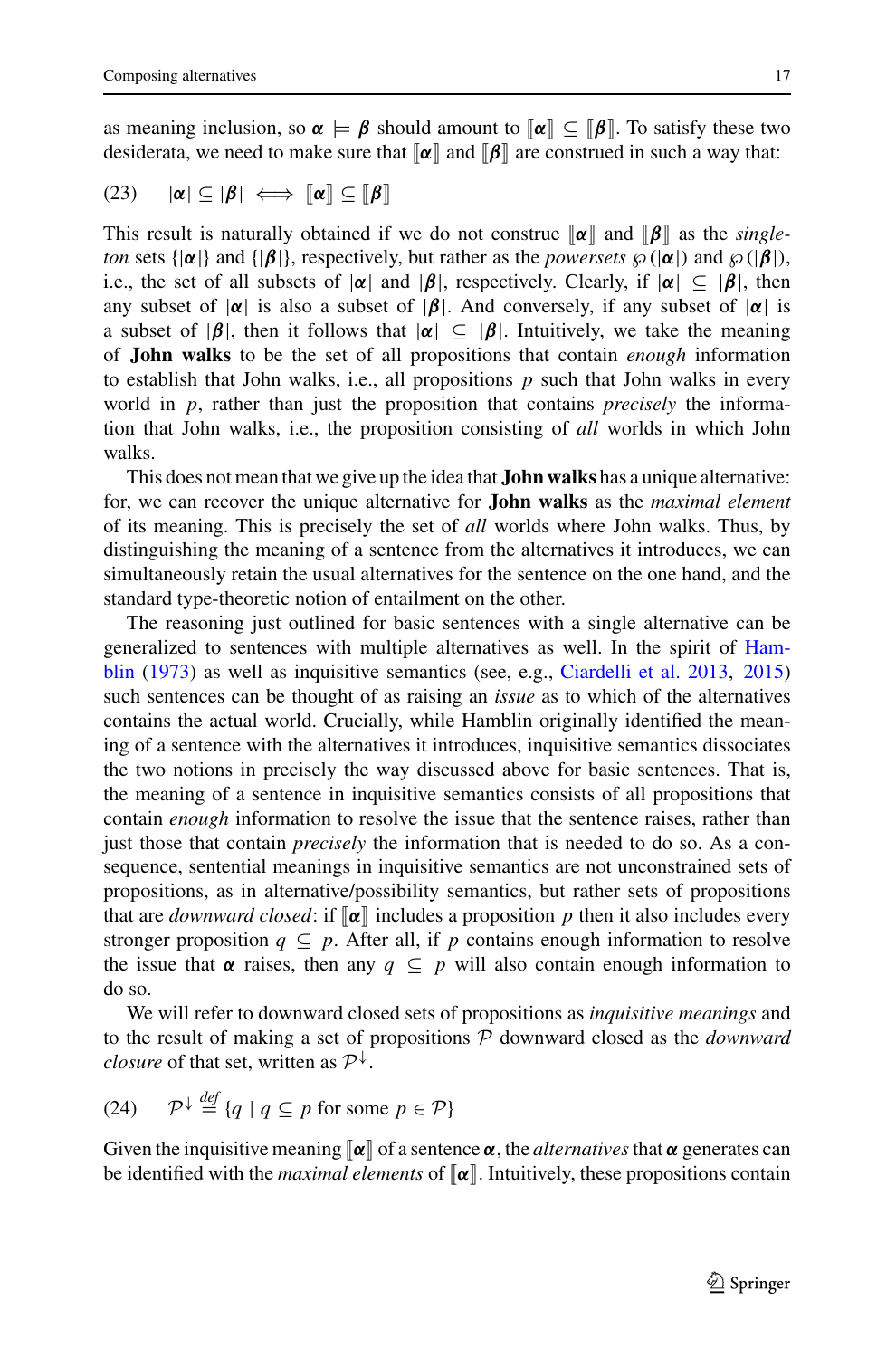*sufficient* information to resolve the issue raised by *α*, and *not more* information *than necessary* to do so.[20](#page-18-0)

(25) 
$$
\text{ALT}(\boldsymbol{\alpha}) \stackrel{def}{=} \{ p \in [\![\boldsymbol{\alpha}]\!] \mid \text{there is no } q \in [\![\boldsymbol{\alpha}]\!] \text{ such that } p \subset q \}
$$

Crucially, while the inquisitive perspective on meaning allows us to associate a set of alternatives with every sentence, it also allows us to recover the standard type-theoretic notion of entailment as inclusion. This notion of entailment constitutes a well-behaved partial order on the space of inquisitive meanings. In particular, it is anti-symmetric, which means that any two expressions that are logically equivalent express the same meaning, as desired.

Furthermore, as shown in [Roelofsen](#page-35-20) [\(2013\)](#page-35-20), the space of inquisitive meanings ordered by entailment forms a complete Heyting algebra, just like the space of classical propositions ordered by classical entailment. This means in particular that two inquisitive meanings  $P$  and  $Q$  always have:

- a *meet*, i.e., a unique greatest lower bound w.r.t. entailment, given by  $P \cap Q$
- a *join*, i.e., a unique least upper bound w.r.t. entailment, given by  $\mathcal{P} \cup \mathcal{Q}$

As a consequence, we can restore the standard treatment of conjunction and disjunction as meet and join operations. Moreover, these operations still amount to intersection and union, just as in the classical type-theoretic framework.

(26) 
$$
\[\text{and}\] = \lambda \mathcal{P} \cdot \lambda \mathcal{Q} \cdot \mathcal{P} \cap \mathcal{Q}
$$

$$
(27) \qquad [\mathbf{or}] = \lambda \mathcal{P} \cdot \lambda \mathcal{Q} \cdot \mathcal{P} \cup \mathcal{Q}
$$

We will see in a moment that these entries for sentential conjunction and disjunction can be generalized to entries that admit conjuncts/disjuncts of any conjoinable type.

### *3.2.2 Negation and universal quantification*

The fact that inquisitive meanings form a complete Heyting algebra ensures that, besides the *meet* and *join* operations, there are two other general algebraic operations that can be performed on inquisitive meanings as well, which will allow us to restore the standard treatment of negation and universal quantification, respectively.

The first of these operations is *pseudo-complementation*. The pseudo-complement of an inquisitive meaning  $P$  is the weakest inquisitive meaning  $Q$  whose meet with  $P$ is inconsistent, i.e., such that  $P \cap Q = \{\emptyset\}$ . The fact that inquisitive meanings form a Heyting algebra guarantees that such a pseudo-complement always exists. We will denote it as  $\neg \mathcal{P}$ , and will refer to the operation  $\neg$  as inquisitive negation. There is a simple recipe to compute  $\neg \mathcal{P}$  for any given inquisitive meaning  $\mathcal{P}$ . Namely,  $\neg \mathcal{P}$ amounts to the set of propositions that are incompatible with every element of  $P$ .

(28) 
$$
\neg \mathcal{P} = \{ p \mid p \cap q = \emptyset \text{ for all } q \in \mathcal{P} \}
$$

<span id="page-18-0"></span> $20$  This approach imposes a constraint on the kinds of alternative sets that may be associated with a sentence. Namely, if *p* and *q* are two alternatives associated with a sentence  $\alpha$ , we must have that  $p \not\subset q$  and  $q \not\subset p$ , neither one can be nested in the other. This has interesting repercussions for the analysis of so-called *Hurford disjunctions*, like **John moves or walks**. We will briefly return to this point in footnote [23.](#page-21-0)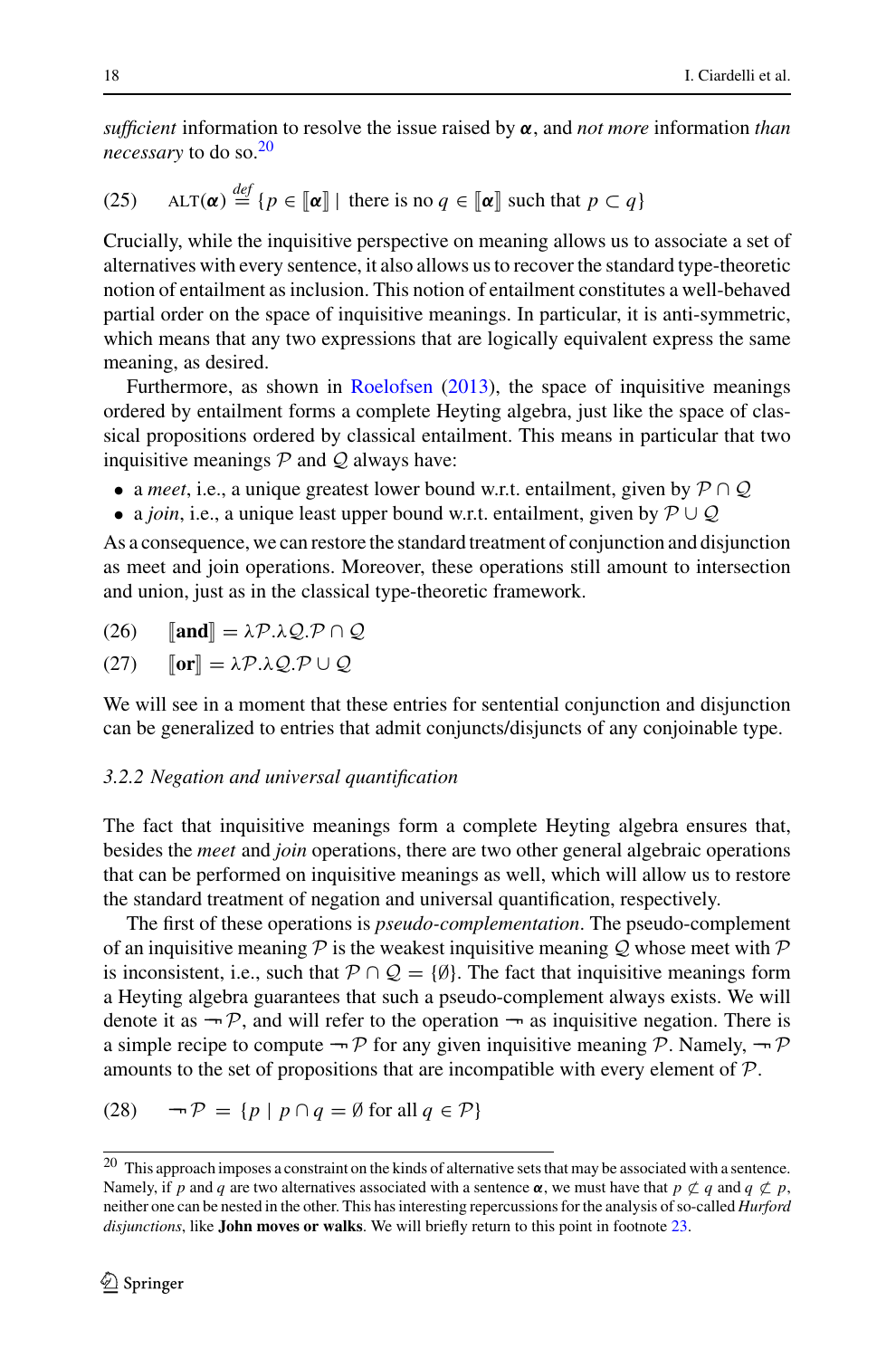Just like in classical type-theoretic semantics we may now treat sentential negation as expressing pseudo-complementation; and again, we will see in a moment that this treatment can be generalized straightforwardly so as to apply to non-sentential constituents as well.

$$
(29) \qquad [\textbf{not}] = \lambda \mathcal{P} \cdot \neg \neg \mathcal{P}
$$

An observation that will be useful in dealing with some of the examples to be considered below is that  $\neg \mathcal{P}$  always has a unique maximal element, i.e., a unique alternative, namely  $\vert \cdot \vert \mathcal{P}$ . Thus,  $\neg \mathcal{P}$  may be characterized as follows:

$$
(30) \quad \neg \mathcal{P} = \{ \overline{\bigcup \mathcal{P}} \}^{\downarrow}
$$

Now let us turn to the other algebraic operation, which is called *relative pseudocomplementation*. The pseudo-complement of an inquisitive meaning P *relative to* another inquisitive meaning Q is the weakest inquisitive meaning  $\mathcal R$  whose meet with P entails Q, i.e., such that  $P \cap \mathcal{R} \models Q$ . The fact that inquisitive meanings form a Heyting algebra again guarantees that such a relative pseudo-complement always exists. We will denote it as  $\mathcal{P} \rightarrow \mathcal{Q}$ , and will refer to the operation  $\rightarrow \mathcal{P}$  as inquisitive implication. Just as in the case of  $\neg \mathcal{P}$ , there is a simple recipe that can be used to compute  $\mathcal{P} \rightarrow \mathcal{Q}$  for any two inquisitive meanings  $\mathcal{P}$  and  $\mathcal{Q}$ . Namely,  $\mathcal{P} \rightarrow \mathcal{Q}$ amounts to the set of propositions *p* such that for every  $p' \subseteq p$ , if  $p' \in \mathcal{P}$  then  $p' \in \mathcal{Q}$ as well. $21$ 

(31) 
$$
\mathcal{P} \rightarrow \mathcal{Q} = \{p \mid \text{for every } p' \subseteq p : \text{if } p' \in \mathcal{P} \text{ then } p' \in \mathcal{Q}\}\
$$

Relative pseudo-complementation plays a crucial role in the classical treatment of the determiner **every**. In alternative/possibility semantics this treatment is lost, because the underlying algebraic structure of the classical framework is not maintained. In inquisitive semantics, on the other hand, it is naturally recovered:

$$
(32) \quad \left[ \text{every} \right] = \lambda P_{\langle e, T \rangle} \lambda Q_{\langle e, T \rangle} \cdot \bigcap_{x \in D} (Px \to Qx)
$$

In a moment, we will see several examples illustrating the consequences of this treatment of **every**.

### **3.3 A compositional inquisitive semantics fragment**

We now specify a compositional inquisitive semantics for a small fragment of English, extending the possibility semantics fragment in Sect. [2.2.](#page-6-1)

```
(i) \mathcal{P} \rightarrow \mathcal{Q} = \{p \mid \wp(p) \cap \mathcal{P} \subseteq \mathcal{Q}\}\
```
<span id="page-19-0"></span><sup>&</sup>lt;sup>21</sup> It may be useful to note that, since the set of all propositions  $p'$  such that  $p' \subseteq p$  and  $p' \in \mathcal{P}$  can be denoted compactly as  $\wp(p) \cap \mathcal{P}$ , we could also characterize  $\mathcal{P} \rightarrow \mathcal{Q}$  as follows: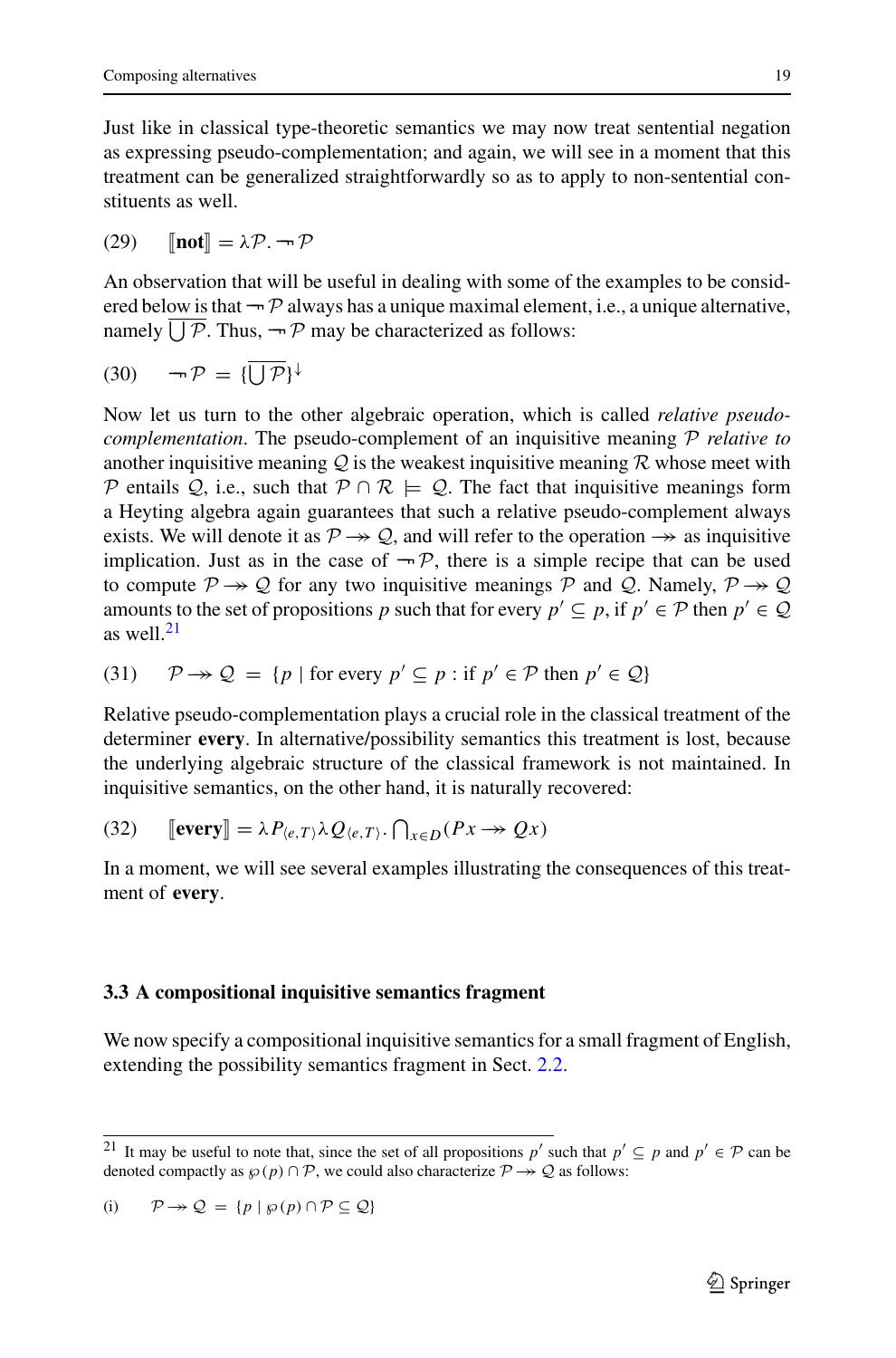• Proper names and variables:

| $\mathbf{-}\left[\mathbf{John}\right]_g = j$ |  |
|----------------------------------------------|--|
| $-[[x]]_g = g(x)$                            |  |

- Connectives:
	- $\left[\int \mathbf{or}_{\tau} \right] = \lambda X_{\tau} \lambda Y_{\tau} . X \cup Y$
	- $\left[\text{and}_{\tau}\right] = \lambda X_{\tau} \lambda Y_{\tau}$ .*X*  $\cap Y$

$$
-\lfloor \operatorname{not}_T \rfloor = \lambda \mathcal{P}_T \cdot \neg \mathcal{P}
$$
  
 
$$
\lceil \operatorname{not}_{\lambda} \rceil - \lambda \mathcal{P}_{\lambda} \cdot \neg \lambda \times \neg \mathcal{P}_{\lambda}
$$

- $\left[\text{not}_{\langle e, T\rangle}\right] = \lambda P_{\langle e, T\rangle} \cdot \lambda x \cdot \neg P x$
- Existential closure:
	- $[\exists] = \lambda \mathcal{P}_T . \{\bigcup \mathcal{P}\}^{\downarrow}$

 $\left[\text{walk}\right] = \lambda x_e$ .{ $|Wx|\}$ <sup>↓</sup>  $\left[\max_{\pi} \right] = \lambda x_e$ .{ $|M x|$ }<sup>↓</sup>  $\left[\text{see}\right] = \lambda x_e \lambda y_e$ .{ $|Syx|\}$ <sup> $\downarrow$ </sup> • Quantifiers and wh-phrases:  $\left[\begin{array}{c}\mathbf{who}\end{array}\right] = \lambda P_{\langle e,T\rangle}$ .  $\bigcup_{x \in D_e} P_x$  $-\left[\text{which}\right] = \lambda P_{\langle e,T\rangle} \cdot \lambda Q_{\langle e,T\rangle} \cdot \bigcup_{x \in D_e} (Px \cap Qx)$  $\left[\text{nobody}\right] = \lambda P_{\langle e, T \rangle} \cdot \bigcap_{x \in D_e} - P x$  $-\[\mathbf{no}\] = \lambda P_{(e,T)} \cdot \lambda Q_{(e,T)} \cdot \bigcap_{x \in D_e} (Px \rightarrow \neg Qx)$  $\begin{bmatrix} \mathbf{a} \end{bmatrix} = \begin{bmatrix} x \mathbf{i} \end{bmatrix} \begin{bmatrix} e, \mathbf{i} \end{bmatrix} \cdot \begin{bmatrix} x \mathbf{j} \end{bmatrix}$ .<br>  $\mathbf{a} \in \mathbb{R}$  **everyone**  $\mathbf{b} = \lambda P_{(e,T)} \cdot \bigcap_{x \in D_e} P_x$ 

 $\left[ \text{every} \right] = \lambda P_{\langle e, T \rangle} \cdot \lambda Q_{\langle e, T \rangle} \cdot \bigcap_{x \in D_e} (Px \rightarrow Qx)$ 

We will comment on the various elements of this fragment, focusing on differences w.r.t. alternative/possibility semantics.

• Verbs and nouns:

### *3.3.1 Verbs, nouns, proper names, and variables*

In inquisitive semantics we want the meaning of a simple sentence like **John walks** to be a downward closed set of propositions, namely {|*W j*|}↓. So we let the verb **walk** denote a function that maps any individual  $x$  to the set of propositions which contain enough information to establish that *x* walks.

(33) 
$$
\begin{aligned} \llbracket \mathbf{walks} \rrbracket &= \lambda x. \{ |Wx| \}^{\downarrow} \\ &= \lambda x. \{ p \mid x \text{ walks in every } w \in p \} \end{aligned}
$$

A proper name like **John** just denotes an individual (rather than the singleton set containing that individual, as in alternative semantics), and the same goes for variables. If such an individual combines with the denotation of a verb like **walk**, the resulting meaning will be a downward closed set of propositions:

(34) 
$$
\begin{aligned} [\textbf{walks}](\llbracket \textbf{John} \rrbracket) &= [\lambda x. \{ |Wx| \}^{\downarrow}](j) \\ &= \{ |Wj| \}^{\downarrow} \\ &= \{ p \mid \textbf{John walks in every } w \in p \} \end{aligned}
$$

### <span id="page-20-0"></span>*3.3.2 Connectives*

We already saw above that the inquisitive notion of meaning allows us to restore the standard treatment of sentential conjunction and disjunction as meet and join operations. This result generalizes to arbitrary conjoinable types, yielding a crosscategorical account of conjunction and disjunction. For instance, for the  $\langle e, T \rangle$ -type disjunction **sing or dance** we get: $^{22}$  $^{22}$  $^{22}$ 

<span id="page-20-2"></span><span id="page-20-1"></span><sup>&</sup>lt;sup>22</sup> Recall that we use set-theoretic notation as an abbreviation for type-theoretic notation. Thus, for instance, our entry for **sing**,  $\lambda x$ .{ $|Sx|\}$ <sup> $\downarrow$ </sup>, is to be regarded as an abbreviation for  $\lambda x.\lambda p$ .( $p \in |Sx|$ ). Also, recall that we work with the explicit type-theoretic definition of union whenever the arguments are regarded as functions rather than sets, as in [\(35\).](#page-20-2)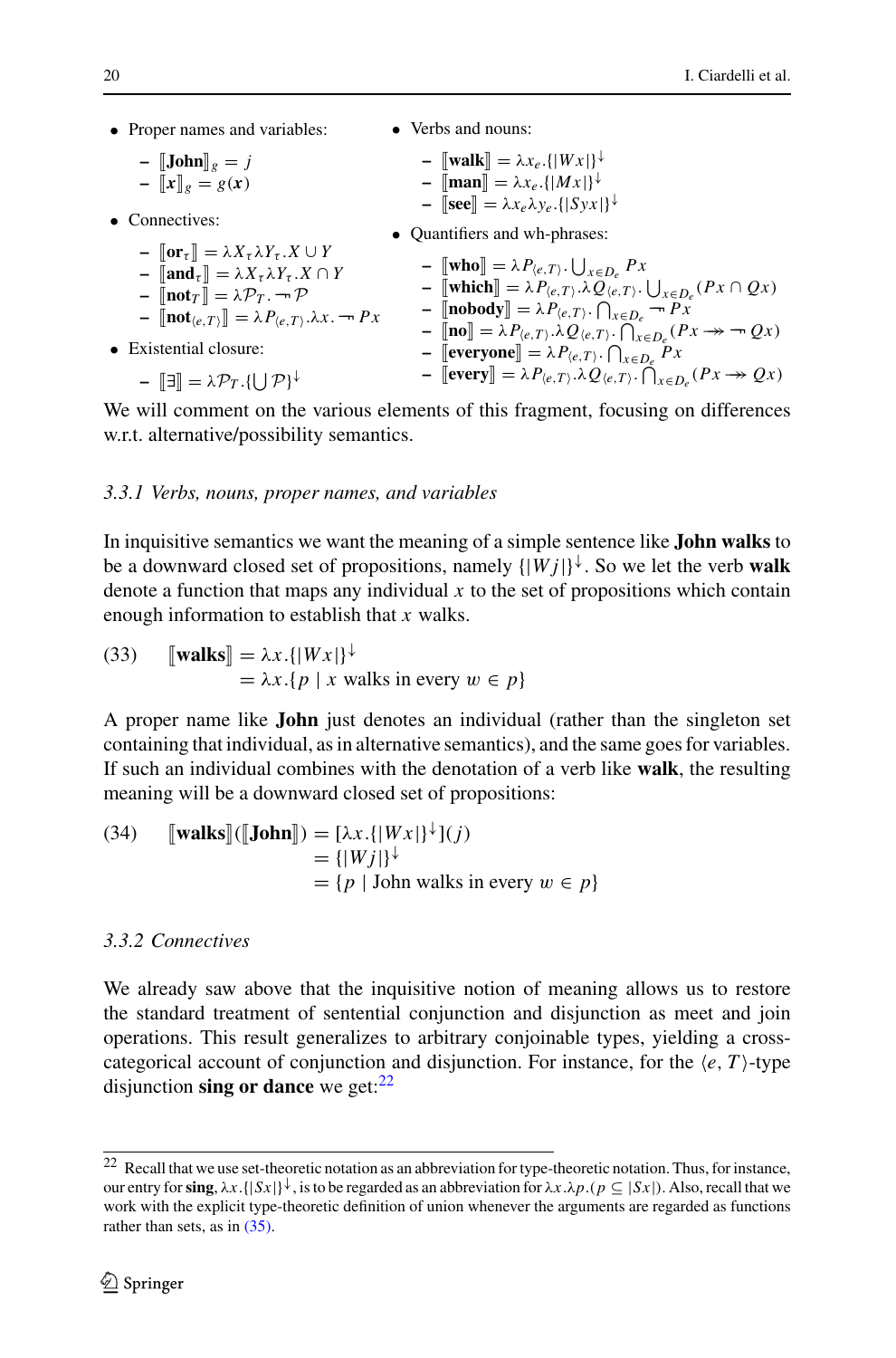#### $(35)$ **sing or dance**

$$
\begin{aligned}\n&= [\![\mathbf{or}\!] \cdot ([[\mathbf{sing}]) \cdot ([[\mathbf{dance}]]) \\
&= [\lambda P_{\langle e, T \rangle} \cdot \lambda Q_{\langle e, T \rangle} \cdot \lambda x_e \cdot \lambda p_{st} \cdot P(x)(p) \vee Q(x)(p)] (\lambda x_e \cdot \lambda p_{st} \cdot p \subseteq |Sx|) \\
&= \lambda x_e \cdot \lambda p_{st} \cdot (p \subseteq |Sx|) \\
&= \lambda x_e \cdot \lambda p_{st} \cdot (p \subseteq |Sx| \vee p \subseteq |Dx|) \\
&= \lambda x_e \cdot \{|Sx|, |Dx|\}^{\downarrow}\n\end{aligned}
$$

As in alternative semantics, disjunction typically generates alternatives. For instance:

#### $(36)$  $\textbf{John sings or Mary dances} = \llbracket \textbf{John sings} \rrbracket \cup \llbracket \textbf{Mary dances} \rrbracket$  $= \{|Sj|, |Dm|\}^{\downarrow}$

This meaning has two maximal elements, namely, the proposition that John sings, and the proposition that Mary dances:

### (37) ALT(**John sings or Mary dances**) =  $\{ |Sj|, |Dm| \}$

Thus, we recover the alternative-generating treatment of disjunction that was argued for on an empirical basis by [Simons](#page-36-1) [\(2005](#page-36-1)), [Alonso-Ovalle](#page-34-2) [\(2006](#page-34-2)) and [Aloni](#page-34-1) [\(2007](#page-34-1)). However, now this behavior is not stipulated, but *follows*from the standard treatment of disjunction as a join operation in the given space of meanings (cf. [Roelofsen 2015](#page-35-23)).<sup>[23](#page-21-0)</sup>

Next, consider conjunction. Restoring the standard treatment of conjunction as a meet operator does not only re-establish the link between entailment and conjunction, but also resolves the empirical problems pointed out above. First, performing intersection now yields the right results for cases that were problematic in alternative and possibility semantics.

(38) [John sings and Mary dances] = 
$$
\begin{aligned} \n\begin{aligned}\n &\text{[John sings]} \cap \text{[Mary dances]} \\
 &= \{ |Sj| \}^{\downarrow} \cap \{ |Dm| \}^{\downarrow} \\
 &= \{ |Sj| \cap |Dm| \}^{\downarrow} \\
 &= \{ |Sj \wedge Dm| \}^{\downarrow}\n \end{aligned}\n\end{aligned}
$$

As desired, **John sings and Mary dances** is predicted to have a unique alternative, namely, the proposition that John sings and Mary dances. Moreover, unlike the pointwise conjunction operation that we considered above, intersection is obviously *idempotent*, which means that the problem with spurious alternatives no longer arises:

### (39) ALT(**John sings or dances and John sings or dances**) =  $\{ |S_j|, |D_j| \}$

More generally, since conjunction is treated again as performing the *meet* operation with respect to entailment, it regains its familiar, well-understood logical features.

<span id="page-21-0"></span><sup>23</sup> Note that if one disjunct entails the other, as in **John moves or walks**, then the resulting meaning contains just *one* alternative, namely |*M j*|. This makes it possible to explain the oddness of these so-called *Hurford disjunctions* (cf. [Hurford 1974;](#page-35-24) [Chierchia et al. 2009](#page-34-6); [Katzir and Singh 2013](#page-35-22)) in terms of redundancy. After all, **John moves or walks** is synonymous with just **John moves**; the second disjunct does not make any contribution to the meaning of the disjunction as a whole. On the other hand, in alternative semantics the meaning of **John moves or walks** consists of *two* alternatives, |*M j*| and |*W j*|, one of which is contained in the other (as we saw in Sect. [3.1.1\)](#page-14-2). Thus, in alternative semantics **John moves or walks** is not synonymous with just **John moves**, which means that its oddness cannot be explained directly in terms of redundancy (this point is discussed in more detail in [Ciardelli and Roelofsen 2016](#page-34-7)).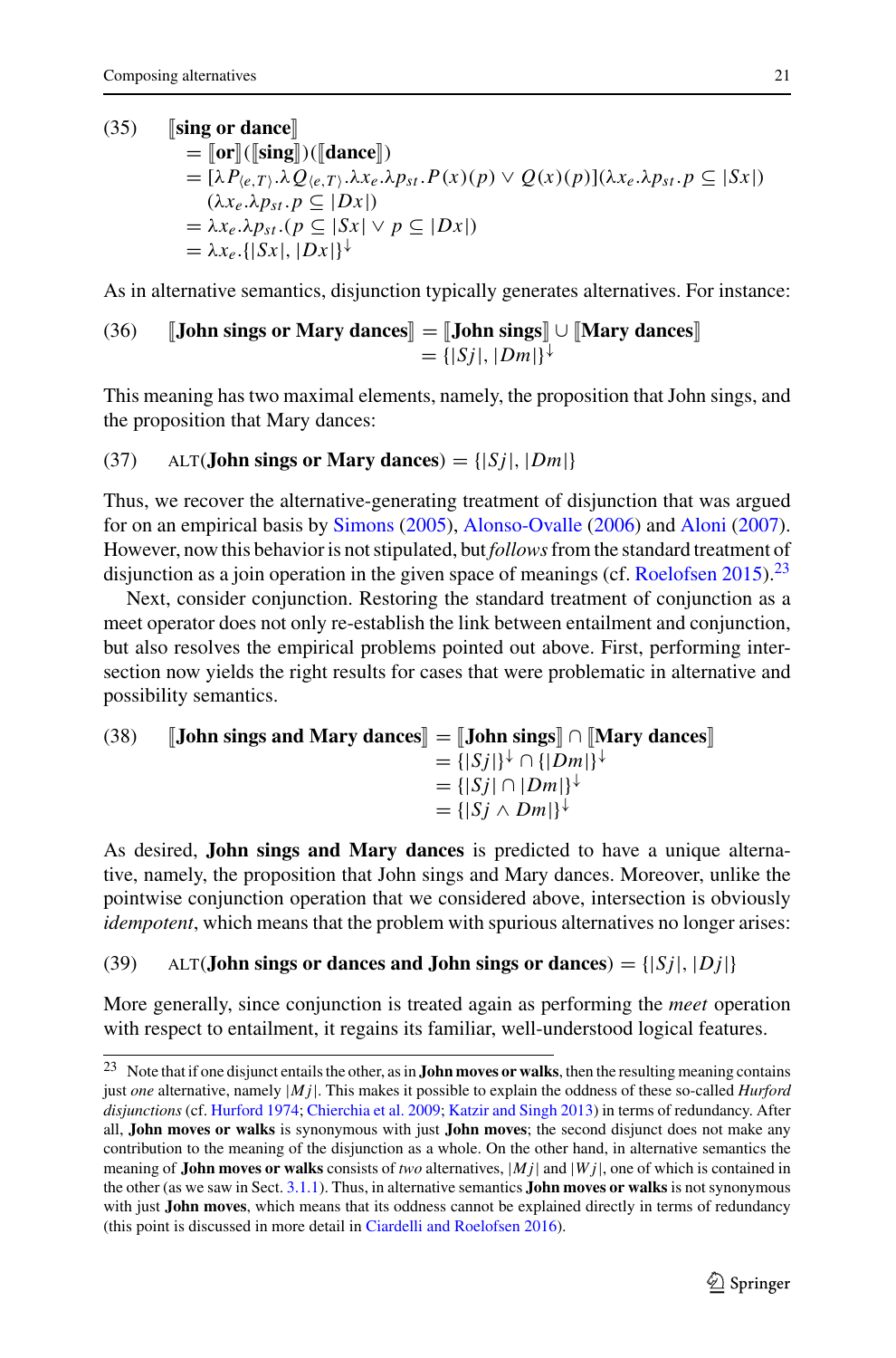The problems discussed above for pointwise conjunction do not only concern connectives like **and**. Rather, all items with a conjunctive semantics are affected, including universal quantifiers like **everybody** and determiners like **which**. These items, which we will consider in more detail momentarily, can now be treated in terms of plain intersection<sup>[24](#page-22-0)</sup>

Let us now turn to negation. We have seen above that the inquisitive notion of meaning enables us to capture sentential negation as pseudo-complementation, as in the classical type-theoretic framework. This result can be generalized in order to obtain a treatment of negation that applies to constituents of type  $\langle e, T \rangle$ , such as verb phrases.

(40) 
$$
\llbracket \mathbf{not}_{\langle e,T\rangle} \rrbracket = \lambda P_{\langle e,T\rangle}.\lambda x. \neg P x
$$

For instance, applying this generalized negation to **dance** of type  $\langle e, T \rangle$ , we again obtain an item of type  $\langle e, T \rangle$ . As desired, **not dance** denotes a function that maps an individual to a set of propositions consisting exclusively of worlds in which the individual doesn't dance.

(41) 
$$
\begin{aligned} \textbf{[not dance]} &= \llbracket \textbf{not} \rrbracket (\llbracket \textbf{dance} \rrbracket) \\ &= [\lambda P_{\langle e, T \rangle} . \lambda x. - P x ] (\lambda x. \{ |Dx| \}^{\downarrow}) \\ &= \lambda x. - \{ |Dx| \}^{\downarrow} \\ &= \lambda x. \{ p \mid w \notin |Dx| \text{ for all } w \in p \} \\ &= \lambda x. \{ |-\mathbf{D}x| \}^{\downarrow} \end{aligned}
$$

Note that negation, both at sentence and at VP level, has the effect of flattening its argument set, meaning that the set of propositions arising from a negated constituent always contains a unique alternative. While this effect doesn't make a difference in the example above since **dance** only generates a single alternative to begin with, it is crucial in the following derivation, where negation applies to a disjunctive verb phrase.

(42) [not sing or dance] = [not][([sing]] 
$$
\cup
$$
 [dance])  
\n= [ $\lambda P_{(e,T)}.\lambda x$ .  $\neg P_{X}](\lambda x.((|Sx|)^{\downarrow} \cup \{|Dx|\}^{\downarrow}))$   
\n=  $\lambda x$ .  $\neg ((|Sx|)^{\downarrow} \cup \{|Dx|\}^{\downarrow})$   
\n=  $\lambda x.\{p \mid w \notin |Sx| \text{ and } w \notin |Dx| \text{ for all } w \in p\}$   
\n=  $\lambda x. \{|\neg Sx \wedge \neg Dx|\}^{\downarrow}$ 

As expected, **not sing or dance** denotes a function that maps every individual *x* to the set of propositions consisting only of worlds where *x neither* sings *nor* dances. This set of propositions contains a unique alternative, namely the set of *all* worlds where *x* neither sings nor dances.

### *3.3.3 Quantifiers*

Since the inquisitive notion of meaning enriches the classical one, the denotations of generalized quantifiers (GQs) in our inquisitive semantics fragment necessarily differ

<span id="page-22-0"></span> $24$  Had we wanted to include entries for these items in the possibility semantics fragment from Section [2,](#page-3-1) we would have had to rely on pointwise intersection.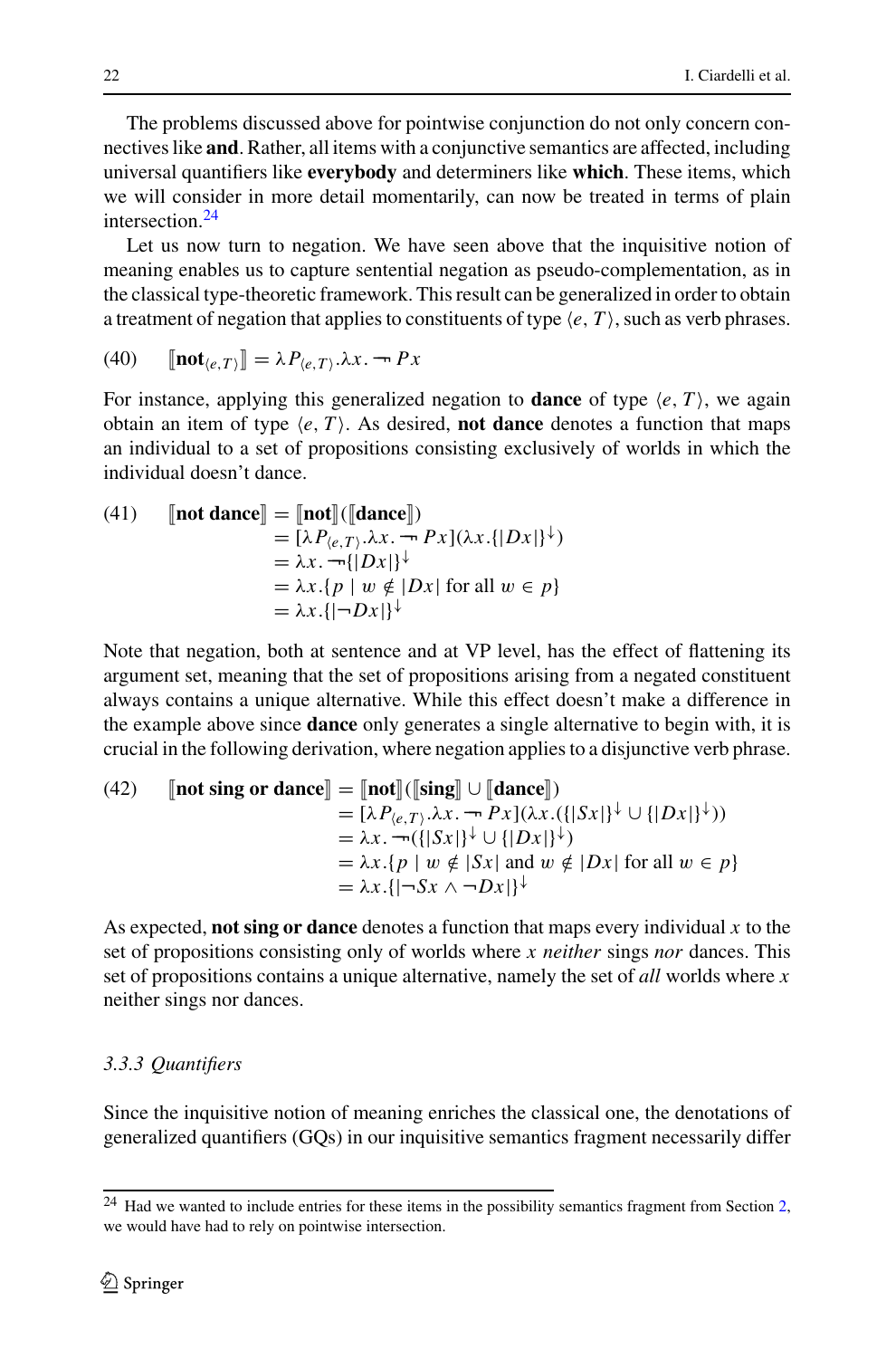from those in a classical extensional framework. They do, however, closely mirror classical GQs. Let us see how exactly.

In an extensional setting, the denotation of a sentence in a world is a truth value. This is reflected in the semantic objects assigned to GQs. These semantic objects, which we will also just call GQs, are of type  $\langle \langle e, t \rangle, t \rangle$ , i.e., sets of properties. A GQ like **every man** can thus combine with a verb phrase of type  $\langle e, t \rangle$ , such as **sings**; the end result is of type *t*. One important feature of this setup is that GQs, being sets of properties, can be compounded by means of algebraic operations like *meet* and *join*. For instance, the GQ expressed by **every man and no woman** can be obtained by taking the intersection (meet) of the GQ expressed by **every man** and that expressed by **no woman**.

In inquisitive semantics, the meaning of a sentence is a set of propositions. In the same way as in the classical setting, this is reflected in the semantic objects assigned to GQs, which now have type  $\langle \langle e, T \rangle, T \rangle$ . A GQ like **every man** can still combine with a verb phrase like **sings**. The difference is that the latter is now of type  $\langle e, T \rangle$  and the end result is of type *T* .

(43) 
$$
\begin{aligned}\n[\text{every man sings}] &= [\text{every man}]\([\text{sings}]) \\
&= [\lambda P_{(e,T)} \cdot \bigcap_{x \in D_e} (\{|Mx|\}^{\downarrow} \to Px)](\lambda x. \{|Sx|\}^{\downarrow}) \\
&= \bigcap_{x \in D_e} (\{|Mx|\}^{\downarrow} \to \{|Sx|\}^{\downarrow}) \\
&= \bigcap_{x \in D_e} \{p \mid p \cap |Mx| \subseteq |Sx|\} \\
&= \{p \mid \forall x \in D_e : p \cap |Mx| \subseteq |Sx|\}\n\end{aligned}
$$

The resulting set of propositions contains one maximal element, which is the set of worlds w where the set of men,  $M_w$ , is a subset of the set of individuals who sing,  $S_w$ . So the meaning of **every man sings** amounts to  $\{w \mid M_w \subseteq S_w\}$ .

Even though GQs are now more complex, they still have many of the attractive properties of classical GQs. For instance, just as before, they can be coordinated by means of generalized disjunction and conjunction. To see how, consider the following GQs from our inquisitive semantics fragment.

(44) a. 
$$
[\text{every man}] = \lambda P_{\langle e, T \rangle} \cdot \bigcap_{x \in D_e} (\{|Mx|\}^{\downarrow} \to Px)
$$

b. 
$$
\llbracket \mathbf{no} \ \mathbf{woman} \rrbracket = \lambda P_{\langle e, T \rangle}. \bigcap_{x \in D_e} (\{|Wx|\}^{\downarrow} \to \neg P x)
$$

These lambda terms denote functions that map 'inquisitive properties' (functions from individuals to inquisitive meanings) to sets of propositions. Like any objects of a conjoinable type, these functions can be regarded as encoding sets of *n*-tuples, i.e., relations, in this case between 'inquisitive properties' and propositions.

(45) a. 
$$
[\text{every man}] = \{ \langle P_{\langle e, T \rangle}, p_{\langle s, t \rangle} \rangle \mid p \in \bigcap_{x \in D_e} (\{|Mx|\} \downarrow \rightarrow Px) \}
$$

b. 
$$
\llbracket \textbf{no woman} \rrbracket = \{ \langle P_{\langle e, T \rangle}, p_{\langle s, t \rangle} \rangle \mid p \in \bigcap_{x \in D_e} (\{ |Wx|\}^{\downarrow} \rightarrow \neg Px) \}
$$

From this set representation, it is clear that we can take, just like in the classical setting, the intersection and union of these GQs. For instance, we can now obtain the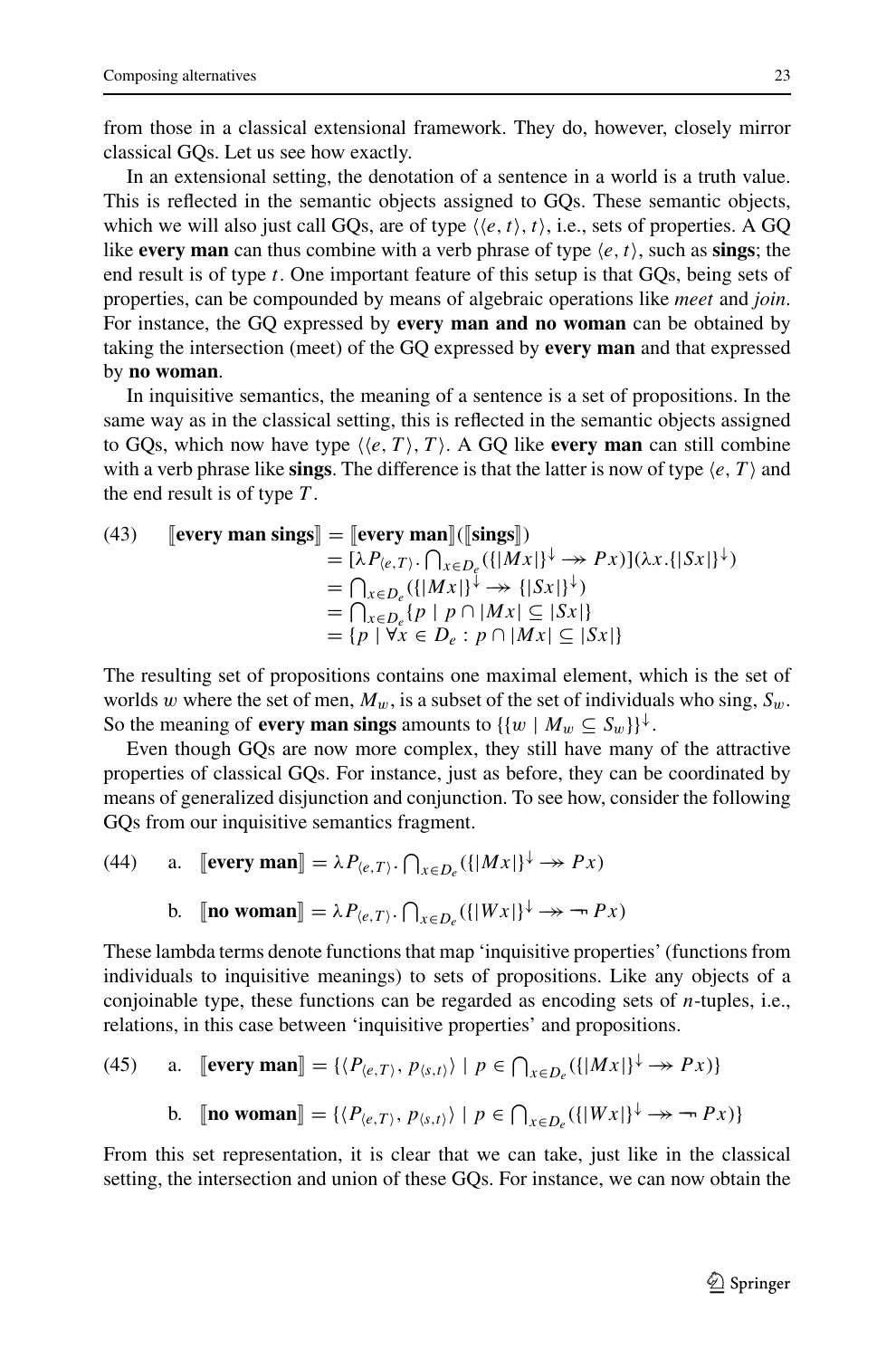GQ expressed by **every man and no woman** by taking the intersection (meet) of the above sets:

(46) **[every man and no woman]**  
\n
$$
= \text{[every man]} \cap \text{[no woman]}
$$
\n
$$
= \{(P_{(e,T)}, p_{(s,t)}) \mid p \in \bigcap_{x \in D_e} (\{|Mx|\}^{\downarrow} \to Px) \text{ and } p \in \bigcap_{x \in D_e} (\{|Wx|\}^{\downarrow} \to \neg Px)\}
$$
\n
$$
= \{\langle P_{(e,T)}, p_{(s,t)} \rangle \mid p \in \bigcap_{x \in D_e} ((\{|Mx|\}^{\downarrow} \to Px) \cap (\{|Wx|\}^{\downarrow} \to \neg Px))\}
$$
\n
$$
= \lambda P_{(e,T)} \cdot \bigcap_{x \in D_e} ((\{|Mx|\}^{\downarrow} \to Px) \cap (\{|Wx|\}^{\downarrow} \to \neg Px))
$$

### *3.3.4 Wh-phrases*

In inquisitive semantics, just as in possibility semantics, wh-phrases like **who** or **which** song are treated as GQs, as illustrated in the following examples.<sup>[25](#page-24-0)</sup>

(47) 
$$
\begin{aligned}\n\llbracket \textbf{who } \textbf{sings} \rrbracket &= \llbracket \textbf{who} \rrbracket (\llbracket \textbf{sings} \rrbracket) \\
&= \llbracket \lambda P_{(e,T)} \cdot \bigcup_{x \in D_e} P x \rrbracket (\lambda x. \{ |Sx| \}^{\downarrow}) \\
&= \bigcup_{x \in D_e} \{ |Sx| \}^{\downarrow} \\
&= \{ |Sx| \mid x \in D_e \}^{\downarrow}\n\end{aligned}
$$
\n(48) 
$$
\llbracket \textbf{which } \textbf{song } \textbf{is } \textbf{playing} \rrbracket = \llbracket \textbf{which} \llbracket (\llbracket \textbf{song} \rrbracket) (\llbracket \textbf{sing} \rrbracket) (\llbracket \textbf{is } \textbf{playing} \rrbracket) \\
&= \llbracket \lambda P_{(e,T)} \cdot \lambda Q_{(e,T)} \cdot \bigcup_{x \in D_e} (P x \cap Q x) \rrbracket \\
&= \bigcup_{x \in D_e} \{ |Sx| \}^{\downarrow} \cap \{ |Px| \}^{\downarrow} \}
$$
\n
$$
= \bigcup_{x \in D_e} \{ |Sx| \cap |Px| \}^{\downarrow} \\
&= \{ |Sx \cap P x| \mid x \in D_e \}^{\downarrow}
$$
\n
$$
= \{ |Sx \wedge Px| \mid x \in D_e \}^{\downarrow}
$$

Note that these question meanings are downward-closed: they contain *all* propositions that hold enough information to resolve the issue raised by the question. This differs from the treatment of questions in alternative semantics and possibility semantics. However, the *alternatives* in our inquisitive question meanings, i.e., the maximal elements, still correspond precisely to the standard Hamblin alternatives for *who*- and *which*-questions. For instance:

(49) altr(**which song is playing**) = { $|Sx \wedge Px|$  |  $x \in D_e$ }

<span id="page-24-0"></span><sup>25</sup> The treatment of **which** phrases specified here is close to the one proposed by [Groenendijk and Stokhof](#page-35-21) [\(1984](#page-35-21)). This treatment is known to face a number of problems (for instance, it assigns the same meaning to **which men are bachelors** and **which bachelors are men**), but addressing these is beyond the scope of the present paper. The purpose of the fragment specified here is just to illustrate the workings of the proposed framework.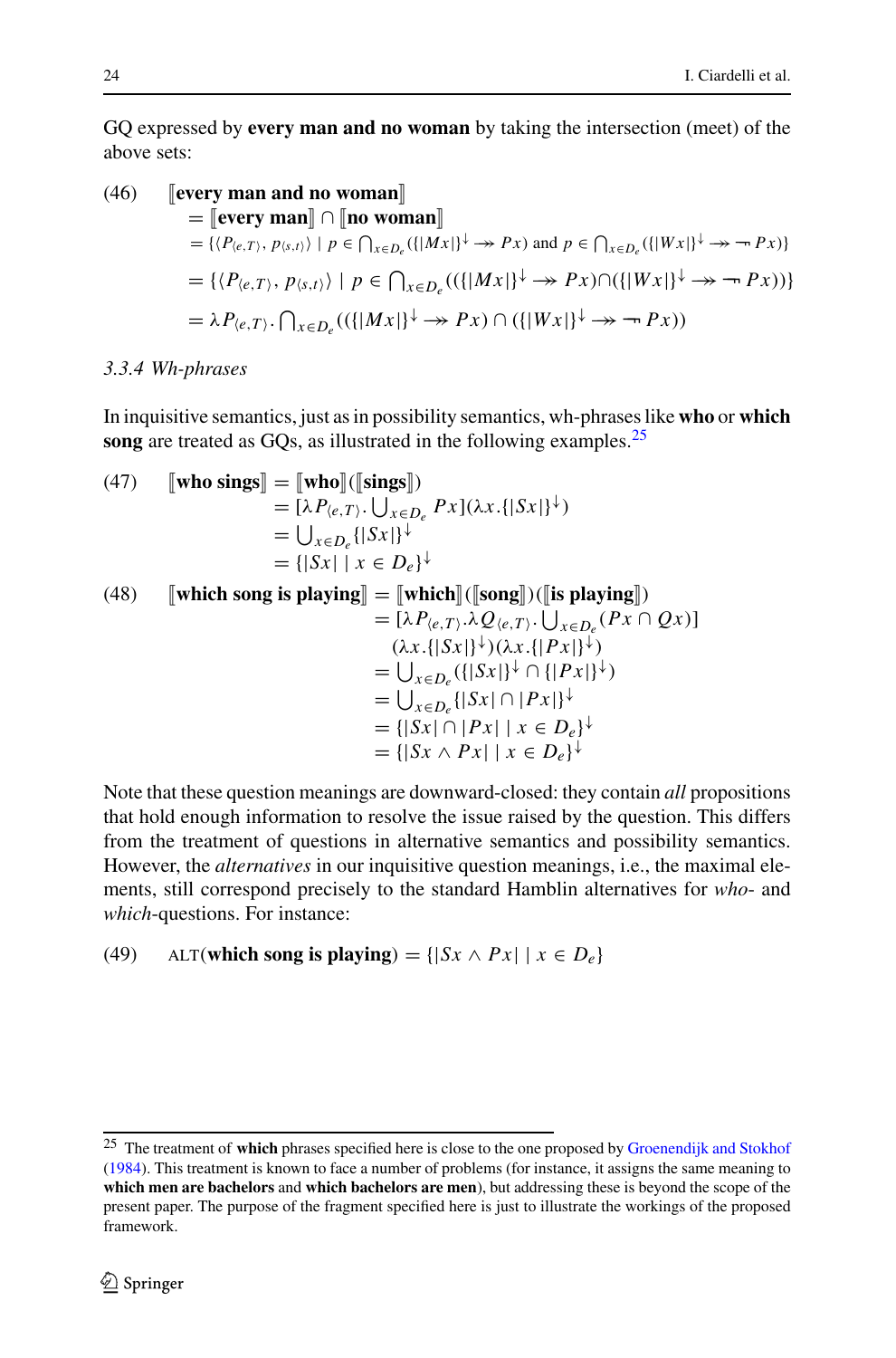### *3.3.5 Uniform typing of quantifiers and wh-phrases*

In our inquisitive semantics fragment, GQs and wh-phrases share the same semantic type,  $\langle \langle e, T \rangle, T \rangle$ . As a consequence, wh-phrases inherit some of the properties that are traditionally reserved for GQs. As we will see, this uniform typing opens up novel and interesting ways of analysing certain constructions. At the same time, however, there are also clear-cut differences between GQs and wh-phrases, which are classically derived by assigning these items different types. The uniform typing in inquisitive semantics invites us to reconsider what exactly to regard as the source of those differences between GQs and wh-phrases.

A first consequence of the uniform typing is that, just like GQs, wh-phrases can be coordinated by means of generalized conjunction and disjunction. In the following computation for **which starter and which main dish**, we use the same strategy as in the previous example, construing the GQ-denotations as sets of property-proposition pairs.

### $(50)$ **which starter and which main dish**  $P(F|P_{\ell}, T)$ ,  $P(s, t)$  |  $p \in \bigcup_{x \in D_e} (\{|Sx|\} \cup \cap Px)$  and  $p \in \bigcup_{x \in D_e} (\{|Mx|\} \cup \cap Px)$  $= \{ \langle P_{\langle e, T \rangle}, p_{\langle s, t \rangle} \rangle \mid p \in \bigcup_{x \in D_e} (\{|Sx|\} \cup \cap Px) \cap \bigcup_{x \in D_e} (\{|Mx|\} \cup \cap Px) \}$  $= \lambda P_{\langle e, T \rangle}$ .  $\bigcup_{x \in D_e} (\{|Sx|\} \cup \cap Px) \cap \bigcup_{x \in D_e} (\{|Mx|\} \cup \cap Px)$

It is correctly predicted that in order to resolve the issue raised by a question with a conjoined wh-phrase, such as (51) below, one needs to pick a starter *and* a main dish, which amounts to resolving the issue raised by the conjoined question in (52).

- (51) Which starter and which main dish would you like?
- (52) Which starter would you like, and which main dish would you like?

We straightforwardly derive the same denotations for these two questions, without having to assume ellipsis in the first.

Similarly, an interrogative with a disjunctive wh-phrase such as (53) receives the same denotation as the disjunctive question in (54), reflecting the observation that both questions can be resolved by the same pieces of information: it suffices to pick a tea *or* to pick a coffee.<sup>26</sup>

- (53) Which tea or which coffee would you like?
- (54) Which tea would you like, or which coffee (would you like)?

Since wh-phrases and GQs have the same type, there is nothing in our semantic framework that prevents them from being coordinated, leading to apparent overgenerations such as **\*which man and every woman**. This does not mean that a theory formulated in inquisitive semantics is inherently incapable of ruling such structures out, but rather that the explanatory burden has to be placed somewhere else than on the type system. We would like to suggest that this approach may in fact be advantageous, because the

<span id="page-25-0"></span><sup>&</sup>lt;sup>26</sup> For relevant discussion of disjoined wh-questions, see [Szabolcsi](#page-36-6) [\(1997\)](#page-36-6), [Krifka](#page-35-25) [\(2001](#page-35-25)), [Haida and Repp](#page-35-26) [\(2013](#page-35-26)) and [Ciardelli et al.](#page-35-8) [\(2015](#page-35-8)).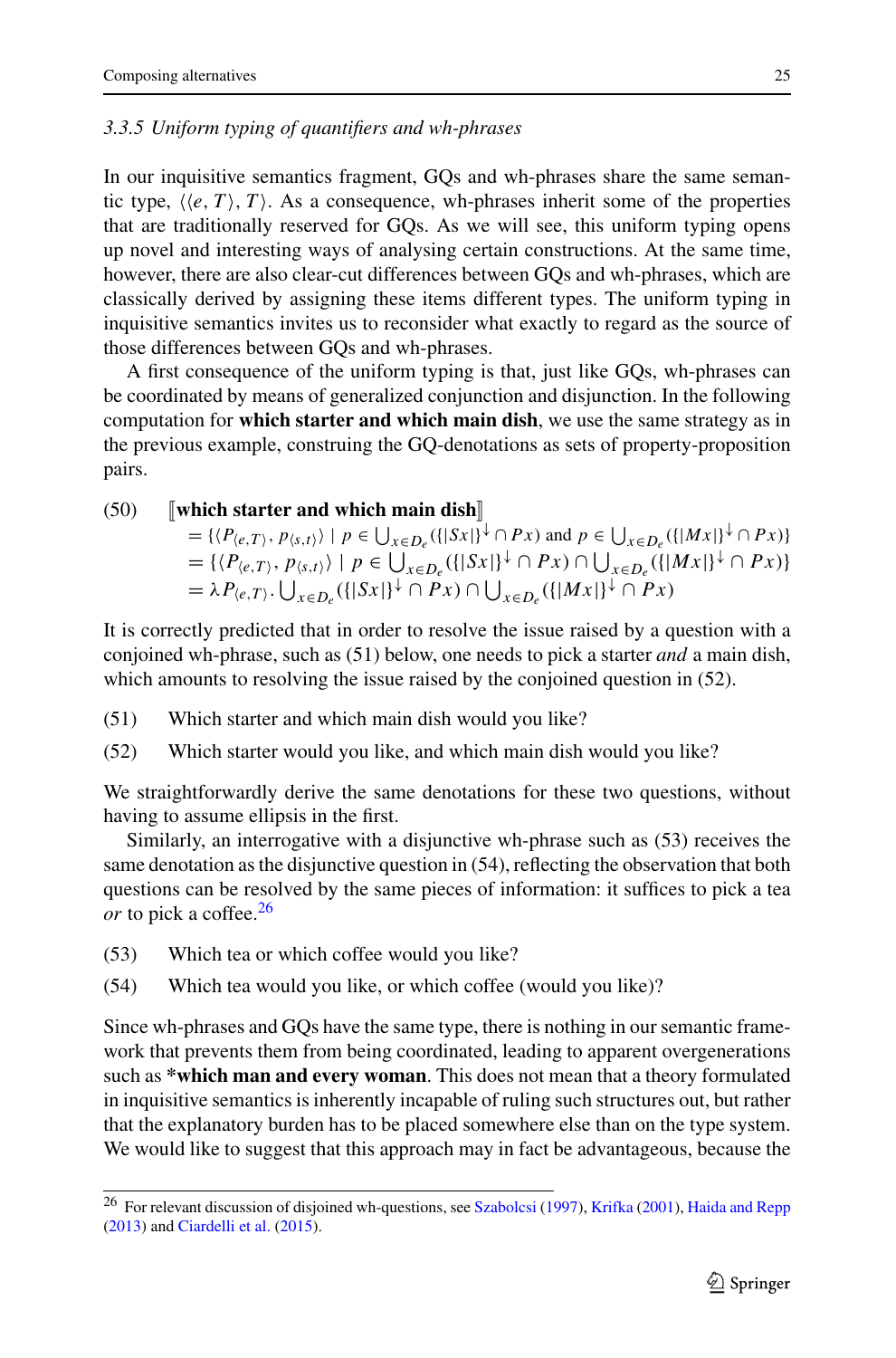coordination of wh-phrases with bona-fide GQs can easily be ruled out on a syntactic basis, allowing for more fine-grained predictions than those made by a type-based account.

A widely-held assumption about the syntax of single wh-interrogatives in English is that the wh-item has to move to a functional head, typically to C, in order to check its morphological [+wh]-feature (among many others, [Chomsky 1977,](#page-34-8) [1995](#page-34-9); [Rizzi 2006](#page-35-27)). Since wh-movement out of a coordinated phrase is prohibited by island constraints [\(Ross 1967](#page-35-28)), structures like which man<sub>*x*</sub> did John see  $t_x$  and every **woman** are ruled out. In contrast, if two wh-phrases are coordinated, the coordinated phrase as a whole bears a [+wh]-feature and can therefore also move as a whole, without violating island constraints.

What is more, the coordination of wh-phrases with bona-fide GQs is not as restricted as it appears at first sight. It becomes acceptable if the wh-item occurs in a quiz-master question or an echo question such as (55).

(55) John saw WHICH man and every woman?

This fact can be explained in our framework, provided that wh-movement is not obligatory in these kinds of questions in English, while it cannot directly be explained in a framework that assumes different types for GQs and wh-phrases.<sup>27</sup>

A second characteristic that wh-phrases share with GQs in our system is their ability to undergo quantifier raising and to act as binders. Examples like (56) below, which [Shan](#page-35-9) [\(2004\)](#page-35-9) pointed out to be problematic for alternative semantics (see the discussion on page 4), can be given a straightforward analysis, by letting **which man** quantifier-raise and trigger lambda abstraction over the verb phrase.<sup>28</sup>

(56) Which man<sub>x</sub> sold which of his<sub>x</sub> paintings?



```
which man
                      λx
                                 which of his<sub>x</sub> paintings
                                                                         λy
                                                                                      x sold y
```
<span id="page-26-0"></span><sup>&</sup>lt;sup>27</sup> In a classically typed system, it may of course be stipulated that wh-phrases can be type-shifted in order to allow for coordination in the case of echo questions. But then the fact that coordination is ungrammatical in regular questions would have to be explained in a different way.

<span id="page-26-1"></span><sup>&</sup>lt;sup>28</sup> For simplicity, **his<sub>x</sub>** paintings is treated as a singular relational noun, where  $Pxy$  is to be read as *y is a painting by x*.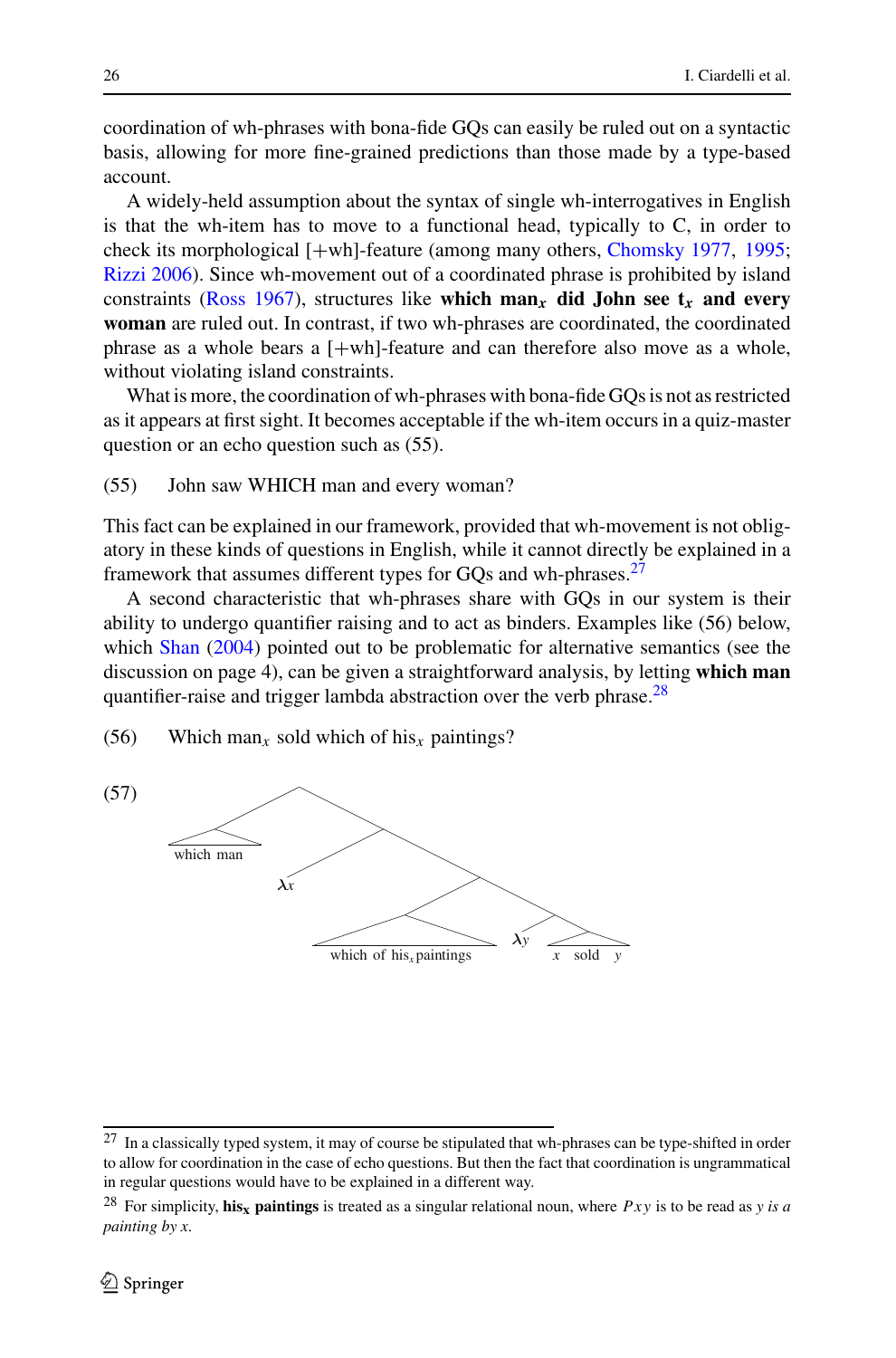$(58)$  $\llbracket x \text{ sold } y \rrbracket_g = \{ |Sg(y)g(x)| \}^{\downarrow}$  $[\lambda y \ x \text{ sold } y]_g = \lambda y_e. \{ |Syg(x)| \}$  $\left[\text{which of his}_x \text{ paintings}\right]_g = \lambda Q_{\langle e, T \rangle}$ .  $\bigcup_{y \in D_e} (\{|P_g(x)y|\} \cup \bigcap Qy)$  $\llbracket \textbf{which of his}_x \textbf{ paintings } \lambda y \textbf{ x sold } y \rrbracket_g = \bigcup_{y \in D_e} (\{|Pg(x)y|\} \cup \{|Syg(x)|\} \cup \}$  $\llbracket \lambda x \text{ which of his}_x \text{ paintings } \lambda y \text{ } x \text{ sold } y \rrbracket_g = \lambda x_e. \bigcup_{y \in D_e} (\{|Pxy|\} \cup \cap \{|Syx|\} \cup \}$  $[\![\text{which man}]\!]_g = \lambda Q_{\langle e, T \rangle}$ .  $\bigcup_{z \in D_e} (\{|Mz|\} \setminus \bigcap Qz)$  $\llbracket$  which man  $\lambda x$  which of his<sub>*x*</sub> paintings  $\lambda y$  *x* sold  $y \rrbracket_g$  $= \bigcup_{z \in D_e} (\{|Mz|\} \cup \bigcup_{y \in D_e} (\{|Pzy|\} \cup \bigcap \{|Syz|\} \cup \big))$  $= \bigcup_{z \in D_e} (\{|Mz|\}$ <sup>↓</sup> ∩  $\{|Pzy| \cap |Syz| | y \in D_e\}$ <sup>↓</sup>)  $= \bigcup_{z \in D_e} (\{|Mz| \cap |Pzy| \cap |Syz| \mid y \in D_e\}^{\downarrow})$  $= \{ |M_z \wedge P_z y \wedge Syz| \mid y, z \in D_e \}^{\downarrow}$ 

The third and final possibility that arises from the uniform typing of GQs and whphrases is a novel way of deriving pair-list readings for questions like (59).

(59) What did everyone bring for the potluck?

This question has a salient interpretation, called the pair-list reading, on which it is understood as inquiring, for every person, what she brought for the potluck (see, e.g., [Groenendijk and Stokhof 1984](#page-35-21); [Higginbotham 1991](#page-35-29); [Chierchia 1993;](#page-34-10) [Szabolcsi](#page-36-6) [1997\)](#page-36-6). In our framework, this reading can be derived simply by letting the universal outscope the wh-phrase. In a classically typed system, this would be compositionally impossible, whereas here it is unproblematic since interrogatives have the same type as declaratives and, again, wh-phrases have the same type as GQs. The pair-list reading is hence construed as universal quantification ranging over individuals and having scope over a question, or, in other words, as a large conjunction of questions, one for each individual: what did *a* bring, and what did *b* bring, and what did *c* bring, …? In order to resolve the issue raised by the pair-list question, one has to resolve all issues that are raised by the conjoined questions. To see what this amounts to formally, consider the derivation below for (59).

(60)

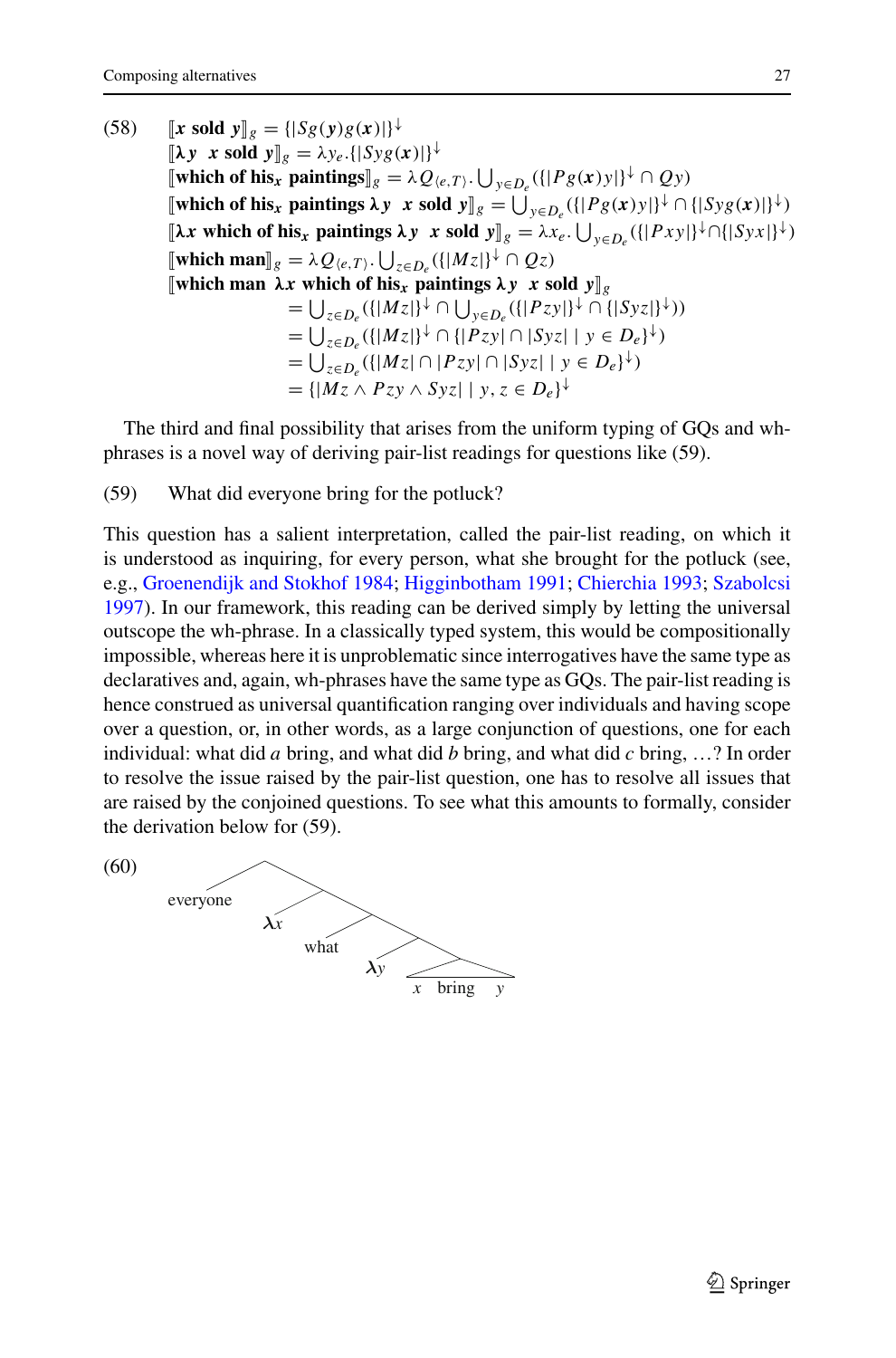$(61)$  $\llbracket x \text{ bring } y \rrbracket_g = \{ |Bg(y)g(x)| \}^{\downarrow}$  $[\lambda y \ x \text{ bring } y]_g = \lambda y_e. \{ |Byg(x)| \}^{\downarrow}$  $\left[\text{what}\right]_g = \lambda Q_{\langle e, T \rangle}$ .  $\bigcup_{y \in D_e} Qy$  $\left[\text{What } \lambda y \times \text{bring } y\right]_g = \bigcup_{y \in D_e} \{ |Byg(x)| \}^{\downarrow}$  $\llbracket \lambda x \text{ what } \lambda y \text{ x bring } y \rrbracket_{g} = \lambda x_{e}. \bigcup_{y \in D_{e}} \{ |Byx| \}^{\downarrow}$  $[\text{everyone}]_g = \lambda Q_{\langle e, T \rangle} \cdot \bigcap_{x \in D_e} Qx$  $\left[ \text{everyone } \lambda x \text{ what } \lambda y \text{ x bring } y \right]_g$  $=\bigcap_{x\in D_e}$   $\bigcup_{y\in D_e}$  {|*Byx*|}<sup>↓</sup>  $=\bigcap_{x\in D_e} \{|Byx| \mid y \in D_e\}$  $= \{p \mid \text{for every } x \in D_e, p \subseteq |Byx| \text{ for some } y \in D_e\}$ 

Hence, we can observe again that uniform typing removes constraints that, in a classically typed system, would arise as an immediate consequence of the type difference between GQs and wh-phrases. As we have already seen in the case of conjoined GQs and wh-phrases, however, there are two sides to this new-gained flexibility, with the danger of overgeneration never too far away. In the case of pair-list readings, on the one hand, we gain the ability to derive these readings in a very natural and transparent fashion, but on the other hand, we now have to find an explanation for those cases in which pair-list readings are blocked. To begin with, not all GQs allow such readings. While **everybody** lends itself naturally to a pair-list interpretation, for, e.g., **most** this reading seems to be blocked in matrix questions such as (62), though available if the question is embedded under an extensional verb, as in (63) [\(Szabolcsi 1997\)](#page-36-6).

- (62) What did most people bring for the potluck?
- (63) John knows what most people brought for the potluck.

Furthermore, there is an asymmetry between GQs occuring in subject position and in object position: the former readily allow pair-list readings, while for the latter these readings are much harder to come by [\(May 1985;](#page-35-30) [Achimova et al. 2010](#page-34-11)). A detailed account of these phenomena lies beyond the scope of the current paper. $29$  The discussion here is merely meant to highlight the possibilities that arise from uniform typing.

Summing up this section then, we have seen that the issues with entailment and coordination that arise in alternative semantics may be avoided by reconsidering one of the basic features of the framework, namely, the identification of the *meaning* of a sentence with the set of *alternatives* that it generates. By teasing the two notions apart, construing the meaning of a sentence as a *downward closed* set of propositions, and viewing the maximal elements of this set as the alternatives that the sentence generates, we obtain a semantic framework which allows us to retain on the one hand an alternative-inducing notion of meaning, and on the other hand, the classical typetheoretic account of generalized entailment and coordination.<sup>30</sup>

<span id="page-28-0"></span><sup>29</sup> Interestingly, the fact that quantifiers like **most** cannot directly scope over questions, unlike quantifiers like **every**, may be connected to the fact that, in the verbal domain, verbs like **believe** cannot apply to questions, unlike verbs like **know**. While these empirical contrasts have so far only been considered in isolation, inquisitive semantics may make it possible to give a unified explanation.

<span id="page-28-1"></span><sup>30</sup> A brief note on how *focus* may be treated in our framework, to avoid possible confusion. We are not suggesting that focus semantic values also have to be downward closed sets of propositions, just like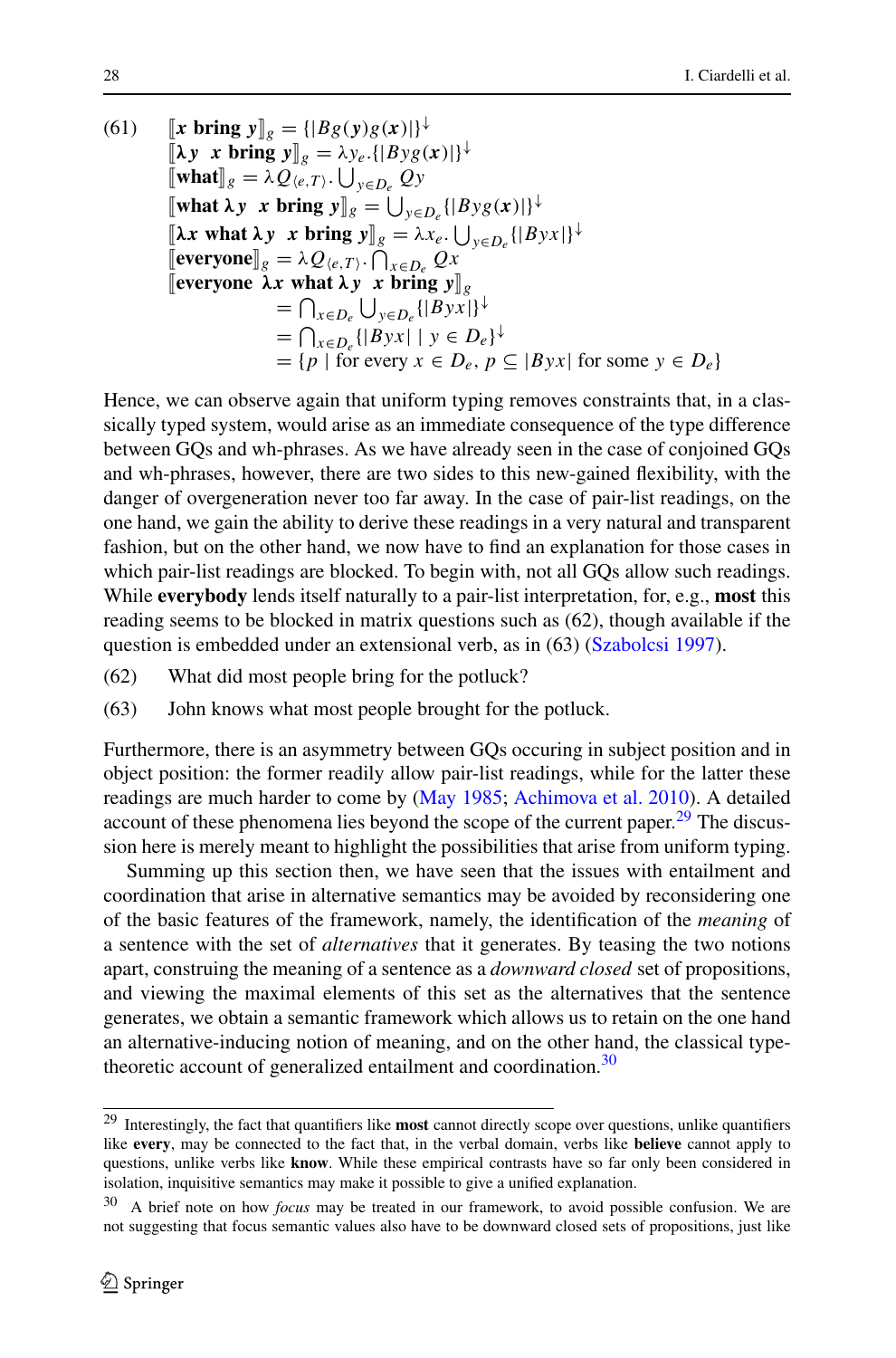### <span id="page-29-0"></span>**4 Conclusion**

While it clearly seems that alternatives have an important role to play in semantics, the specific architecture of Hamblin-style alternative semantics forces us to give up two crucial features of classical compositional semantics, namely, (i) the typetheoretic composition operations of function application and abstraction and (ii) the type-theoretic treatment of cross-categorical entailment and coordination. This leads to a number of problems, both empirical and theoretical.

We have tried to identify precisely which features of alternative semantics are responsible for these issues, and how they could be modified in order to avoid the resulting problems. First, we argued that the compositionality issue stems from the assumption that *all* expressions denote sets of objects of the corresponding type. This assumption does not seem to have strong conceptual or empirical motivation, and dropping it does not seem to undermine the empirical coverage of the theories that are formulated in alternative semantics. This step led us to the framework of *possibility semantics*, where sentences still denote sets of propositions, but meanings are composed by means of the standard type-theoretic operations.

However, like alternative semantics, possibility semantics still faces the entailment issue, which also leads to problems in the treatment of conjunction. We argued that this issue stems from the assumption that the meaning of a sentence is *identical* with the set of alternatives that it generates. Once again, this assumption does not seem strictly necessary, neither from a conceptual point of view nor from an empirical one. Conceptually, there is another natural perspective on sentential meanings, motivated in recent work on inquisitive semantics, under which they are construed as sets of propositions that are *downward closed*. Empirically, all that is required for concrete linguistic applications of the framework is that the meaning of a sentence *determine* a set of alternatives. If the meaning of a sentence is a downward closed set of propositions, the maximal elements of this set are naturally viewed as the alternatives that the sentence generates. This conception of sentence meanings resolves the entailment issue: the general type-theoretic notion of entailment is recovered, and conjunction and disjunction can again be treated as *meet* and *join* operations w.r.t. entailment.

The resulting framework retains a fine-grained notion of meaning, which associates every sentence with a set of alternatives, but has a much more solid type-theoretic foundation than Hamblin-style alternative semantics: meanings are composed by means of the standard type-theoretic composition rules, compared by means of the standard notion of entailment as meaning inclusion, and coordinated by means of standard

Footnote 30 continued

ordinary sentential meanings. Rather, the most natural way to deal with focus in our framework would be to let the focus semantic value of an expression be, as usual, a set of objects of the same type as the ordinary semantic value of that expression. For instance, the focus semantic value of a proper name is a set of individuals, and the focus semantic value of a complete sentence is a set of inquisitive meanings, i.e., a set of downward closed sets of propositions. This is just the standard treatment of focus [\(Rooth 1985](#page-35-3)), only the types of objects that certain expressions receive as their ordinary semantic value have changed, and therefore the types of objects that they are assigned as their focus semantic value change accordingly. In principle, focus semantic values may be composed in a pointwise fashion, as in [Rooth](#page-35-3) [\(1985](#page-35-3)). As far as we can see, the problems that we pointed out in Sect. [2](#page-3-1) do not directly apply at the level of focus semantic values.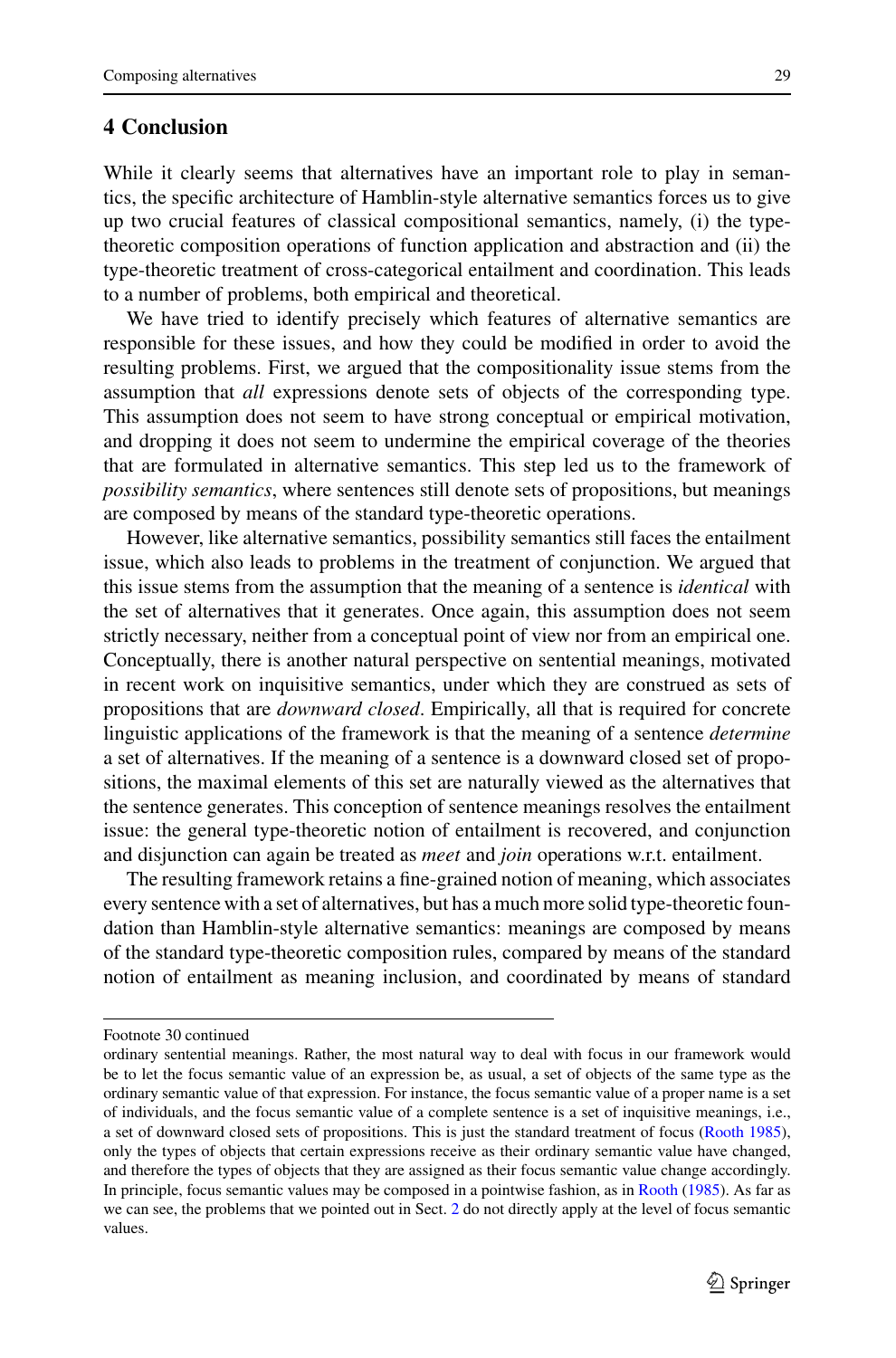generalized conjunction and disjunction. In this way, the empirical coverage of the analyses formulated in alternative semantics is preserved, while the observed framework issues are avoided.

**Open Access** This article is distributed under the terms of the Creative Commons Attribution 4.0 International License [\(http://creativecommons.org/licenses/by/4.0/\)](http://creativecommons.org/licenses/by/4.0/), which permits unrestricted use, distribution, and reproduction in any medium, provided you give appropriate credit to the original author(s) and the source, provide a link to the Creative Commons license, and indicate if changes were made.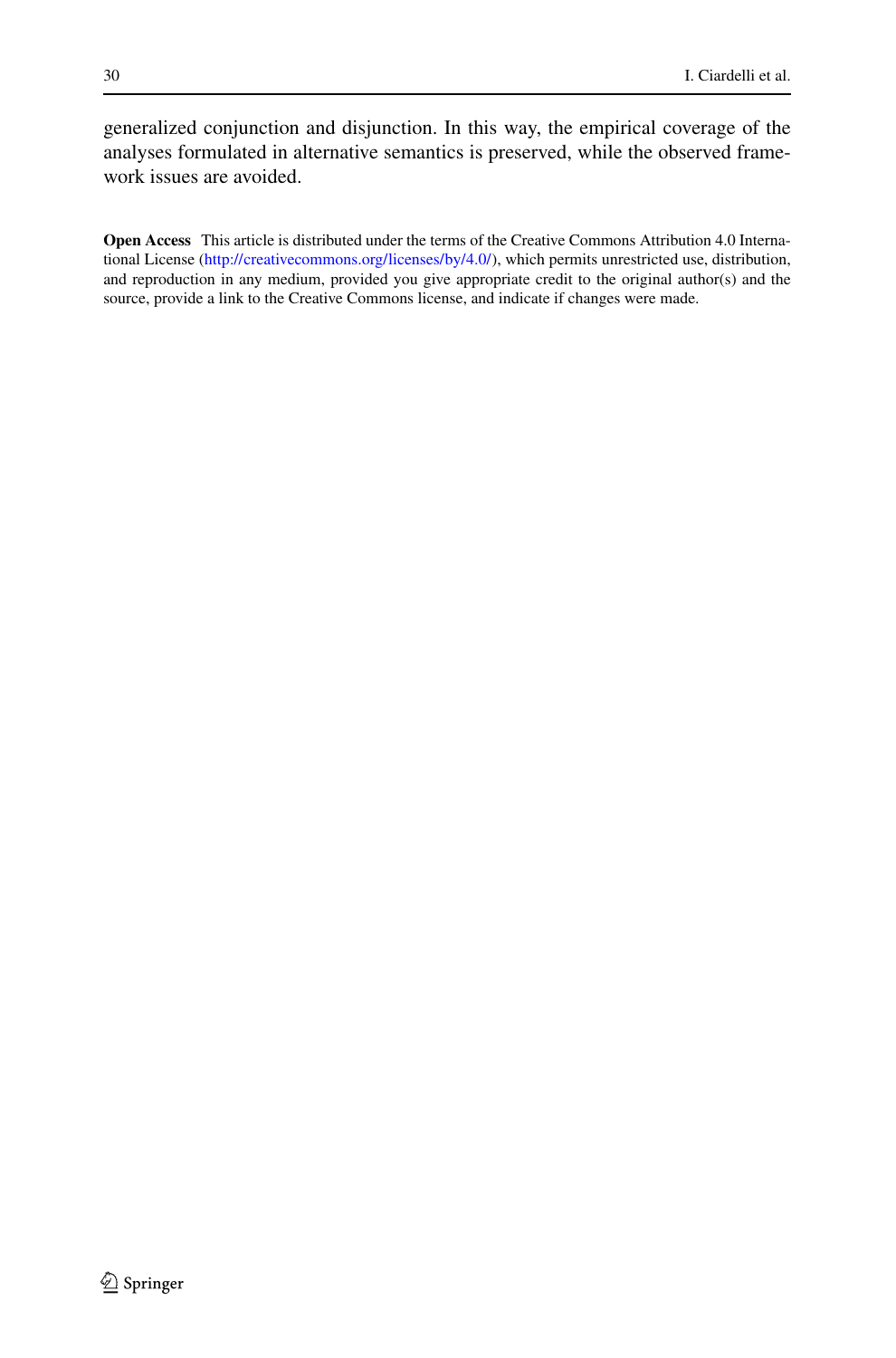### **Appendix 1: Pointwise propagation of alternatives as a device for scopetaking**

A well-known problem in semantics is the observation that indefinite phrases have the ability to take exceptional wide scope [\(Farkas 1981](#page-35-31); [Fodor and Sag 1982](#page-35-32)). For instance, under a salient reading of (64), **some relative of mine** takes scope over the conditional [\(Reinhart 1997\)](#page-35-33). This reading cannot be obtained if scope is determined purely by the LF configuration, since island constraints prevent the indefinite phrase from moving out of the antecedent.

(64) If some relative of mine dies, I will inherit a house.

Kratzer and Shimoyama [\(2002](#page-35-5)), drawing inspiration from indeterminate pronouns in Japanese, demonstrate how exceptional scope can be derived as a consequence of composing alternatives via pointwise application: the alternative-generating phrase is interpreted in-situ, and the alternatives it introduces percolate upwards in the tree until they encounter an operator that "binds" them, such as existential closure or negation. It is clear that this alternative percolation is insensitive to island boundaries, and can therefore capture the exceptional scoping behaviour we observe with indefinites.

In contrast, in the framework proposed here pointwise propagation of alternatives cannot be used as a device for scope-taking. Since the mode of composition is classical function application, alternatives do not freely percolate upwards. The system could of course be extended to include an account of exceptional scope, and various options seem compatible with our approach (e.g., [Jäger 2007](#page-35-17); [Brasoveanu and Farkas](#page-34-4) [2011;](#page-34-4) [Onea 2015\)](#page-35-18)—but exceptional scope cannot arise as a consequence of pointwise propagation of alternatives.

We believe, however, that this limitation does not present an argument against our framework, because we think that letting alternatives do double-duty as a device for scope-taking and modeling e.g. the semantics of questions is in fact problematic.

One problem for the double-duty strategy comes from the realm of embedded interrogatives. Since [Hamblin](#page-35-2) [\(1973](#page-35-2)) and [Karttunen](#page-35-34) [\(1977](#page-35-34)), it has been one of the standard approaches in question semantics to represent the meaning of interrogatives, both in root and in embedded contexts, as sets of alternatives. If alternatives are additionally used for scope-taking though, then it seems that these different functions can easily get confounded. For an example of this happening, consider the following sentence, where the if-clause contains an embedded interrogative which in turn contains an indefinite inside a scope island.

<span id="page-31-0"></span>(65) If John finds out which movies by a famous director are playing at the festival, he'll let us know.

It is not possible to derive the exceptional wide scope reading for the indefinite using pointwise propagation of alternatives as a scoping device, for the following reason. There are two alternative-generating expressions in the antecedent, the wh-phrase and the indefinite phrase. The indefinite phrase cannot leave its base position in the island, meaning that the alternatives from both sources have to be generated and composed within the scope of the question-embedding verb **find out**. Furthermore, they are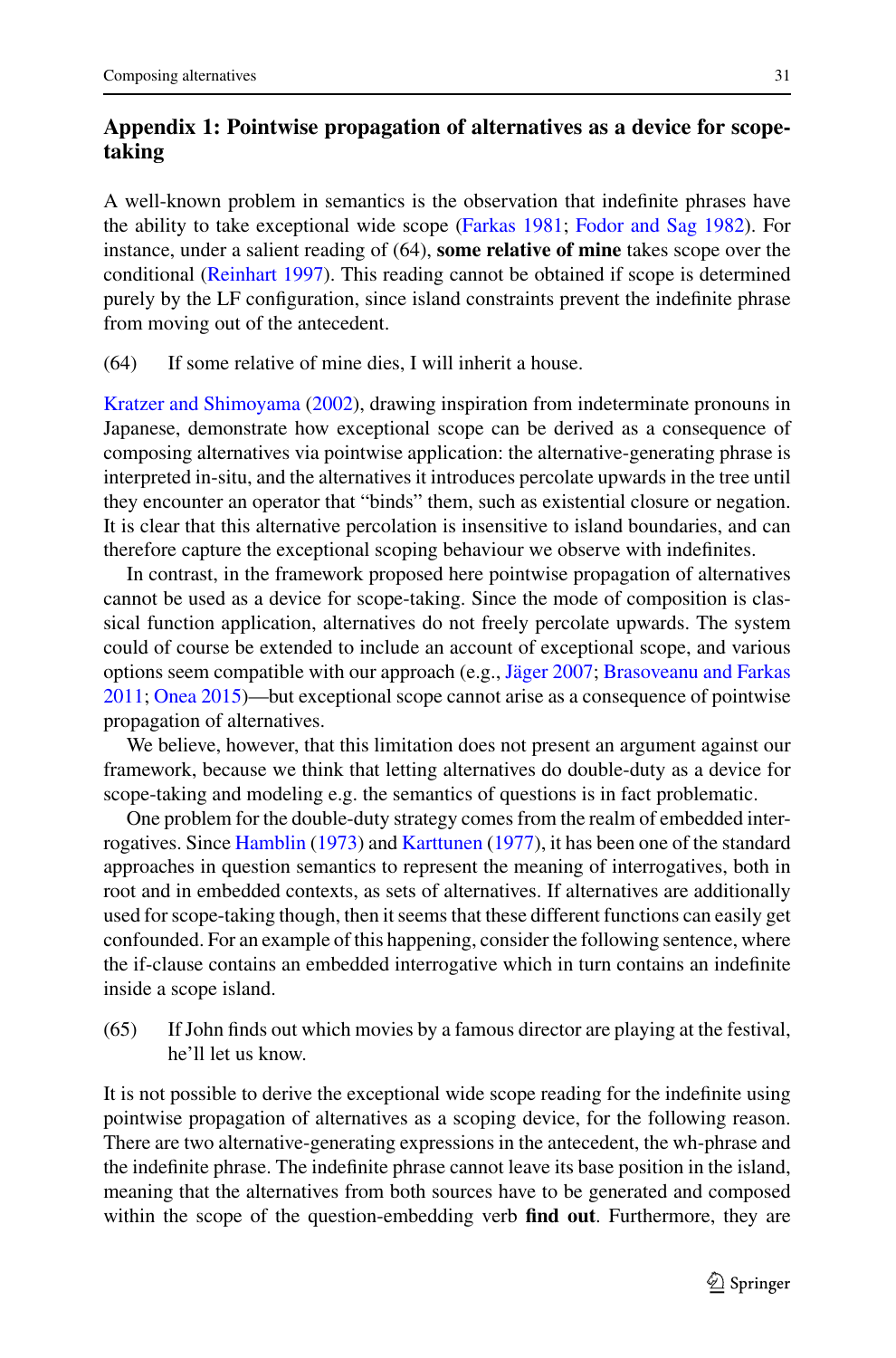composed by pointwise application, resulting in a flat set of alternatives that holds no information about the source of the alternatives:

 ${playing(x) \mid movie-by(y, x), director(y)}$ 

This set is passed on in the derivation and subsequent operators have no way of distinguishing between the "alternativehood" introduced by the wh-phrase and that introduced by the indefinite. Such operators could be quantifiers (this has been brought to attention by [Charlow](#page-34-3) [\(2014](#page-34-3)) and we will discuss it below) or, as here, elements responsible for the semantics of question-embedding. Extensional questionembedding predicates like *find out* are usually taken to express a relation between the subject and some answer to the embedded question. Hence, in the derivation of (65), an answer needs to be computed from the alternative set denoted by the question.<sup>31</sup> That means that the question denotation, an alternative set, is turned into a proposition and only this proposition can be passed on to the further derivation steps. For the indefinite, this means that its scope is trapped inside the complement clause.

The reason that classical alternative semantics is unable to deal with sentences like (65) seems to be that the alternative sets it operates with are lacking structure. [Charlow](#page-34-3) [\(2014](#page-34-3)) proposes a modified alternative semantics that makes it possible to treat the propagation of alternatives in a much more controlled fashion. In particular, alternative sets can be nested, permitting him to distinguish between different sources of alternatives and, thereby, to handle selective scope configurations. It is conceivable that, in Charlow's system, the answer operator would only apply to the *inner* layer of alternatives whereas the *outer* layer would be passed on in the computation, hence allowing for an account of cases like (65).

We take the picture so far to indicate that either (i) scope-taking and question semantics should *not both* be treated using alternatives, or (ii), if both scope-taking and question semantics *are* treated using alternatives, then these alternatives have to come with a richer structure and an overall compositional architecture that is more differentiated than unrestrained pointwise application.

Now, if scope-taking and question semantics should not both be dealt with in terms of the same mechanism, either of them stands in need of a different treatment. In our framework, alternatives are used to model the meaning of questions, but one may wonder whether the other choice is also viable: if question semantics were to be captured in a different way, would pointwise propagation of alternatives be a suitable tool for scope-taking? We believe that the answer is negative.

Let us first consider an argument by [Charlow](#page-34-3) [\(2014\)](#page-34-3) to the effect that classical alternative semantics is not capable of accounting for selective binding, e.g., for configurations in which multiple indefinites appear together in the same environment and only one of them takes exceptional wide scope. In particular, Charlow holds that in classical alternative semantics we cannot derive the reading of (66-a) in which **a rich relative of mine** takes exceptional scope without **a favorable will** doing so as well, and similarly for (66-b).

<span id="page-32-0"></span><sup>31</sup> Whether it is the embedding predicate itself that computes this answer or some designated answer operator is immaterial in this context.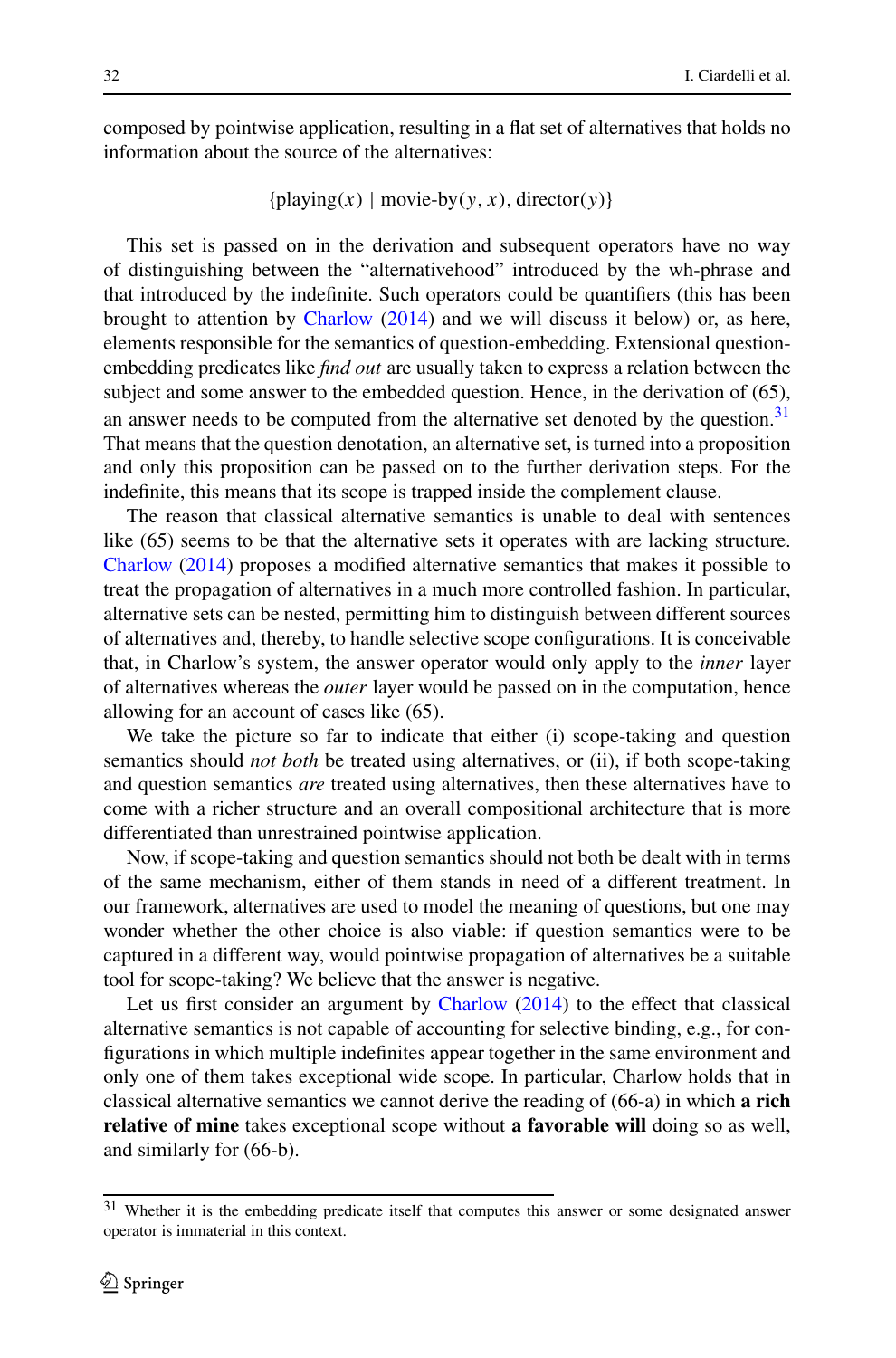(66) a. If a rich relative of mine draws up a favorable will, I'll inherit a house. b. If a lawyer visits a rich relative of mine, I'll inherit a house.

The reason behind this limitation is the same as what we observed for example [\(65\):](#page-31-0) alternative sets lack the structure to distinguish between alternatives from different sources. Therefore, an alternative-evaluating operator cannot single out a certain subset of alternatives; either all alternatives get bound, or none. However, while these examples illustrate the inability of alternative semantics to bind selectively, they don't seem sufficient to show that this framework fails as a general theory of scope-taking. This is because, in principle, configurations like those needed for (66) can be obtained in a nonselective framework if we relax the distribution of the existential closure operator. Standardly, this operator only applies to sentential constituents, hence necessarily binding all alternatives generated within the respective sentence. In contrast, if it could apply locally to **a will** or **a lawyer**, as sketched in (67), then the alternatives introduced by these phrases would be bound at a suitably low position. A second existential closure applying at sentence level would in turn bind the alternatives introduced by **a relative of mine**. [32](#page-33-0) Hence, at first sight it appears that, if we let existential closure apply locally enough, we can achieve the desired effect, overcoming Charlow's challenge.

(67) ∃ if a relative  $\widehat{\mathcal{A}}$  a will then ∃ if ∃ a lawyer a relative then...

However, there are also scope configurations that evade this strategy. In (68) for example, one of the indefinites takes exceptional wide scope while the other one and this is different from (67)—takes *intermediate* scope. Here, **a professor** cannot be bound by a locally applying existential closure operator since this would give it scope below **every book**. Placing the existential closure higher in the structure, such as above **every book**, is not an option either since this would bind the alternatives from both indefinite phrases.

(68) **Background:** *There is a course on medieval history at University X, which is not always taught by the same professor. All professors who have taught the course, though, managed to make most of their students very enthusiastic about the topic. So much so that, every year, most students who took the course read every book that their professor recommended.*

<span id="page-33-0"></span><sup>&</sup>lt;sup>32</sup> Of course, the distribution of the existential closure operator would also need to be appropriately restricted, and this is not a trivial problem.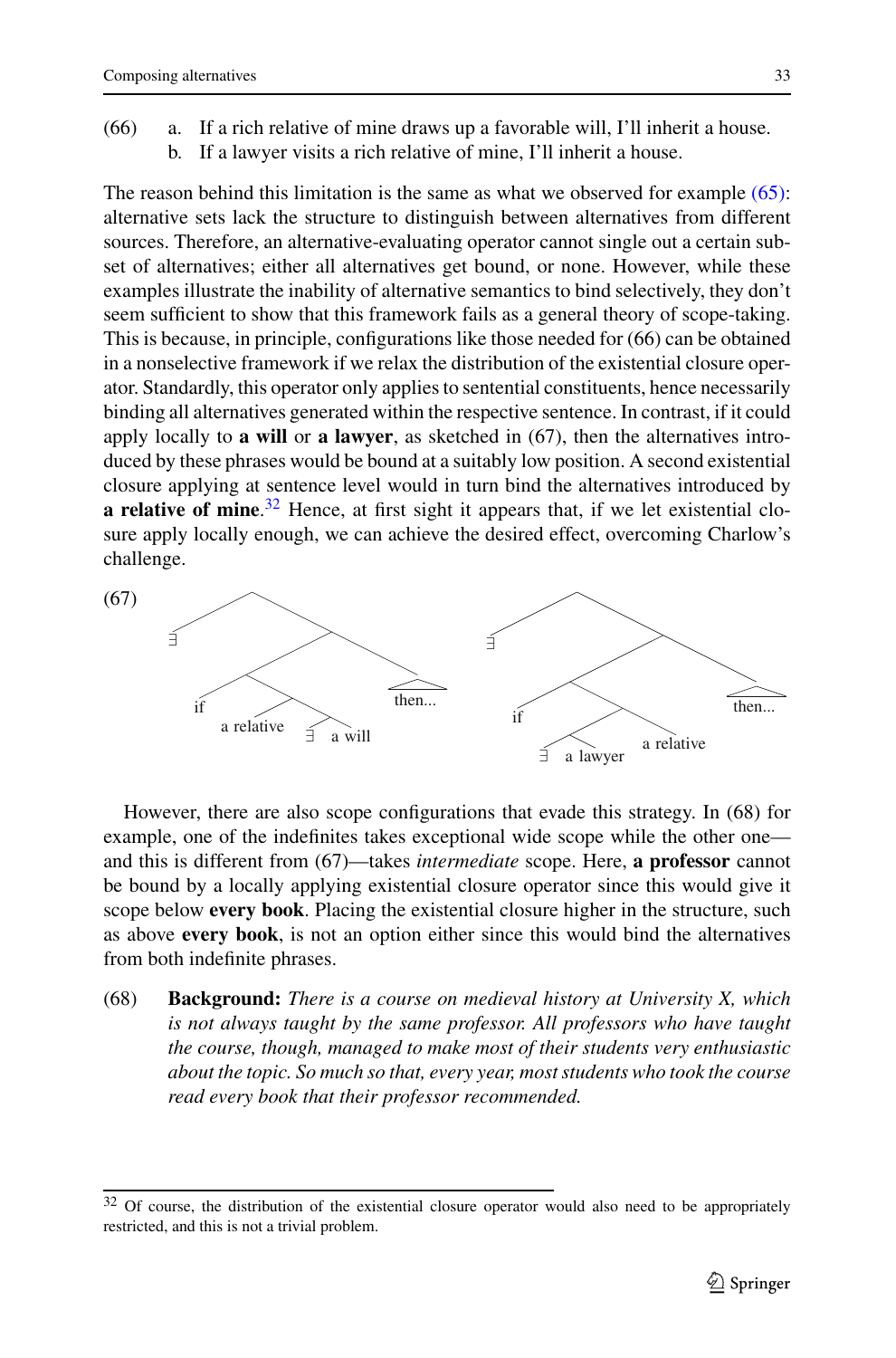Most students read every book that a professor recommended for a course on medieval history at University X.

### **Intended reading:** a course > most students > a professor > every book

This example shows that pointwise propagation of alternatives as implemented in classical alternative semantics cannot deal with selective binding and is therefore not a suitable basis for a general theory of scope-taking. In contrast, certain non-alternativebased theories of exceptional scope such as [Brasoveanu and Farkas](#page-34-4) [\(2011](#page-34-4)) or [Onea](#page-35-18) [\(2015\)](#page-35-18) can capture the configuration in (68).

Charlow's enriched alternative semantics is able to deal with this example too, owing to two key characteristics of his system. First, as already mentioned, alternative sets can be nested, allowing for selective quantification. Second, the default mode of composition is standard function application; pointwise application only enters the picture through the semantics of certain type-shifting operators that, in effect,*simulate* pointwise application. This way, Charlow can employ pointwise application in a more controlled way, which gives him a handle on where in the derivation alternatives percolate and where they don't. Thus, although in Charlow's system scope arises partly through alternative percolation, his framework is fundamentally different from classical alternative semantics.

We have seen, then, that classical alternative semantics is unfit as a general theory of scope: trouble can arise when alternatives are simultaneously used for scope-taking and for question semantics, but *also* when they serve no such double function. We conclude that any theory which employs alternatives for scope-taking—regardless for what else it uses alternatives—needs a richer structure for these alternatives and a way to curb their unrestrained propagation.

### **References**

- <span id="page-34-11"></span>Achimova, A., Deprez, V., & Musolino, J. (2010). What makes pair list answers available: An experimental approach. In *NELS 41 Proceedings*. United States: University of Pennsylvania.
- <span id="page-34-1"></span>Aloni, M. (2007). Free choice, modals and imperatives. *Natural Language Semantics*, *15*(1), 65–94.
- <span id="page-34-2"></span>Alonso-Ovalle, L. (2006). Disjunction in alternative semantics. Ph.D. thesis, University of Massachusetts, Amherst.
- <span id="page-34-4"></span>Brasoveanu, A., & Farkas, D. F. (2011). How indefinites choose their scope. *Linguistics and Philosophy*, *34*, 1–55.
- <span id="page-34-5"></span>Champollion, L. (2016). Ten men and women got married today: Noun coordination and the intersective theory of conjunction. *Journal of Semantics*, *33*(3), 561–622.
- <span id="page-34-3"></span>Charlow, S. (2014). On the semantics of exceptional scope. Ph.D. thesis, New York University.
- <span id="page-34-10"></span>Chierchia, G. (1993). Questions with quantifiers. *Natural Language Semantics*, *1*(2), 181–234.
- <span id="page-34-6"></span>Chierchia, G., Fox, D., & Spector, B. (2009). Hurford's constraint and the theory of scalar implicatures: Evidence for embedded implicatures. *Presuppositions and implicatures* (pp. 47–62). Cambridge, MA: MIT Press.
- <span id="page-34-8"></span>Chomsky, N. (1977). On wh-movement. In P. Culicover, A. Akmajian & T. Wasow (Eds.), *Formal syntax* (pp. 71–132). New York: Academic Press.

Chomsky, N. (1995). *The minimalist program* (Vol. 1765). Cambridge: Cambridge University Press.

- <span id="page-34-9"></span><span id="page-34-0"></span>Ciardelli, I., & Roelofsen, F. (2015). Alternatives in Montague grammar. In E. Csipak & H. Zeijlstra (Eds.), *Proceedings of Sinn und Bedeutung*, Göttingen, pp. 161–178.
- <span id="page-34-7"></span>Ciardelli, I. & Roelofsen, F. (2016). Hurford's constraint, the semantics of disjunctions, and the nature of alternatives. Manuscript, available on the Semantics Archive.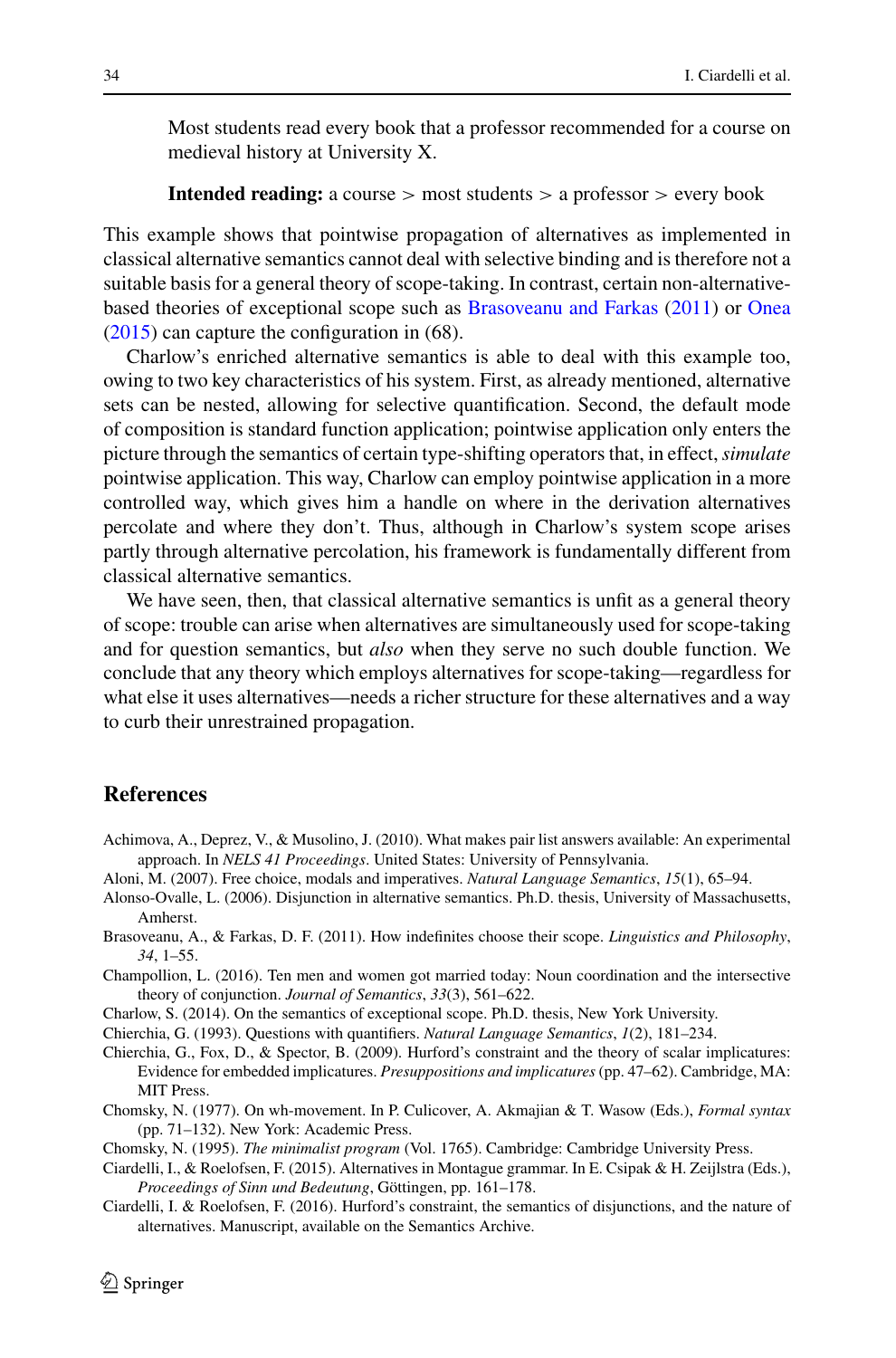- <span id="page-35-7"></span>Ciardelli, I., Groenendijk, J., & Roelofsen, F. (2013). Inquisitive semantics: A new notion of meaning. *Language and Linguistics Compass*, *7*(9), 459–476.
- <span id="page-35-8"></span>Ciardelli, I., Groenendijk, J., & Roelofsen, F. (2015). *Inquisitive semantics*. ESSLLI lecture notes. Available via [www.illc.uva.nl/inquisitivesemantics.](www.illc.uva.nl/inquisitivesemantics)
- <span id="page-35-31"></span>Farkas, D. (1981). Quantifier scope and syntactic islands. *Proceedings of CLS*, *7*, 59–66.
- <span id="page-35-32"></span>Fodor, J. D., & Sag, I. A. (1982). Referential and quantificational indefinites. *Linguistics and Philosophy*, *5*, 355–398.
- <span id="page-35-21"></span>Groenendijk, J. & Stokhof, M. (1984). Studies on the semantics of questions and the pragmatics of answers. Ph.D. thesis, University of Amsterdam.
- <span id="page-35-13"></span>Hagstrom, P. A. (1998). Decomposing questions. Ph.D. thesis, MIT.
- <span id="page-35-26"></span>Haida, A. & Repp, S. (2013). Disjunction in wh-questions. In *Proceedings of NELS 40*.
- <span id="page-35-2"></span>Hamblin, C. L. (1973). Questions in Montague English. *Foundations of Language*, *10*(1), 41–53.
- <span id="page-35-29"></span>Higginbotham, J. (1991). Interrogatives I. In L. Cheng & H. Demirdash (Eds.), *More papers on whmovement*. MIT Working Papers in Linguistics.
- <span id="page-35-24"></span>Hurford, J. (1974). Exclusive or inclusive disjunction. *Foundations of Language*, *11*(3), 409–411.
- <span id="page-35-14"></span>Jacobson, P. (1999). Towards a variable-free semantics. *Linguistics and Philosophy*, *22*(2), 117–185.
- <span id="page-35-17"></span>Jäger, G. (2007). Partial variables and specificity. In U. Sauerland & P. Stateva (Eds.), *Presupposition and implicature in compositional semantics* (pp. 121–162). New York: Palgrave Macmillan.
- <span id="page-35-34"></span>Karttunen, L. (1977). Syntax and semantics of questions. *Linguistics and Philosophy*, *1*, 3–44.
- <span id="page-35-22"></span>Katzir, R., & Singh, R. (2013). Hurford disjunctions: Embedded exhaustification and structural economy. *Proceedings of Sinn und Bedeuting*, *18*, 201–216.
- <span id="page-35-19"></span>Keenan, E. L., & Faltz, L. M. (1985). *Boolean semantics for natural language*. New York: Springer.
- <span id="page-35-5"></span>Kratzer, A. & Shimoyama, J. (2002). Indeterminate pronouns: The view from Japanese. In Y. Otsu (Ed.), *Proceedings of the third Tokyo conference on psycholinguistics*, pp. 1–25.
- <span id="page-35-25"></span>Krifka, M. (2001). Quantifying into question acts. *Natural Language Semantics*, *9*(1), 1–40.
- <span id="page-35-30"></span>May, R. (1985). *Logical Form: Its structure and derivation* (Vol. 12). Cambridge, MA: MIT Press.
- <span id="page-35-6"></span>Menéndez-Benito, P. (2005). The grammar of choice. Ph.D. thesis, University of Massachusetts, Amherst.
- <span id="page-35-0"></span>Montague, R. (1970). Universal grammar. *Theoria*, *36*(3), 373–398.
- <span id="page-35-1"></span>Montague, R. (1973). The proper treatment of quantification in ordinary English. In J. Hintikka, J. Moravcsik, & P. Suppes (Eds.), *Approaches to natural language* (pp. 221–242). Dordrecht: Springer.
- <span id="page-35-10"></span>Novel, M., & Romero, M. (2010). Movement, variables and Hamblin alternatives. *Proceedings of Sinn und Bedeutung*, *14*, 322–338.
- <span id="page-35-18"></span>Onea, E. (2015). Why indefinites can escape scope islands. *Linguistics and Philosophy*, *38*(3), 1–31.
- <span id="page-35-16"></span>Partee, B. H., & Rooth, M. (1983). Generalized conjunction and type ambiguity. In R. Bäuerle, C. Schwarze, & A. von Stechow (Eds.), *Meaning, use and interpretation of language* (pp. 115–143). Berlin: De Gruyter.
- <span id="page-35-15"></span>Poesio, M. (1996). Semantic ambiguity and perceived ambiguity. In K. van Deemter & S. Peters (Eds.), *Semantic ambiguity and underspecification* (pp. 231–250). Stanford, CA: CSLI.
- <span id="page-35-11"></span>Rawlins, K. (2008). (Un)conditionals: an investigation in the syntax and semantics of conditional structures. Ph.D. thesis, University of California, Santa Cruz.
- <span id="page-35-33"></span>Reinhart, T. (1997). Quantifier scope: How labor is divided between QR and choice functions. *Linguistics and Philosophy*, *20*(4), 335–397.
- <span id="page-35-27"></span>Rizzi, L. (2006). On the form of chains: Criterial positions and ECP effects. In L. Cheng & N. Corver (Eds.), *Wh-movement: Moving on* (pp. 97–134). Cambridge, MA: MIT Press.
- <span id="page-35-20"></span>Roelofsen, F. (2013). Algebraic foundations for the semantic treatment of inquisitive content. *Synthese*, *190*(1), 79–102.
- <span id="page-35-23"></span>Roelofsen, F. (2015). Two alternatives for disjunction: an inquisitive reconciliation. Manuscript, submitted for publication. Available via [www.illc.uva.nl/inquisitivesemantics.](www.illc.uva.nl/inquisitivesemantics)
- <span id="page-35-12"></span>Roelofsen, F. & van Gool, S. (2010). Disjunctive questions, intonation, and highlighting. In M. Aloni, H. Bastiaanse, T. de Jager, & K. Schulz (Eds.), *Logic, language, and meaning: Selected papers from the seventeenth Amsterdam colloquium* (pp. 384–394). New York: Springer.
- <span id="page-35-3"></span>Rooth, M. (1985). Association with focus. Ph.D. thesis, University of Massachusetts, Amherst.
- <span id="page-35-28"></span>Ross, J. R. (1967). Constraints on variables in syntax. Ph.D. thesis, Massachusetts Institute of Technology.
- <span id="page-35-9"></span>Shan, C.-C. (2004). Binding alongside Hamblin alternatives calls for variable-free semantics. In*Proceedings of semantics and linguistic theory (SALT 14)* (pp. 289–304).
- <span id="page-35-4"></span>Shimoyama, J. (2001). Wh-constructions in Japanese. Ph.D. thesis, University of Massachusetts, Amherst.